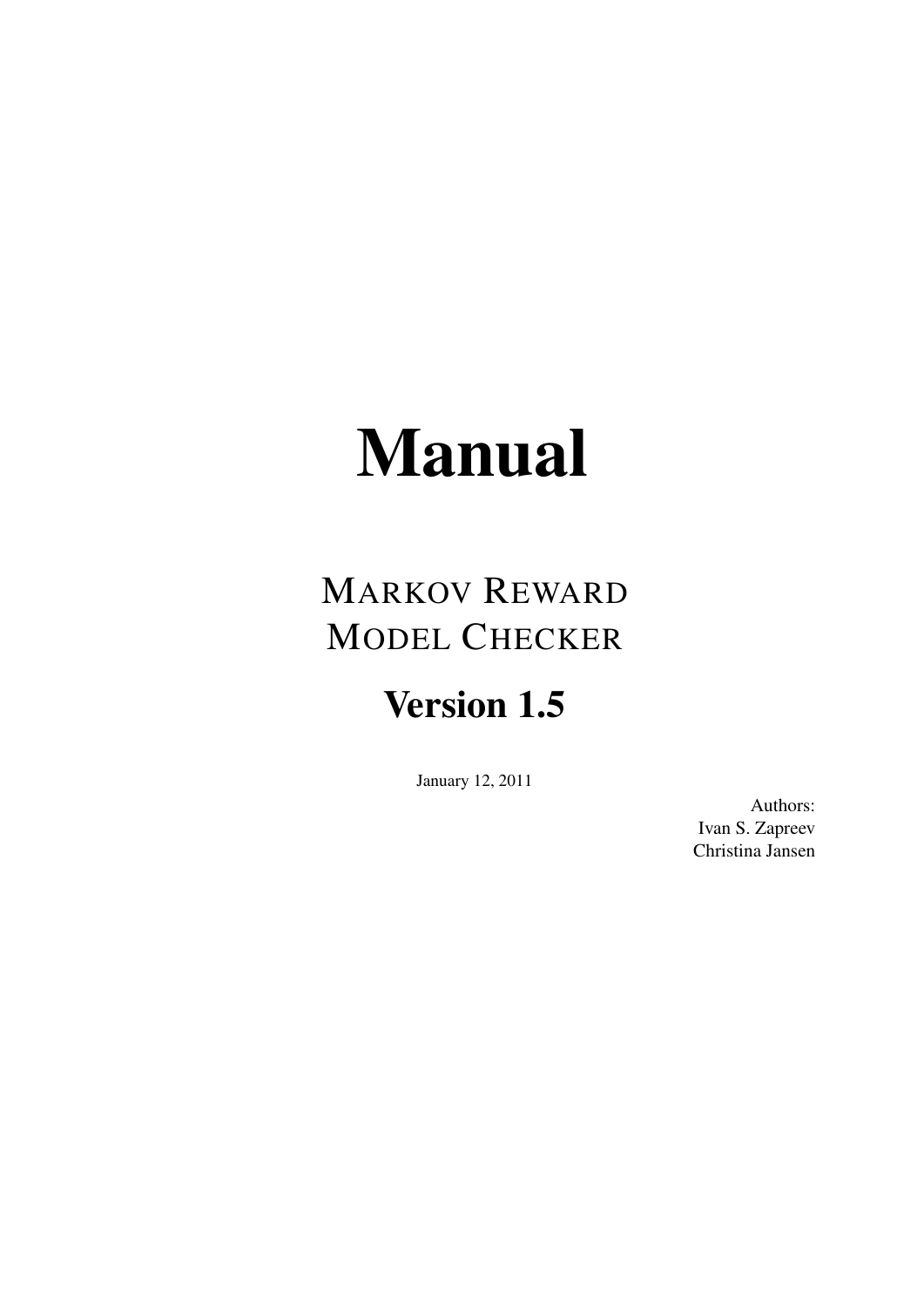## **Contents**

|    |      | 1. Introduction                                                                           | $\overline{2}$ |  |  |  |  |  |  |  |  |  |
|----|------|-------------------------------------------------------------------------------------------|----------------|--|--|--|--|--|--|--|--|--|
|    |      | 2. MRMC tool description                                                                  |                |  |  |  |  |  |  |  |  |  |
| 3. |      | <b>Building MRMC</b>                                                                      | 9              |  |  |  |  |  |  |  |  |  |
|    |      |                                                                                           | 9              |  |  |  |  |  |  |  |  |  |
|    |      | 3.1.1.                                                                                    | 9              |  |  |  |  |  |  |  |  |  |
|    |      | 3.1.2.                                                                                    | 10             |  |  |  |  |  |  |  |  |  |
|    |      | 3.1.3.                                                                                    | 10             |  |  |  |  |  |  |  |  |  |
|    |      | 3.1.4.                                                                                    | 10             |  |  |  |  |  |  |  |  |  |
|    |      | 3.1.5.                                                                                    | 10             |  |  |  |  |  |  |  |  |  |
|    | 3.2. |                                                                                           | 11             |  |  |  |  |  |  |  |  |  |
|    |      | 3.2.1. Configuring tests $\ldots \ldots \ldots \ldots \ldots \ldots \ldots \ldots \ldots$ | 11             |  |  |  |  |  |  |  |  |  |
|    |      | 4. MRMC's Input Files                                                                     | 13             |  |  |  |  |  |  |  |  |  |
|    | 4.1. |                                                                                           | 13             |  |  |  |  |  |  |  |  |  |
|    | 4.2. |                                                                                           | 13             |  |  |  |  |  |  |  |  |  |
|    | 4.3. |                                                                                           | 14             |  |  |  |  |  |  |  |  |  |
|    | 4.4. |                                                                                           | 15             |  |  |  |  |  |  |  |  |  |
|    | 4.5. |                                                                                           | 15             |  |  |  |  |  |  |  |  |  |
|    | 4.6. |                                                                                           | 15             |  |  |  |  |  |  |  |  |  |
|    |      | 4.6.1.                                                                                    | 16             |  |  |  |  |  |  |  |  |  |
|    |      | Performance Evaluation Process Algebra (PEPA)<br>4.6.2.                                   | 17             |  |  |  |  |  |  |  |  |  |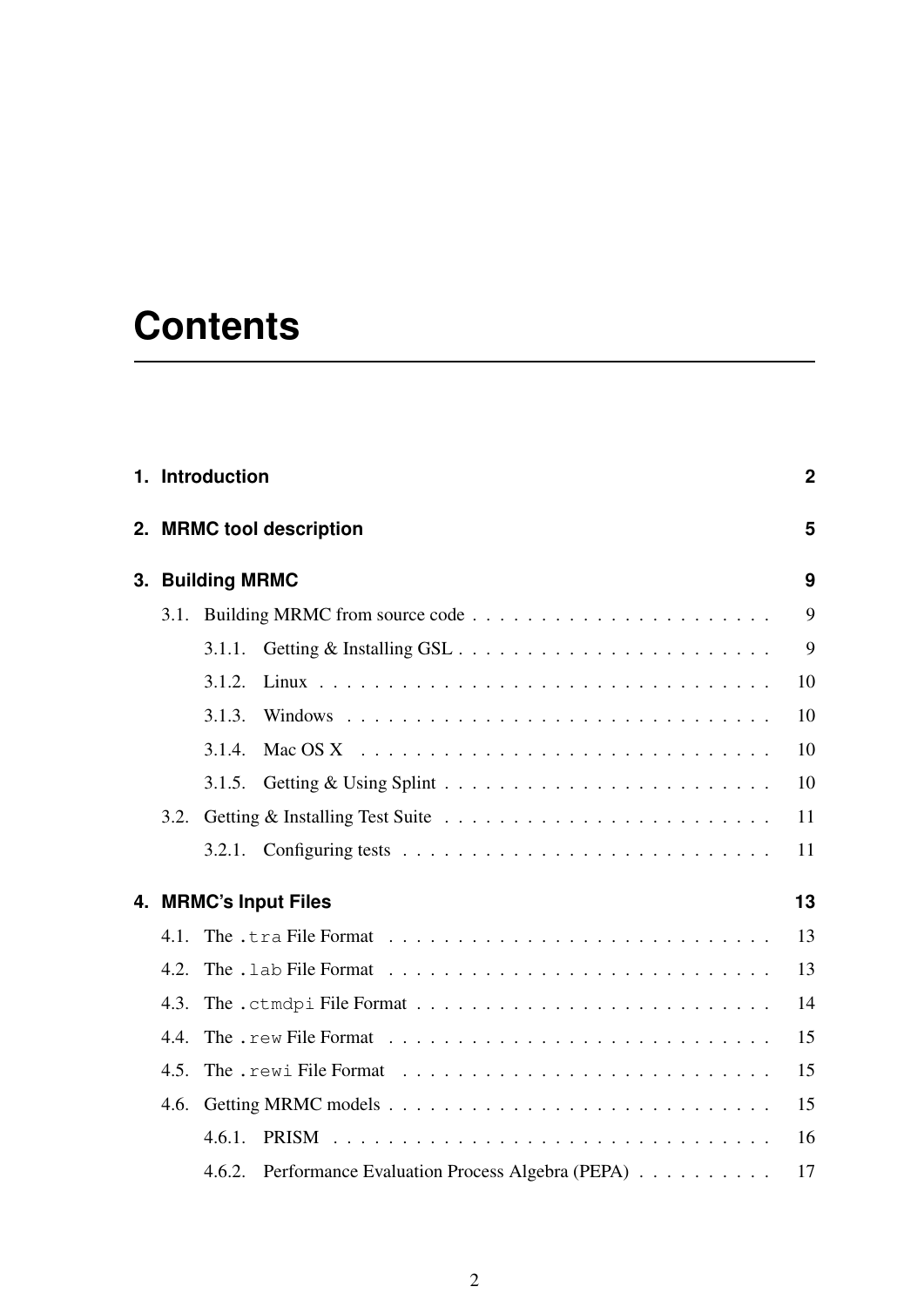|    |      | 5. Running MRMC                                                                                   | 18 |
|----|------|---------------------------------------------------------------------------------------------------|----|
|    |      | 5.1. Command line options $\ldots \ldots \ldots \ldots \ldots \ldots \ldots \ldots \ldots \ldots$ | 18 |
| 6. |      | <b>MRMC run-time Commands</b>                                                                     | 19 |
|    |      |                                                                                                   | 19 |
|    |      | 6.1.1.                                                                                            | 19 |
|    |      | 6.1.2.<br>help logic                                                                              | 20 |
|    |      | help simulation<br>6.1.3.                                                                         | 20 |
|    |      | 6.1.4.<br>help rewards                                                                            | 22 |
|    |      | 6.1.5.<br>help common                                                                             | 22 |
|    |      | 6.1.6.                                                                                            | 23 |
|    | 6.2. |                                                                                                   | 24 |
|    |      | 6.2.1.                                                                                            | 24 |
|    |      | 6.2.2.                                                                                            | 25 |
|    |      | 6.2.3.                                                                                            | 25 |
|    |      | 6.2.4.<br>Rewards                                                                                 | 28 |
| 7. |      | <b>Property Specification with Temporal Logics</b>                                                | 29 |
|    |      |                                                                                                   | 29 |
|    |      | 7.1.1.                                                                                            | 30 |
|    |      | 7.1.2.                                                                                            | 30 |
|    |      |                                                                                                   | 30 |
|    |      |                                                                                                   | 31 |
|    |      |                                                                                                   | 31 |
|    |      |                                                                                                   | 32 |
| 8. |      | <b>Model Checking by Discrete Event Simulations</b>                                               | 33 |
|    | 8.1. |                                                                                                   | 34 |
|    |      | 8.1.1.                                                                                            | 34 |
|    |      | 8.1.2.<br>Using confidence intervals $\dots \dots \dots \dots \dots \dots \dots \dots$            | 34 |
|    |      | 8.1.3.<br>Solving the problems $\ldots \ldots \ldots \ldots \ldots \ldots \ldots \ldots$          | 35 |
|    | 8.2. |                                                                                                   | 35 |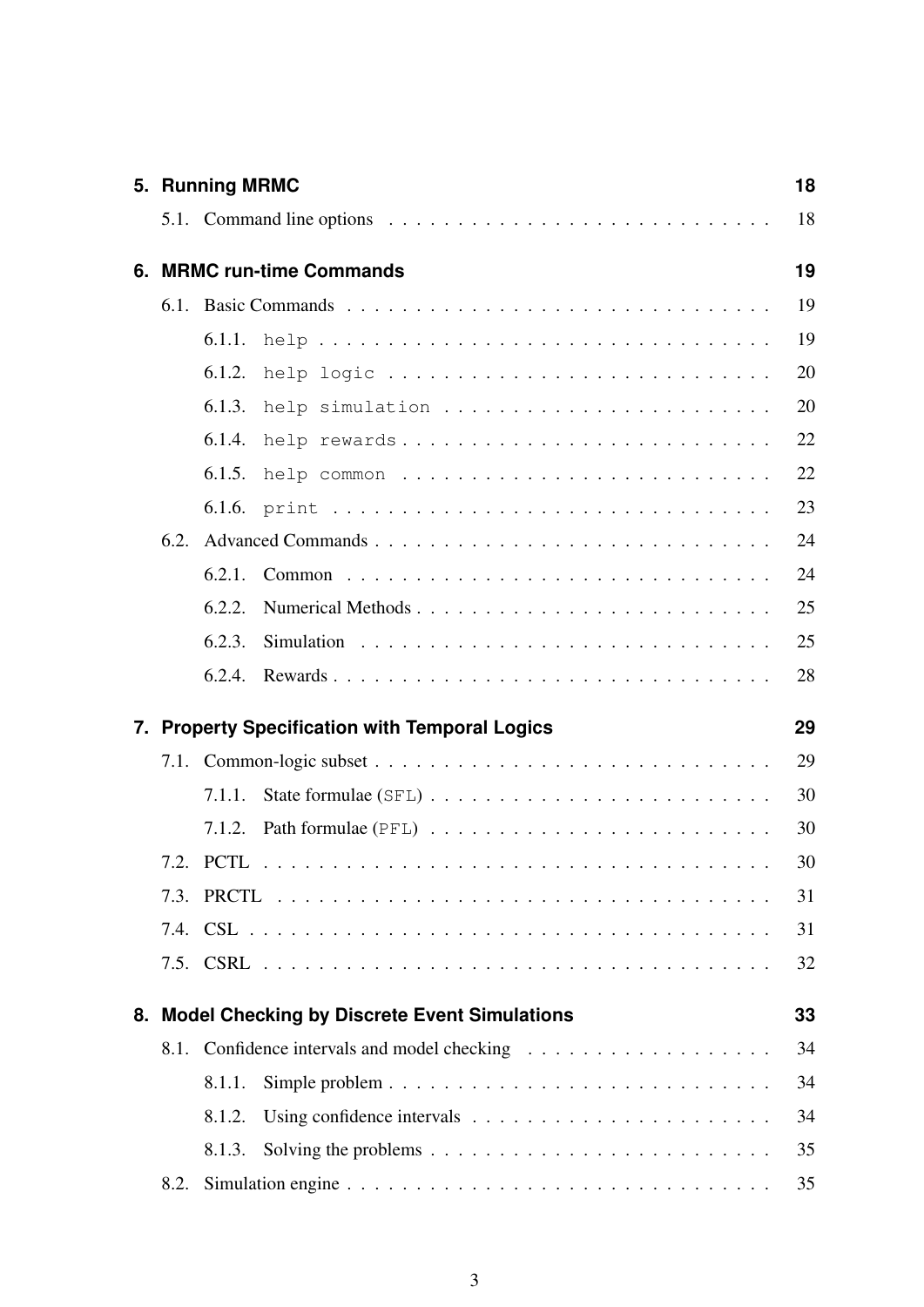|                                 | 9. MRMC Test Suite |                                                                                      | 39 |  |  |  |  |  |  |  |
|---------------------------------|--------------------|--------------------------------------------------------------------------------------|----|--|--|--|--|--|--|--|
| 10. Contact                     |                    |                                                                                      | 41 |  |  |  |  |  |  |  |
| 48<br>A. CTMDPI: Model examples |                    |                                                                                      |    |  |  |  |  |  |  |  |
|                                 |                    |                                                                                      |    |  |  |  |  |  |  |  |
|                                 |                    | A.1.1. Markov decision processes with internal non determinism                       | 49 |  |  |  |  |  |  |  |
|                                 |                    | <b>B. RNG Investigations</b>                                                         | 50 |  |  |  |  |  |  |  |
|                                 |                    |                                                                                      | 50 |  |  |  |  |  |  |  |
|                                 |                    | B.1.1. Linear Congruential Generator $(LCG)$ – prism                                 | 50 |  |  |  |  |  |  |  |
|                                 | B.1.2.             | Improved LCG [PM88] $(ILCG)$ – ciardo                                                | 51 |  |  |  |  |  |  |  |
|                                 |                    | B.1.3. Combined LCG [Sch95] $(CLCG)$ - app_crypt $\ldots \ldots \ldots$              | 51 |  |  |  |  |  |  |  |
|                                 |                    | B.1.4. Mersenne Twister [MN98] (Twister) – ymer                                      | 51 |  |  |  |  |  |  |  |
|                                 |                    |                                                                                      | 51 |  |  |  |  |  |  |  |
|                                 |                    |                                                                                      | 52 |  |  |  |  |  |  |  |
|                                 |                    | B.2.1. Non-Uniform Discrete Random Variables                                         | 52 |  |  |  |  |  |  |  |
|                                 |                    | B.2.2. Exponentially Distributed Random Variables                                    | 53 |  |  |  |  |  |  |  |
|                                 |                    |                                                                                      | 54 |  |  |  |  |  |  |  |
|                                 |                    |                                                                                      | 54 |  |  |  |  |  |  |  |
|                                 |                    | B.3.2. Exponentially Distributed Random Numbers                                      | 57 |  |  |  |  |  |  |  |
|                                 |                    | <b>C. CTMC Steady State Simulation</b>                                               | 61 |  |  |  |  |  |  |  |
|                                 |                    |                                                                                      | 61 |  |  |  |  |  |  |  |
|                                 |                    |                                                                                      | 62 |  |  |  |  |  |  |  |
|                                 |                    | D. Partition refinement and sparse matrices in MRMC 1.5                              | 63 |  |  |  |  |  |  |  |
|                                 |                    |                                                                                      | 64 |  |  |  |  |  |  |  |
|                                 |                    |                                                                                      | 66 |  |  |  |  |  |  |  |
|                                 |                    | D.2.1. Optimal time bound $\ldots \ldots \ldots \ldots \ldots \ldots \ldots \ldots$  | 66 |  |  |  |  |  |  |  |
|                                 |                    | D.2.2. Adapting quicks ort for equal keys to splitting $\ldots \ldots \ldots \ldots$ | 66 |  |  |  |  |  |  |  |
|                                 |                    |                                                                                      | 67 |  |  |  |  |  |  |  |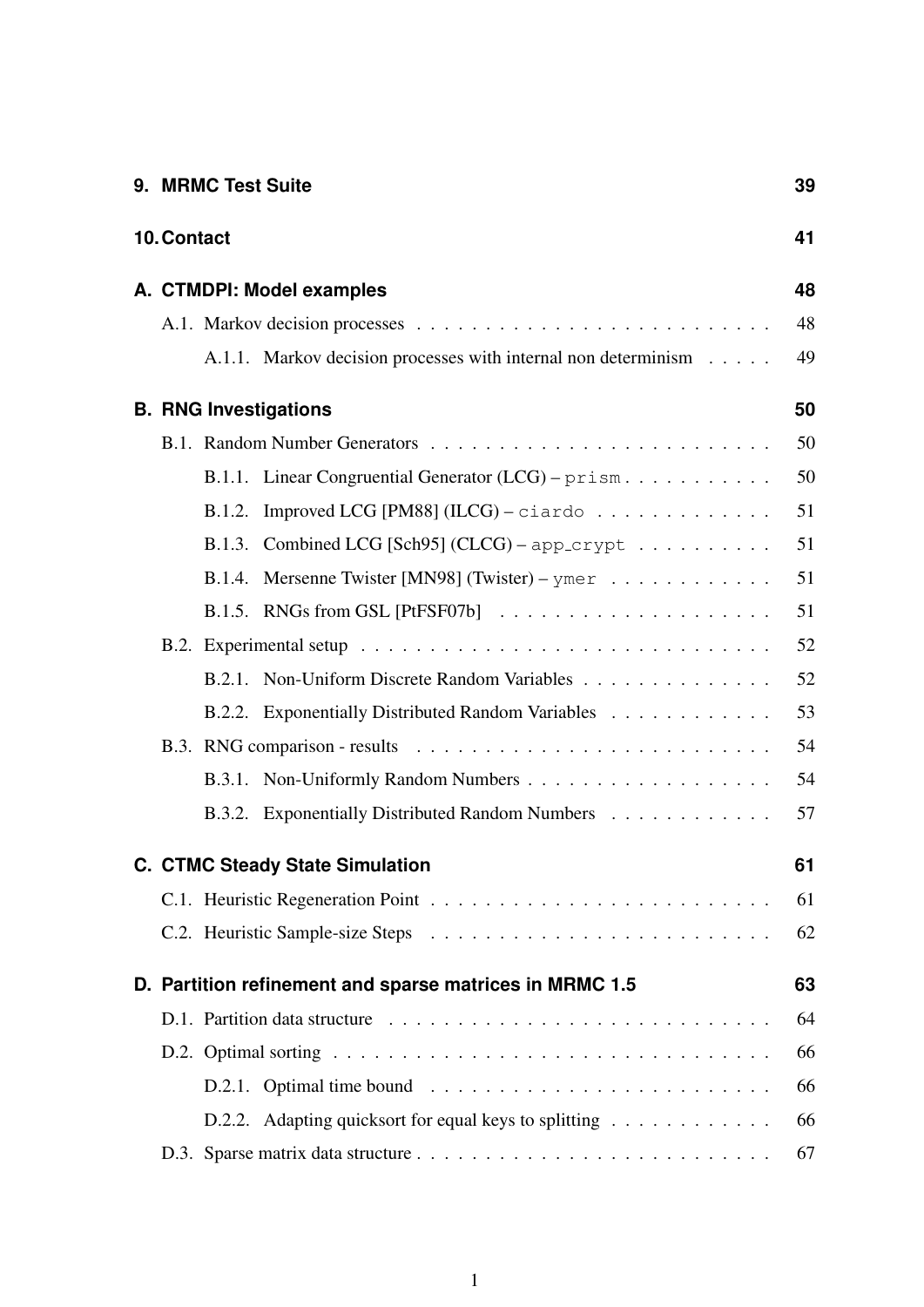## <span id="page-4-0"></span>**1. Introduction**

Model checking is an automated technique that establishes whether certain qualitative properties such as deadlock-freedom or request-response requirements ("does a request always lead to a response?") hold in a model of the system under consideration. Such models are typically transition systems that specify how the system can evolve during execution. Properties are usually expressed in temporal extensions of propositional logic, such as CTL [\[CES86\]](#page-45-0).

In the last years adapting model checking to probabilistic systems has been a rather active research field. This has resulted in efficient algorithms for model-checking DTMCs and CTMCs, as well as Markov decision processes (MDPs), that are supported by several tools nowadays such as  $E + MC^2$  [\[HKMKS00\]](#page-46-0), PRISM [\[HKNP06\]](#page-46-1), GreatSPN [\[BDH00\]](#page-44-0), VESTA [\[SVA05\]](#page-48-4), Ymer [\[You05b\]](#page-49-0), and the APNN Toolbox [\[BFKT03\]](#page-44-1). Various case studies have proven the usefulness of these model checkers. Popular logics are Probabilistic CTL (PCTL) [\[HJ94\]](#page-46-2) and Continuous Stochastic Logic (CSL) [\[BHHK03\]](#page-45-1).

Although these model checkers are able to handle a large set of measures of interest, the reward-based measures have received scant attention so far. Markov Reward Model Checker (MRMC) allowes for verification of Markov *reward* models (MRMs), in particular DMRMs and CMRMs. These are the underlying semantic models of various high-level performance modelling formalisms, such as reward extensions of stochastic process algebras, stochastic reward nets, and so on.

MRMC [\[KZH](#page-47-0)<sup>+</sup>09], see also [\[JKO](#page-46-3)<sup>+</sup>07, [KZ09\]](#page-47-1), supports the following types of probabilistic models:

- Discrete time Markov chains (DTMCs)
- Continuous time Markov chains (CTMCs)
- Discrete time Markov Reward models (DMRMs)
- Continuous time Markov Reward models (CMRMs)
- Continuous time Markov decision processes (CTMDPIs<sup>[1](#page-4-1)</sup>)

Hence, MRMC supports *Probabilistic Computation Tree Logic (PCTL)* and *Continuous Stochastic Logic (CSL)* for property specification as well as their reward extensions *Probabilistic Reward Computation Tree Logic (PRCTL)* and *Continuous Stochastic Reward Logic (CSRL)*. Table [1.1](#page-5-0) provides correspondence between the before-mentioned logics and the supported models.

For PCTL the realized algorithms are mostly discussed by Hansson and Jonsson in [\[HJ94\]](#page-46-2). The exception is a long-run operator which is handled similar to the steady-state operator of

<span id="page-4-1"></span><sup>&</sup>lt;sup>1</sup>Here, I stands for the internal non-determinism.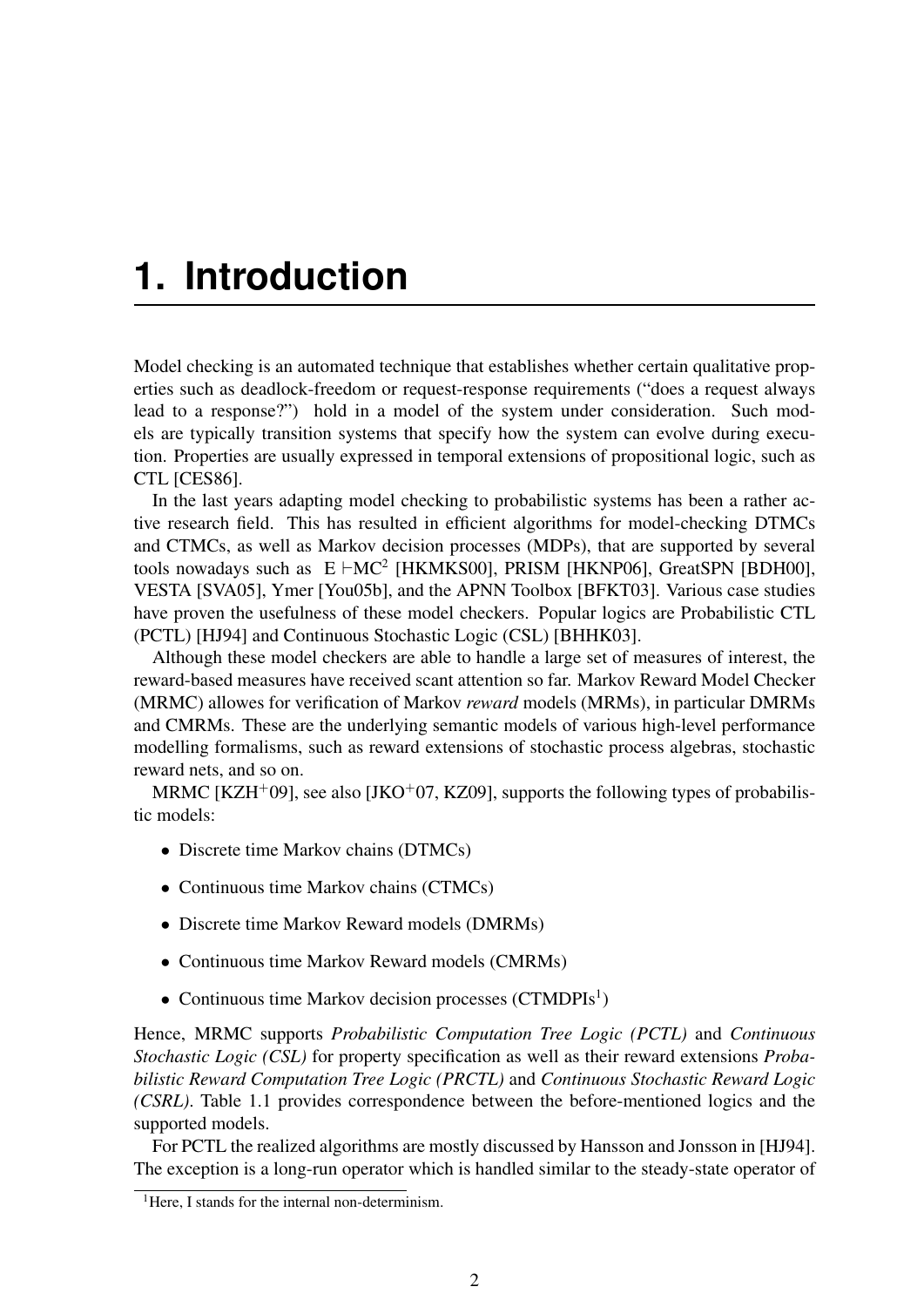|              |  |  | $DTMC$   $CTMC$   $DMRM$   $CMRM$   $CTMDPI$ |
|--------------|--|--|----------------------------------------------|
| <i>PCTL</i>  |  |  |                                              |
| CSL          |  |  | ⊥ a                                          |
| <b>PRCTL</b> |  |  |                                              |
| CSRL         |  |  |                                              |

*<sup>a</sup>*There is currently no support for the steady-state and unbounded-time reachability properties.

<span id="page-5-0"></span>Table 1.1.: The supported models and the corresponding logics

CSL. The supported algorithms for PRCTL have been described by Andova *et al.* [\[AHK03\]](#page-44-2). Model-checking techniques for CSL (on CTMCs) are derived from [\[BHHK03\]](#page-45-1) and for its reward extension CSRL from [\[CKKP05\]](#page-45-2) (see also [\[BHHK00,](#page-44-3) [HCH](#page-46-4)<sup>+</sup>02]). For the latter one we have implemented two algorithms for time- and reward- bounded until formulae. One is based on discretization [\[TV00\]](#page-49-1) and another on uniformization and path truncation [\[QS96\]](#page-48-5). The algorithms for PRCTL and CSRL support both state and impulse rewards. Modelchecking of CSL (on CTMDPIs) implements procedures described in  $[BHKH05, BHH<sup>+</sup>06,$  $[BHKH05, BHH<sup>+</sup>06,$  $[BHKH05, BHH<sup>+</sup>06,$ [BFK](#page-44-5)<sup>+</sup>09].

It is important to note that the model-checking procedures integrated in MRMC were complemented with the following extensions that are aimed at improving the tool's performance and accuracy:

**Steady-state (long-run) operator of CSL (PCTL).** For the operator  $S_{\bowtie b}(\Psi)$  the algorithmic improvement lies with searching only for BSCCs that can contain  $\Psi$  states, as opposed to searching for all BSCCs. The modification that was done to the model-checking algorithms is straightforward and therefore we do not explain it in further details.

**Unbounded-until operator of CSL (PCTL).** For model checking  $P_{\bowtie b}$  ( $\Phi \cup \Psi$ ), we first exclude states, using graph reachability analysis, from which Ψ states are always or never reachable. Then the model checking procedure for the remaining states is carried out as usual. All techniques required for this improvement are described in [\[CG04\]](#page-45-4).

**Time-bounded until operator of CSL.** We have implemented a uniformization procedure [\[BHHK03\]](#page-45-1) with a precise on-the-fly steady-state detection which is discussed in [\[KZ05,](#page-47-2) [KZ06\]](#page-47-3). Similar to unbounded-until operator, the technique of [\[CG04\]](#page-45-4) is employed to detect and remove states from which the Ψ states are never reached. Also we employ ideas, described in [\[KKNP01\]](#page-46-5), that allow to compute the reachability probabilities for all initial states at once.

**Bisimulation minimization.** The bisimulation minimization algorithms have been realized for PCTL, CSL, PRCTL and CSRL, in the latter two cases without impulse rewards. For more details consider [\[KKZJ07\]](#page-47-4).

**Model checking by discrete event simulation.** We developed and implemented algorithms for model-checking CSL properties by simulation of finite-state CTMCs. Our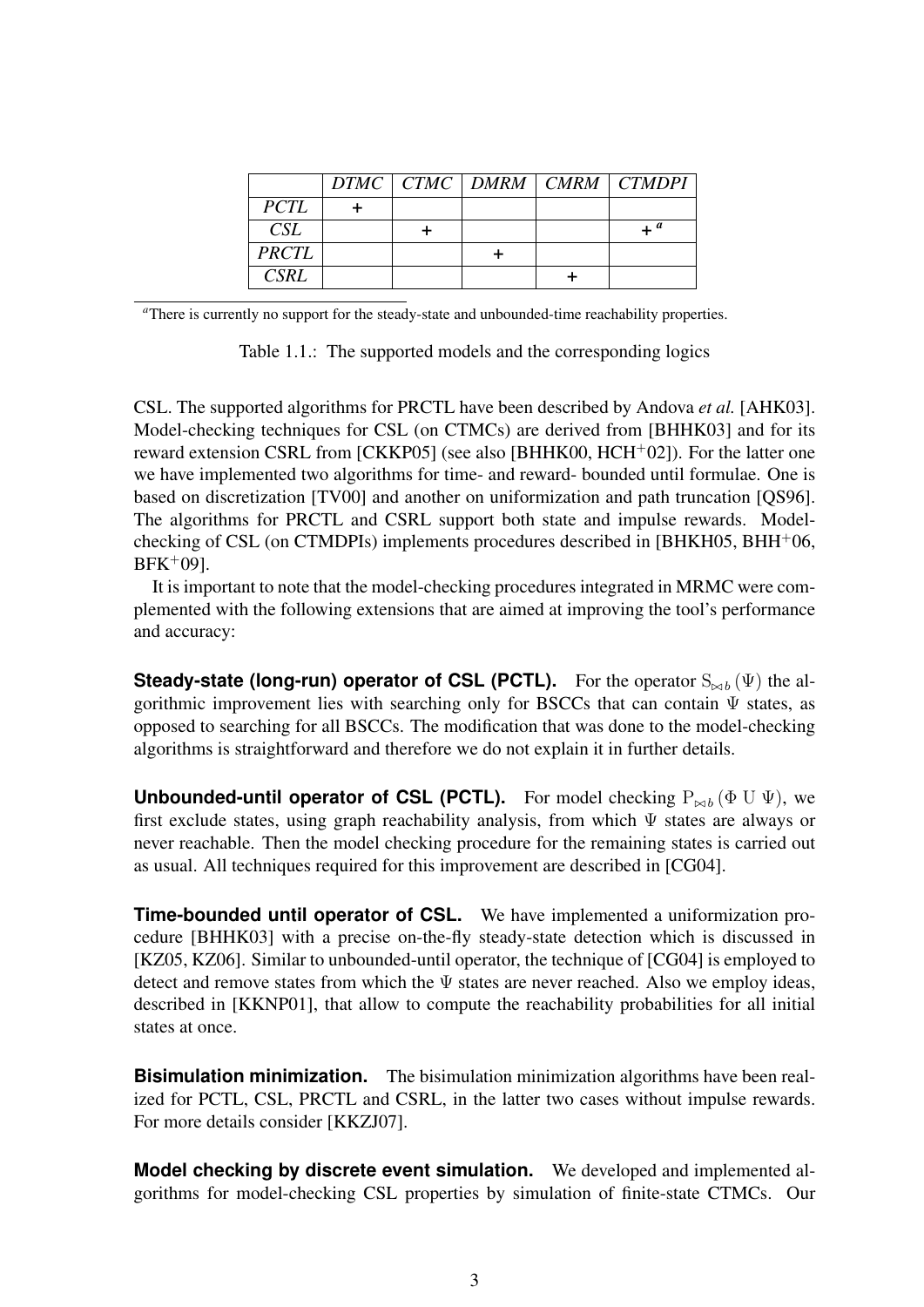approach is based on Monte Carlo simulation and derivation of confidence intervals. We provide statistical algorithms for model checking the most interesting CSL operators, such as steady-state, unbounded-reachability, and time-interval reachability operators. For more details we refer to [\[Zap08,](#page-49-2) [KZ09\]](#page-47-1).

The remainder of the manual is organized as follows. In Chapter [2](#page-7-0) we discuss platforms supported by MRMC, the implementation language and licensing. Further, we illustrate the tool usage and introduce a snapshot of MRMC architecture via simple examples. The next chapter, Chapter [3,](#page-11-0) explains the installing process of the tool. The input-file formats of MRMC are discussed in Chapter [4.](#page-15-0) Chapter [5](#page-20-0) is devoted to command-line options provided by the tool, while in Chapter [6](#page-21-0) a list of all available MRMC commands and run-time options is given. The semantics of all supported logics are introduced in Chapter [7](#page-31-0) and afterwords information about model checking by means of simulation is given in Chapter [8.](#page-35-0) Chapter [9](#page-41-0) speaks about MRMC's test suite, while Chapter [10](#page-43-0) concludes with the list of groups involved in the MRMC development and the corresponding contact information.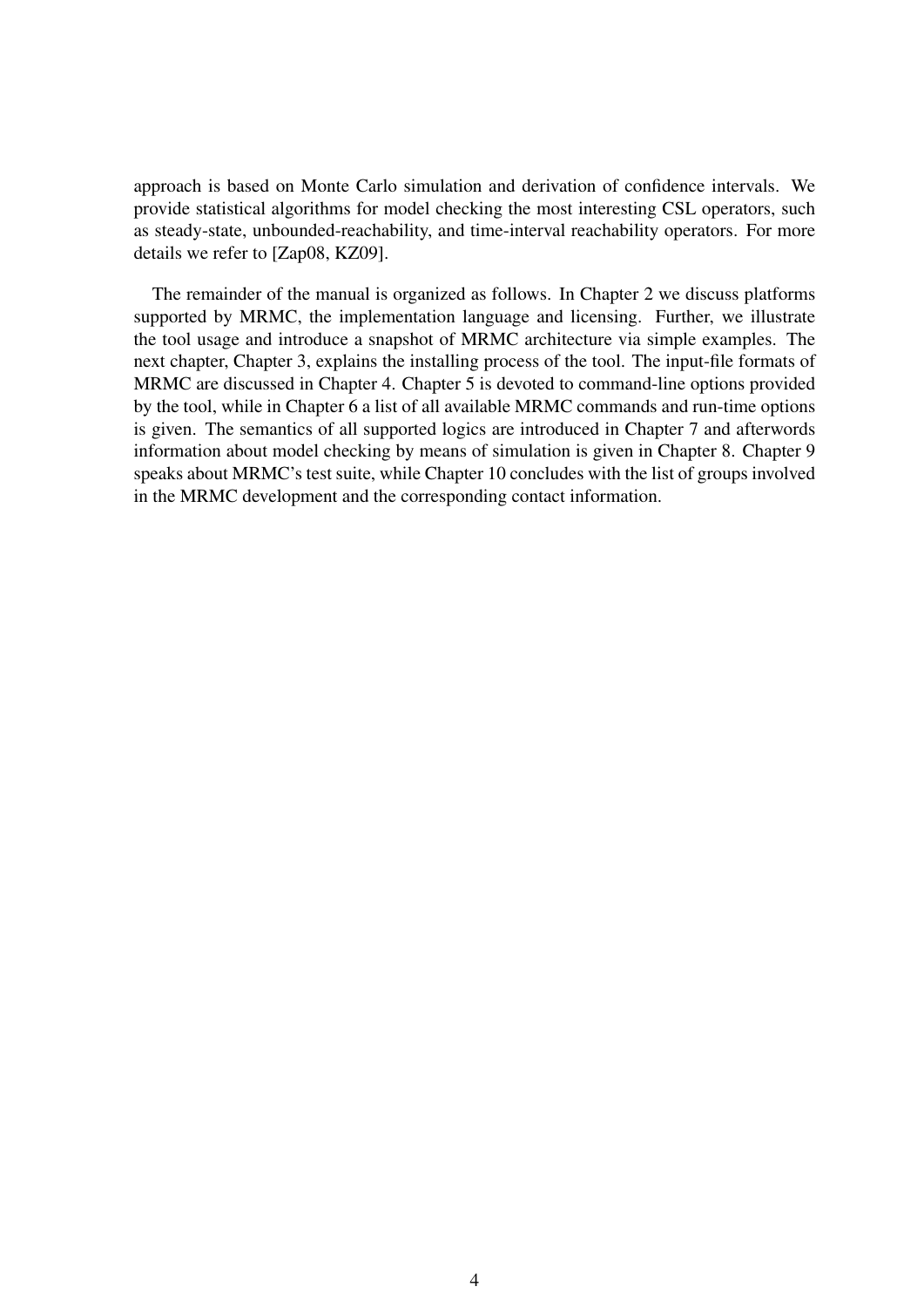## <span id="page-7-0"></span>**2. MRMC tool description**

MRMC  $[KZH^+09]$  $[KZH^+09]$  is a command-line tool that supports an easy input format and is realized in the C programming language. The latter allows the tool to be small and fast due to compiler-based optimisations and smart memory management within the implementation [\[JKO](#page-46-3)<sup>+</sup>07]. Also, MRMC uses simple but high-performance data structures, such as: a slightly modified version of the well-known compressed-row, compressed-column representation of probability (rate) matrices, and bit vectors for representing sets of states.

Since MRMC v1.2.2 the tool supports all major platforms, namely Microsoft Windows, Linux and Mac OS X. The tool is distributed under the GNU General Public License (GPL) [\[PtFSF07a\]](#page-48-6) and is available for free download at:

<http://www.mrmc-tool.org/>

<span id="page-7-1"></span>Figure 2.1.: Tool architecture of MRMC

<span id="page-7-2"></span>A sketch of the MRMC tool architecture is provided in Figure [2.1.](#page-7-1) Below we refer to it for illustration purposes when giving examples of MRMC inputs, outputs and functionality.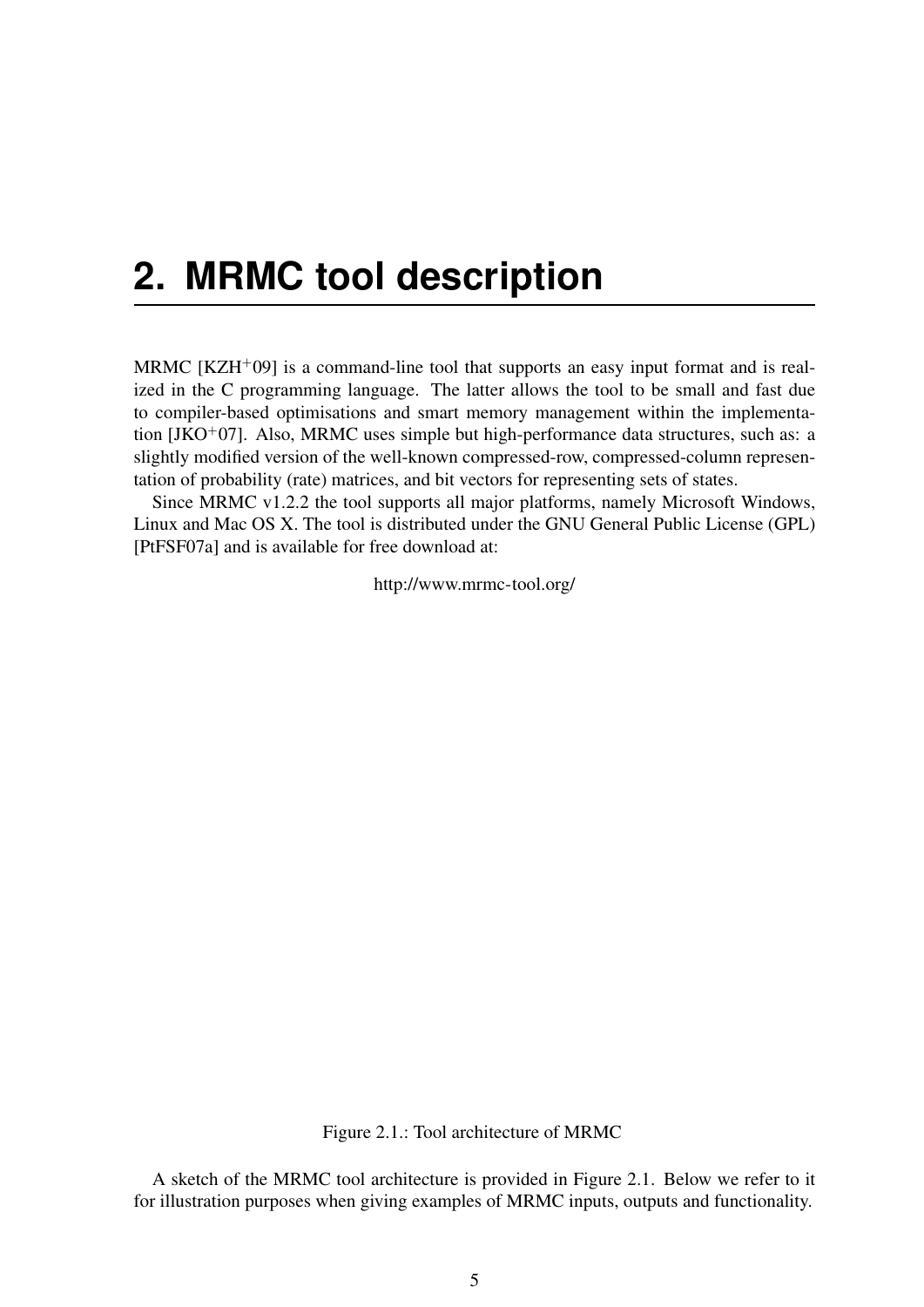

<span id="page-8-0"></span>Figure 2.2.: The die game: DMRM model

Example 1 *Consider a die with only four wedges that have numbers* 1*,* 2*,* 3 *and* 4 *imprinted on them. Let the die be biased in such a way that we get the before-mentioned outcomes with probabilities* 0.4 0.3*,* 0.2 *and* 0.1*, respectively. One can now play a simple game where the game round consists of continuously tossing the die until winning, if the outcome is* 4 *and the accumulated outcome is from* 5 *to* 50*, or losing, if the outcome is* 1*.*

*A natural question rises: Is the probability to win this game, e.g. within* 100 *tosses, larger than* 0.5*? The answer to such a question can be given if we represent this game as a DMRM model and reformulate the question in terms of the PRCTL logic.*

*The required DMRM is provided in Figure [2.2.](#page-8-0) Here we have five states where state* 1 *represents the moment at which the die is tossed and states from* 2 *to* 5 *correspond to the die outcomes from* 1 *to* 4*. These outcomes are transformed into state rewards and placed next to the states in the square braces. The* loss *and* goal *states are marked by labels enclosed in the curly braces. The* goal *label corresponds to the outcome* 4 *and in order to win, by reaching this state, the accumulated outcome has to be within* 5 *and* 50*.*

The measure-of-interest can be formulated as:  $P_{>0.5}$   $\left(\neg loss \cup_{[5,50]}^{[0,199]}$  goal). The given *property asserts that the probability to reach the* goal *state, without visiting the* loss *state within* 199 *time steps, and the accumulated reward being from* 5 *to* 50*, is larger than* 0.5*. Notice that we have the upper time bound* 199 *that in the model corresponds to* 100 *die tosses.*

On the start up, MRMC accepts several command-line options, e.g., that specify the model (CTMC, DTMC, etc.), and expects five input files:  $a \cdot \text{tra} - \text{file describing the probability}$ or rate matrix of a DTMC, CTMC or an MRM, a . lab – file indicating the state labelling with atomic propositions, a .  $ctm$ dpi – file describing the rate matrix and the transition labelling of a CTMDPI, a  $_{\text{re}}$   $_{\text{me}}$  – file specifying the state-reward structure of an MRM, and a .rewi – file specifying the impulse-reward structure of an MRM. For all supported model types either the .tra or .ctmdpi and .lab files are compulsory, whereas .rew and . rewi files are used only for specifying reward models.

<span id="page-8-1"></span>Example 2 *The DMRM model of Example [1](#page-7-2) can be seen as a superposition of three parts:* (i) *the DTMC given by state-transitions and corresponding distributions,* (ii) *the labelling*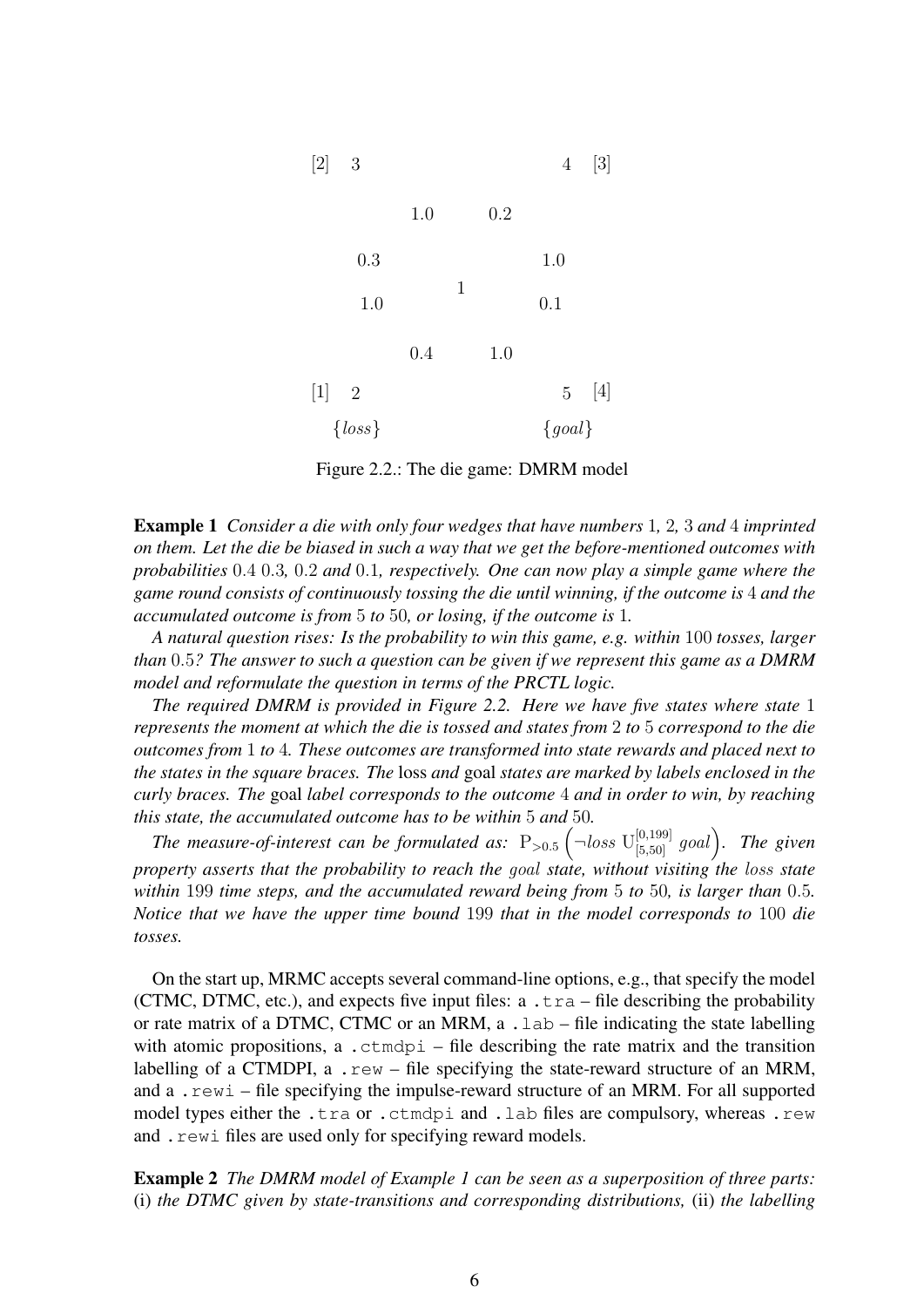*function that maps sets of labels to the DTMC states, and* (iii) *the state-reward function that maps reward values to the DTMC states. In order to be used with MRMC, all these three parts have to be transformed into the MRMC input files. Such a translation is given in Table [2.1.](#page-10-0)*

*The* game.tra *file contains an intuitive text-based representation of the DTMC, i.e. its state transitions and corresponding probabilities. The* game.lab *file contains label declarations and maps sets of labels to the states of DTMC. Similarly the* game.rew *file contains mapping of the state rewards to the model states.*

*In order to start MRMC with the given input files the following command should be executed in a shell environment such as* csh*,* bash *on Linux (Mac OS X), or* Dos command prompt *on Microsoft Windows:*

MRMC/bin> mrmc dmrm game.tra game.lab game.rewi

*When executed, this command starts MRMC by triggering several of its components, see Figure [2.1.](#page-7-1) First "Options analyzer" parses the command-line arguments, setting up the* DMRM *model as the current one in the "Runtime settings" component and invoking "Inputfile reader" for processing the files* game.tra*,* game.lab *and* game.rewi*. At this stage necessary data structures for storing the probability matrix are provided by "Internal-data storage", labelling and state rewards, which then become accessible through "Runtime settings". Once MRMC is started it produces the following output:*

```
-------------------------------------------------------------------
                    | Markov Reward Model Checker |
                     MRMC version 1.4.1
               Copyright (C) RWTH-Aachen, 2006-2009.
          Copyright (C) The University of Twente, 2004-2008.
                             Authors:
| Ivan S. Zapreev (since 2004), Christina Jansen (2007-2008), |
| David N. Jansen (since 2007), E. Moritz Hahn (2007-2008), |
           Sven Johr (2006-2007), Tim Kemna (2005-2006),
                    Maneesh Khattri (2004-2005)
           MRMC is distributed under the GPL conditions
            | (GPL stands for GNU General Public License) |
           The product comes with ABSOLUTELY NO WARRANTY.
| This is a free software, and you are welcome to redistribute it. |
                                   -------------------------------------------------------------------
\text{Logic} = PRCTL
Loading the 'simple_dmrm_dice.tra' file, please wait.
States=5, Transitions=8
Loading the 'simple dmrm dice.lab' file, please wait.
```

```
Loading the 'simple_dmrm_dice.rew' file, please wait.
The Occupied Space is 992 Bytes.
Type 'help' to get help.
\gt
```
*where, first the MRMC logo is printed, then some general information about the accepted model and finally the MRMC shell invitation sign* >>*. After that the tool is up and running, ready to accept user commands.*

Once started, MRMC provides a shell-like environment (*a command prompt*) where the user can specify the tool run-time options, such as a use of certain algorithms, and the properties that have to be verified. For every verification problem the tool outputs a set of states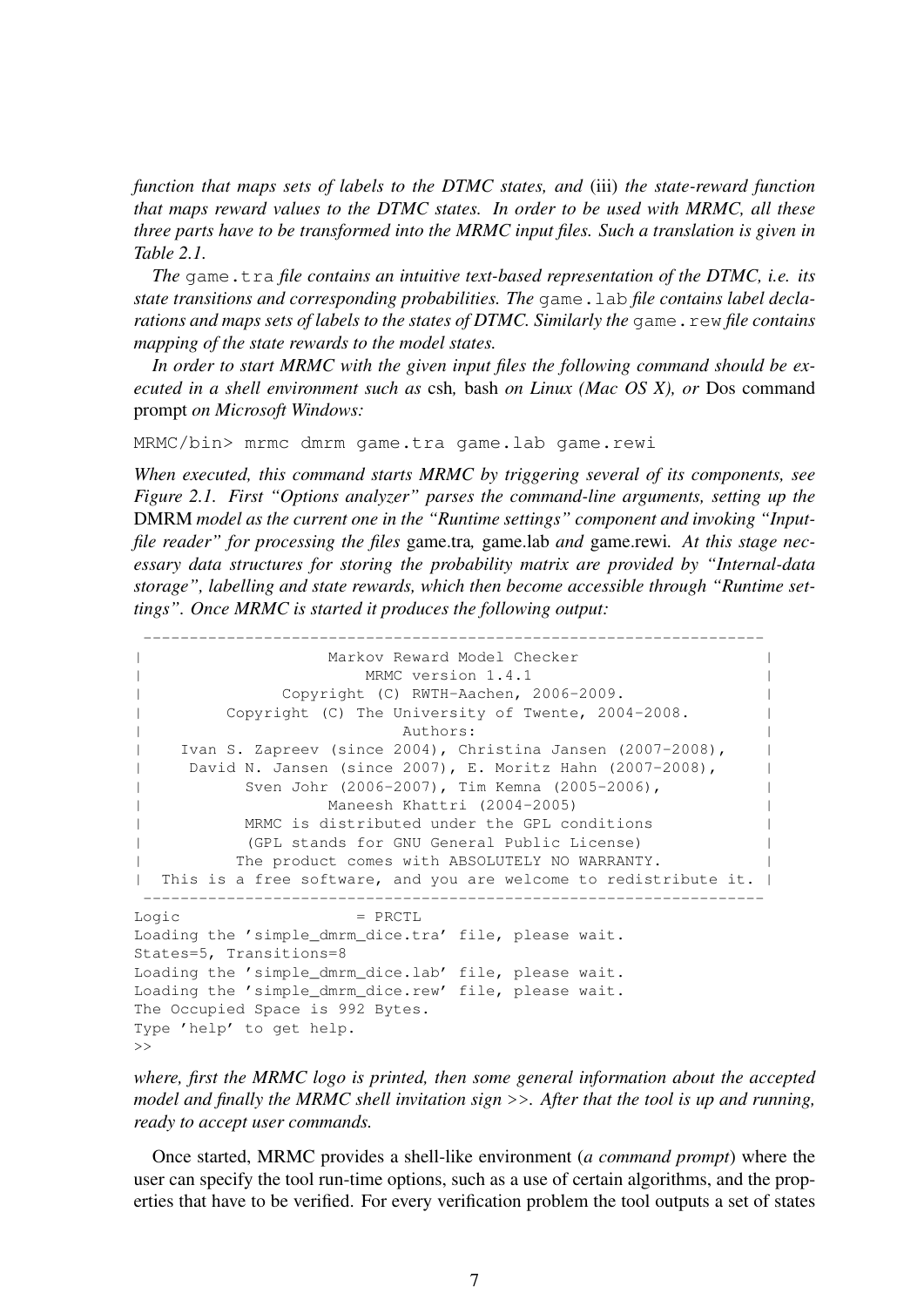that satisfy the given property and, if applicable, the list of probabilities. Note that the complete list of MRMC command-line options and command-prompt commands can be found in Chapter [6.](#page-21-0)

| qame.tra             | game.lab     | qame.rew |
|----------------------|--------------|----------|
| <b>STATES 5</b>      | #DECLARATION | 21       |
| <b>TRANSITIONS 8</b> | loss goal    | 32       |
| 120.4                | #END         | 43       |
| 1 3 0 3              | 2 loss       | 54       |
| 140.2                | 5 goal       |          |
| 150.1                |              |          |
| 2 1 1 0              |              |          |
| 3 1 1 0              |              |          |
| 4 1 1 0              |              |          |
| 5 1 1.0              |              |          |

<span id="page-10-0"></span>Table 2.1.: The die game: MRMC input files

<span id="page-10-1"></span>Example 3 *Extending Example [2,](#page-8-1) we can answer to the model checking problem of Example [1,](#page-7-2) by executing the following command in the MRMC command prompt:*

```
>>P{>0.5}[ !loss U[0,199][5,50] goal]
$RESULT: ( 0.0647999, 0.0000000, 0.0959998, 0.1199998, 0.1199997 )
$STATE: { }
The Total Elapsed Model-Checking Time is 45 milli sec(s).
\rightarrow
```
*By doing so we invoke the "Command-prompt interpreter" component, cf. Figure [2.1,](#page-7-1) that processes all commands of the MRMC shell. This component, using "Runtime settings" determines which model-checking engine is needed, in this case it is "PRCTL model checking", and then invokes it. As a result, we get two outputs: a probability vector* \$RESULT*, and a set of states* \$STATE*. The former corresponds to the list of probabilities to satisfy the formula*  $\neg loss$   $U^{[0,199]}_{[5,50]}$  goal when starting in the first, second, etc. states. The latter one is the set of states in which the formula  $\mathrm{P_{>0.5}}\left( \neg \textit{loss } \mathrm{U}_{[5,50]}^{[0,199]} \textit{ goal} \right)$  is satisfied.

*Since, when playing the die game, we always start in state* 1*, i.e. we first toss the die, from the vector* \$RESULT *we can see that the probability to win the game within* 100 *die tosses is just* 0.0647999 *and thus indeed* 1 *is not in the set* \$STATE*.*

Since we already have a good idea of how MRMC works, we proceed with concrete information on the tool installation process. The die example from above will be referenced in the upcoming chapters to illustrate the tool functionality.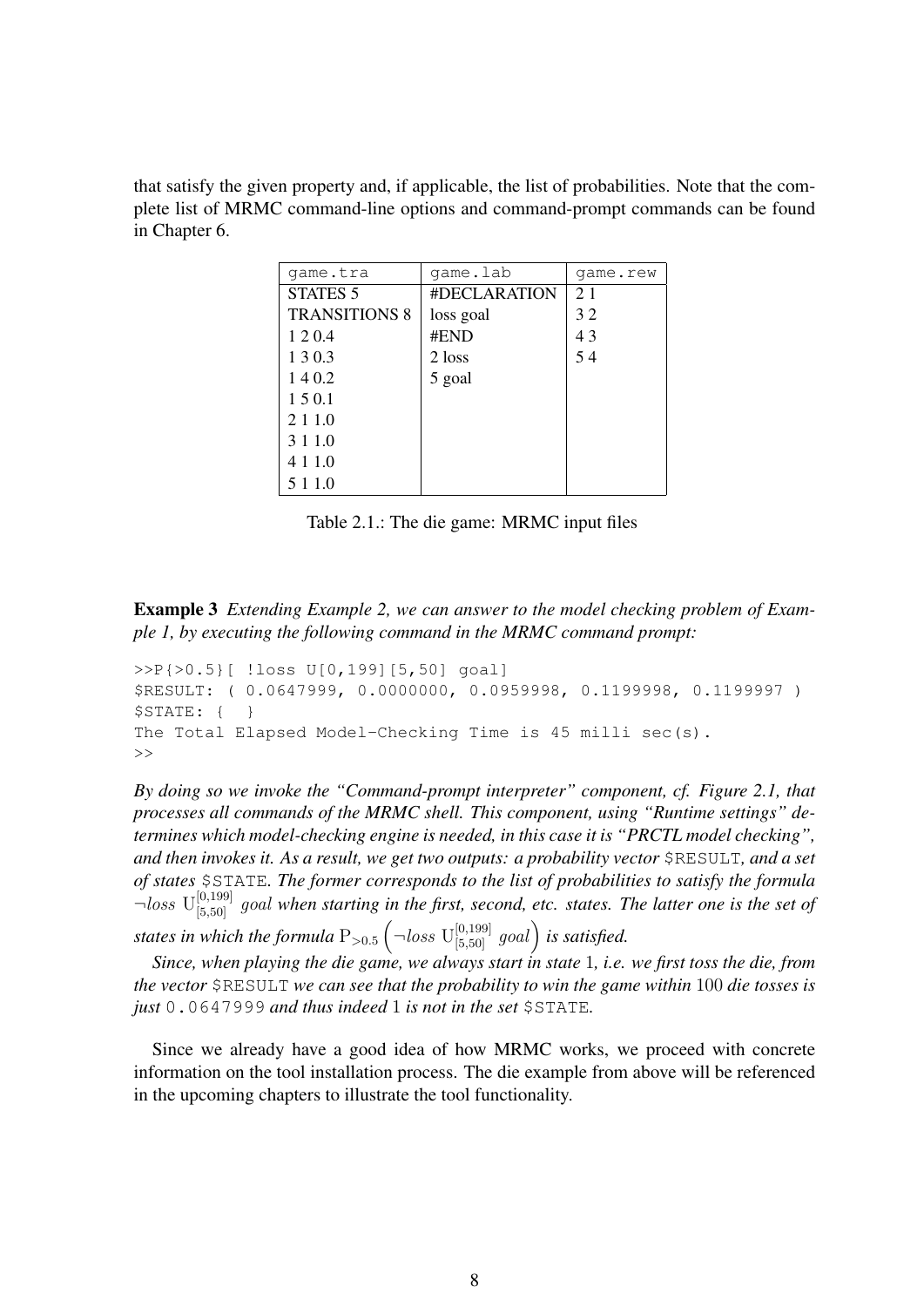## <span id="page-11-0"></span>**3. Building MRMC**

This chapter is devoted to the installing process of MRMC and all related components. MRMC can be freely downloaded from:

<http://www.mrmc-tool.org/>

Further, we first explain how to build MRMC on the supported platforms. After that we proceed with a section on getting and configuring the optional MRMC test suite, which is useful for internal, functional and performance testing of the tool.

## <span id="page-11-1"></span>**3.1. Building MRMC from source code**

To compile MRMC from sources GNU Make as well as GCC is needed. Additionally, compilation under Windows requires Cygwin.

- <http://gcc.gnu.org/>
- <http://www.cygwin.com/>

#### <span id="page-11-2"></span>**3.1.1. Getting & Installing GSL**

Since MRMC v1.3, the tool requires the GNU Scientific Library (GSL), a collection of numerical routines for scientific computing. The current version of GSL is available at:

#### <ftp://ftp.gnu.org/pub/gnu/gsl>

GSL follows the standard GNU installation procedure. Brief installing instructions can be found here, for further information on this topic see [\[PtFSF07b\]](#page-48-3).

Note that, in order to install GSL on Windows you are first required to install Cygwin and then to perform GSL installation procedure using the Cygwin shell. For more details see Section [3.1.3.](#page-12-1)

First, unpack the GSL distribution file into the location of your choice, enter that directory and prepare the Makefiles by using the *configure* command. Afterwords run *make* to compile and *make install* to install the library. On most systems the latter will require root privileges.

```
$ tar -xf gsl-1.9.tar.gz
$ cd gsl-1.9
$ ./configure
$ make
$ sudo make install
```
Further we assume that GSL is properly installed on your system.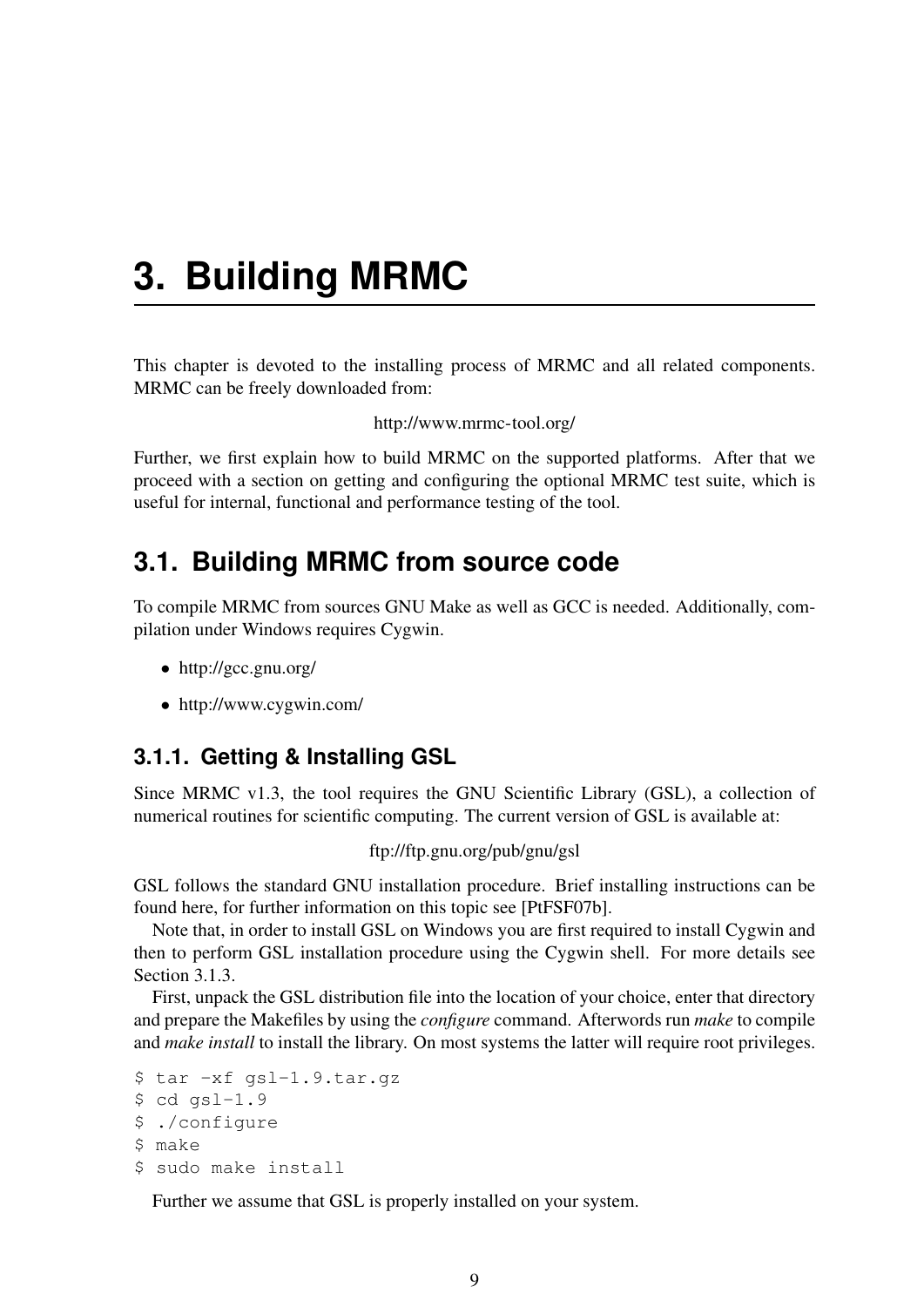#### <span id="page-12-0"></span>**3.1.2. Linux**

To build MRMC on Linux unpack the distribution into the location of your choice. We define MRMC  $HOME$   $DIR$  to be the absolute name of the MRMC distribution folder. After MRMC is unpacked, enter this directory and run *make all*.

```
$ unzip mrmc_src_v1.3.zip
```

```
$ cd MRMC HOME DIR
```

```
$ make all
```
After that you will find the MRMC executable in the folder MRMC HOME DIR/bin. Note that you might have to modify Makefile.def, depending on your system's configuration. Please check the settings there if make all fails.

In order to clean up distribution, i.e. to remove all object files and pre-compiled binaries run *make clean*.

### <span id="page-12-1"></span>**3.1.3. Windows**

To build MRMC on Windows first download and install Cygwin

```
http://www.cygwin.com
```
Make sure that 'gcc', 'make', 'yacc' ('bison') and 'lex' ('flex') modules are included. Ensure that the absolute name of the MRMC distribution folder does not contain spaces.

In the next step install the GNU Scientific Library (GSL) as described in Section [3.1.1](#page-11-2) and then proceed with the installation steps specified in Section [3.1.2.](#page-12-0) Ensure that all commands are executed within the Cygwin shell.

### <span id="page-12-2"></span>**3.1.4. Mac OS X**

To build MRMC on Mac OS use the instructions of Section [3.1.2.](#page-12-0)

### <span id="page-12-3"></span>**3.1.5. Getting & Using Splint**

Some source files are annotated for the static checker splint (see [http://www.splint.org\)](http://www.splint.org). Splint checks a. o. for null pointer assignments, memory leaks, and safety of #define macros. Splint can be downloaded from its homepage and installed according to the instructions found there.

Splint can be used as follows:

**Check a single source file:** To check, e.g., bitset.c (currently the only annotated file):

```
$ cd MRMC_HOME_DIR/obj
$ make lint-bitset
```
One has to run make lint-*filename* in the directory MRMC\_HOME\_DIR/obj independently from the directory where the source file is located.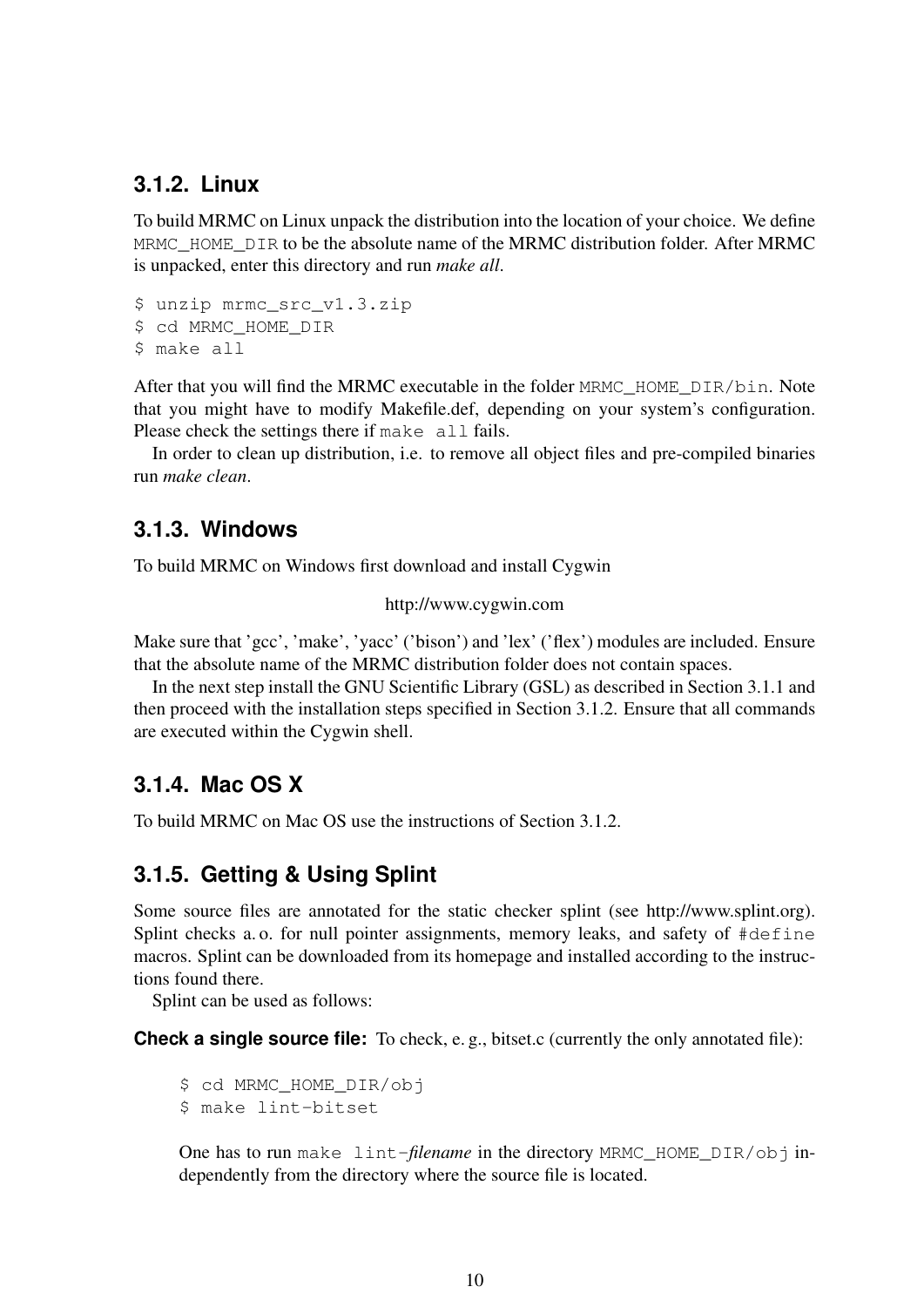**Check all source files:** Currently, this will incur a lot of error messages, as not yet all sources have been annotated.

```
$ cd MRMC HOME DIR
```
- \$ make lint
- **Check the test suite sources:** Internal tests (see below) also have source files. As the test suite is not packaged together with the source installation, there is an independent way to check the test suite sources:

```
$ cd MRMC HOME DIR/test
$ ./test_all.sh -lint -internal
```
will run splint on all annotated internal tests, compile the sources and run the internal tests.

## <span id="page-13-0"></span>**3.2. Getting & Installing Test Suite**

The test-suite allows to perform internal, functional and performance testing of MRMC. It is not distributed with the MRMC sources, but it can be freely downloaded from:

```
http://www.mrmc-tool.org/
```
After downloading the MRMC test  $_v1$ . 3. zip file, unpack it in the MRMC folder. As a result a directory MRMC\_HOME\_DIR/MRMC\_test\_v1.3/ will be created. Further, for brevity, we assume that you rename it into MRMC\_HOME\_DIR/test/.

### <span id="page-13-1"></span>**3.2.1. Configuring tests**

The main configuration parameters of the MRMC test-suite can be set in the

```
MRMC HOME DIR/test/settings.cfg
```
configuration script. These parameters are subdivided into two groups:

#### **General settings**

- MRMC\_HOME\_DIR The absolute name of the MRMC distribution directory.
- MRMC The location of the MRMC binary. This setting does not need to be changed if MRMC HOME DIR is set correctly. Note that, when running MRMC on Windows, the binary name should be set to mrmc.exe.
- VALGRING\_HOME The absolute path to the valgrind executable [\[ABFH](#page-44-6)+08]. It is only required if tests are run under the  $-\nu$ algrind option. Note that in this case MRMC should be first recompiled with the  $-00$  -ggdb  $-$ g options, which are available in MRMC HOME DIR/makefile.def.
- VALGRIND\_LOG\_FILES\_DIR The absolute name of the folder for storing *log* filed produced by valgrind.
- EXTRA VALGRIND PARAM Extra options for valgrind.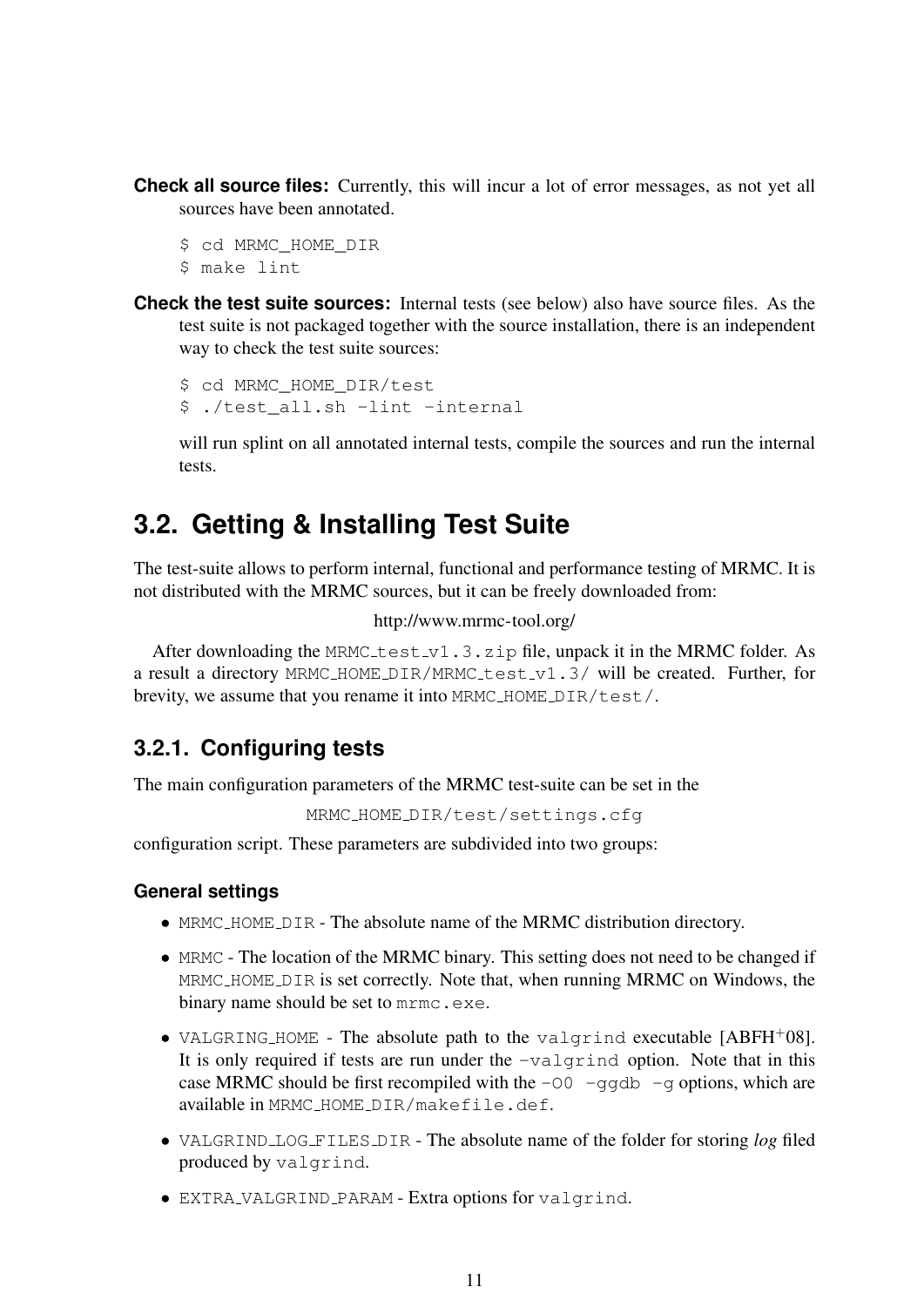**Performance-test settings** The performance part of the test suite was developed for Linux platform only. It is not proven to work under Windows or Mac OS X.

- PRISM The absolute path of the PRISM [\[KNP02\]](#page-47-5) command line executable. This setting is required for generating performance-test models.
- TMPDIR This setting should point to a local directory, which will be used for storing generated models.
- YMER The absolute path of the Ymer [\[You05b\]](#page-49-0) command line executable<sup>2</sup>.
- VASTA\_JAR The absolute path of the VESTA [\[SVA04\]](#page-48-7) jar file<sup>2</sup>.
- NUMBER OF PERFORMANCE REPETITIONS The number of times every performance test is going to be repeated. If set to zero, no "elapsed-time" statistics is collected. At the same time the functional testing and the memory-usage statistics are collected only for the lumping sub suite.
- MILLISECONDS The time units of the "elapsed-time" plots.
- KILOBYTES The data units of the "memory-usage" plots.
- CONFUNIT- The data units of the "confidence" plots<sup>2</sup>.
- PERFORMANCE TEST TIMEOUT SECS The timeout (in seconds) for each performance test invocation.

For more information on the MRMC test suite, we refer to Chapter [9](#page-41-0) and also to the test-suite manual: MRMC\_HOME\_DIR/test/TS\_Manual.pdf.

<sup>&</sup>lt;sup>2</sup>This setting is required only for the simulation sub suite.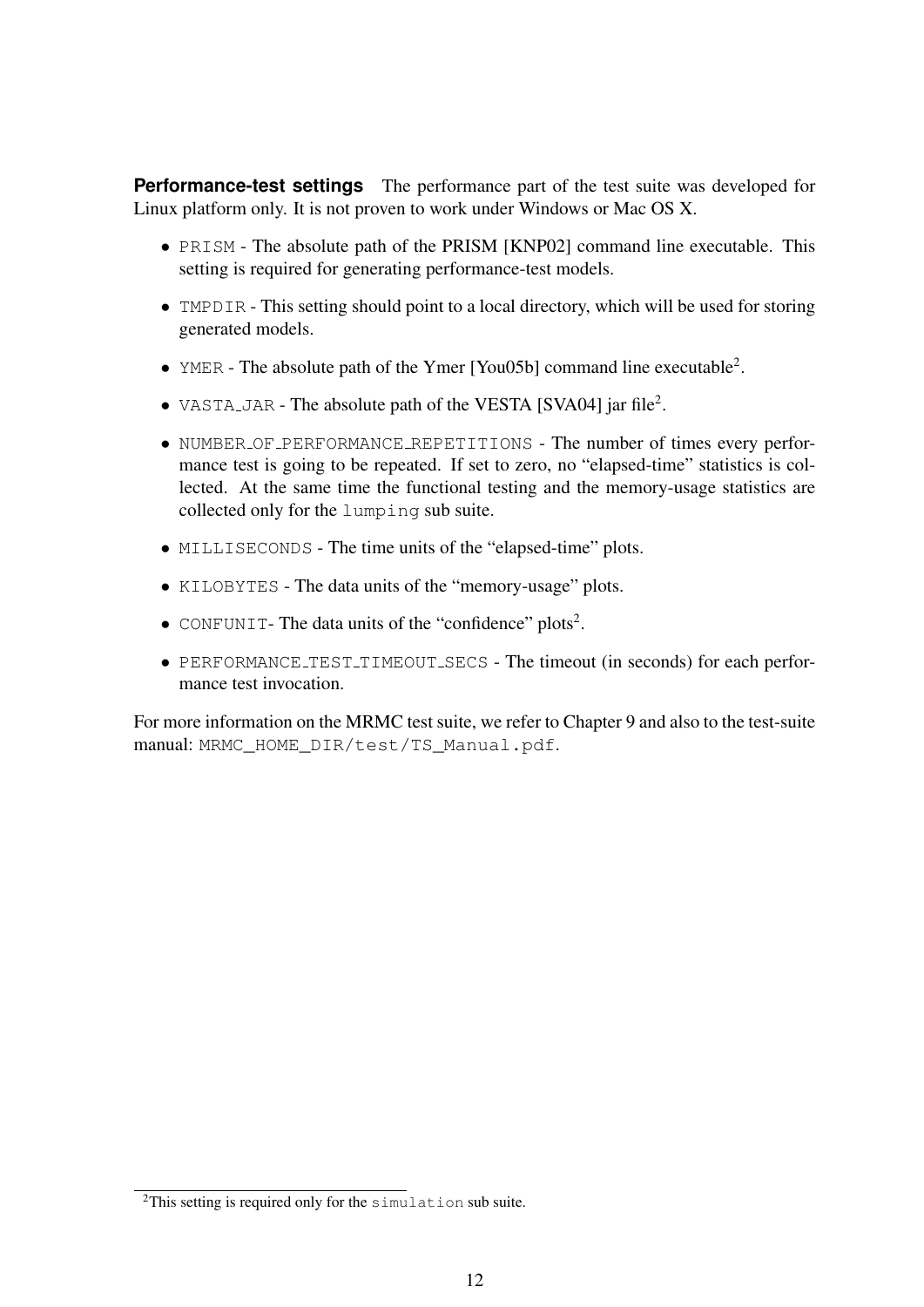## <span id="page-15-0"></span>**4. MRMC's Input Files**

As already mentioned in Chapter [2](#page-7-0) MRMC expects five input files:  $a \cdot \text{tra} - \text{file}$  describing the probability or rate matrix of a DTMC, CTMC or an MRM, a  $l$  and  $l$ -file indicating the state labeling with atomic propositions, a . ctmdpi – file describing the rate matrix and the transition labeling of a CTMDPI,  $a \cdot r \in W - f$  file specifying the state-reward structure, and a .rewi – file specifying the impulse-reward structure. For all supported model types either the .tra or the .ctmdpi and .lab files are compulsory, whereas .rew and .rewi files are used only for specifying reward models.

Here we would like to give a formal definition of the structure the input files should meet. Please note, that MRMC does not check if the input is in a proper format and thus may show malicious behavior in case of a wrong input. For examples of MRMC's input files see Table [2.1](#page-10-0) of Chapter [2.](#page-7-0) Additionally, examples for CTMDPIs can be found in Appendix [A.](#page-50-0)

## <span id="page-15-1"></span>**4.1. The** .tra **File Format**

The  $cdot$  tra file contains the rate (probability) matrix:

```
File structure:
Tra_File = Header Body
Header = 'STATES' <number of states> \n
             'TRANSITIONS' <number of transitions> \n
Body = \langle from state> \langle state> \langle rate/probability> \n
              Body
           | <from state> <to state> <rate/probability> \n
```
The header defines the number of states and transitions in the system. The body contains transitions in the format:

<from state> <to state> <rate/probability>

Note that, "from state" and "to state" should be given as natural numbers, the rates/probabilities as real numbers. State indexes start with 1 and transitions must be given in ascending order of first row and then column index.

## <span id="page-15-2"></span>**4.2. The** .lab **File Format**

The . Lab file contains the labeling of states with atomic propositions.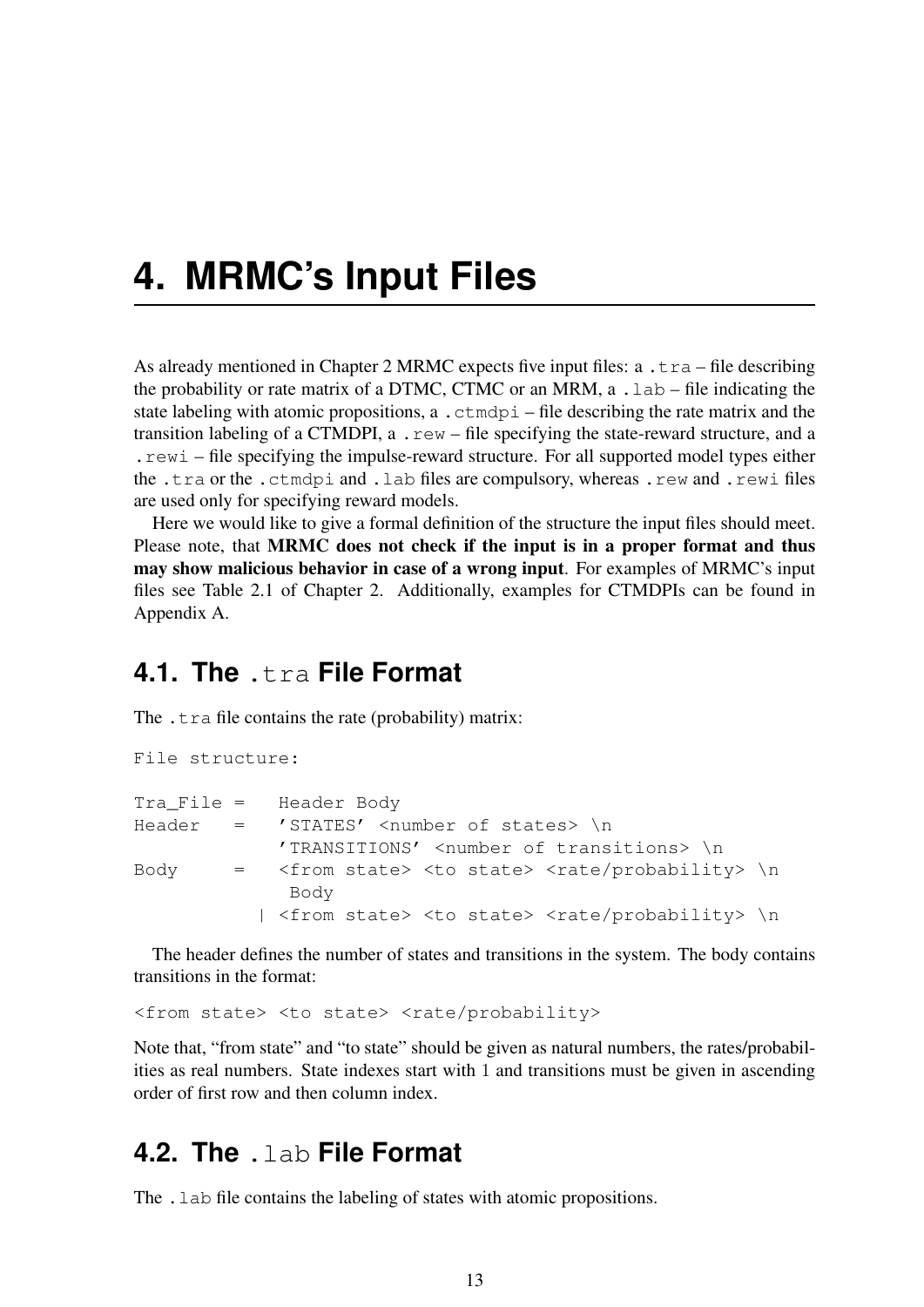```
File structure:
Lab File = Declaration Body
Declaration = '#DECLARATION' \n
                  Atomic_Prop_List \n
                   ' #END' \n
Body = <state> Atomic_Prop_List \n Body
                 | <state> Atomic_Prop_List \n
Atomic_Prop_List = <atomic proposition> Atomic_Prop_List
                 | <atomic proposition>
```
In the declaration section all needed atomic propositions must be defined. We allow quite complicated atomic propositions, namely the ones that fit the following regular expression:

```
\langle <atomic proposition> = {let}{alnum} *
let = [a-zA-Z]alnum = \int a-zA-Z0-9\langle \rangle \rightarrow +--]
```
The propositions are assigned to states in the following manner:

<state> Atomic\_Prop\_List

## <span id="page-16-0"></span>**4.3. The** .ctmdpi **File Format**

The .ctmdpi file contains the rate matrix and additionally the transition labeling to distinguish between different non-deterministic choices. The file format for the transition descriptions are given below.

```
File structure:
Ctmdpi_File = Header Body_Int_Nondet
Header = 'STATES' <number of states> \n
                     '#DECLARATION' \n
                      Atomic_Prop_List \n
                     ' #END' \n
Body Int Nondet = \langlefrom state> \langlelabel> \langlen
                      * <to state> <rate> \n
                     \{ * <to state> <rate> \}Body_Int_Nondet
                    | <from state> <label> \n
                      * <to state> <rate> \n
                      \{ * <to state> <rate> \}
```
The header defines the number of states the MDP contains as well as all needed transition labels, which are used to label the non-deterministic decisions.

The body contains the transitions and transition labels, where "from state" is the state the the selection starts from and "label" is the external choice that was made. After this line, a number of lines follow, which list the states "to state" one can go to with rate "rate".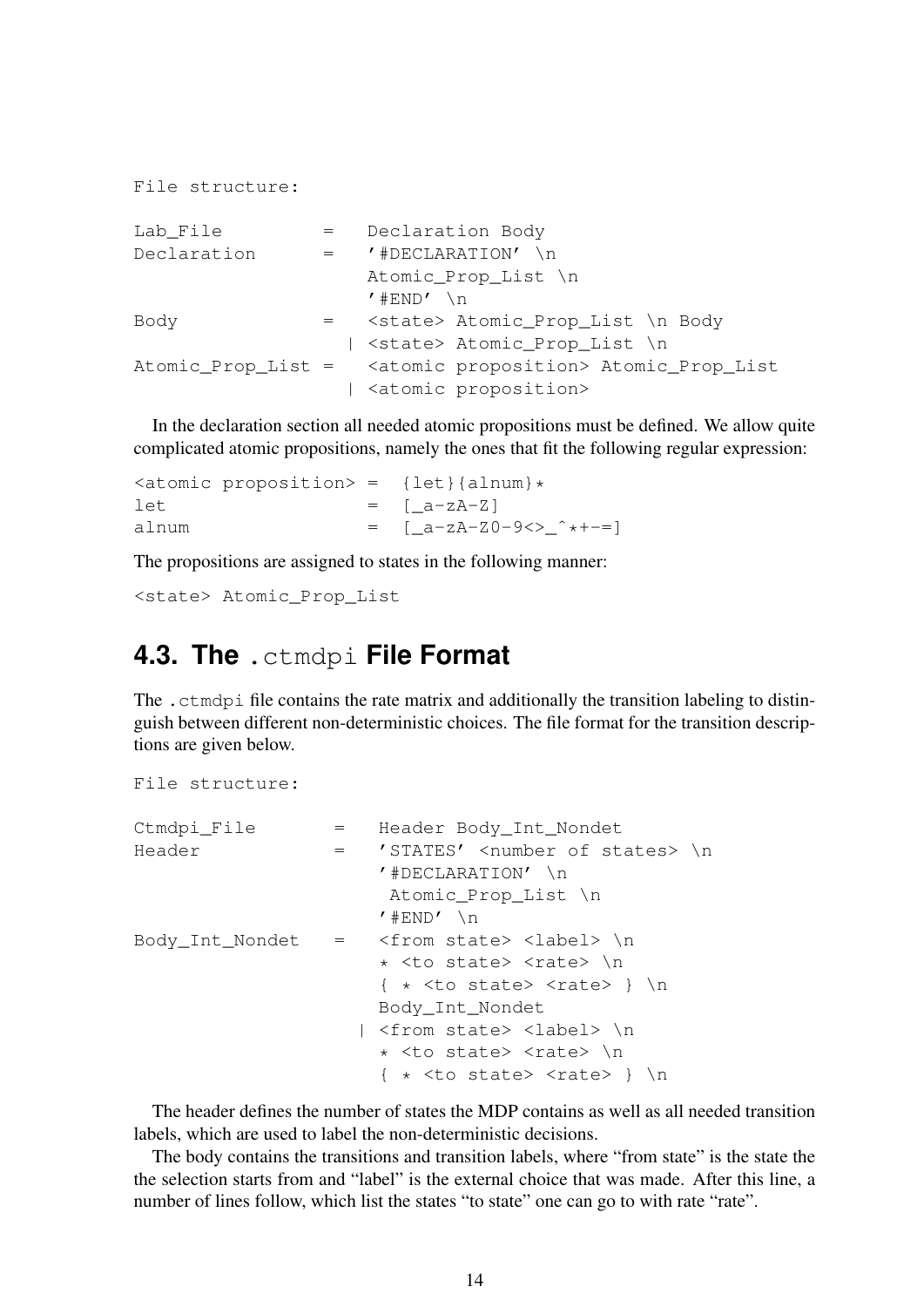Note that, "from state" and "to state" should be given as natural numbers, the rates/probabilities as real numbers. State indexes start with 1 and transitions must be given in ascending order of first row and then column index.

### <span id="page-17-0"></span>**4.4. The** .rew **File Format**

The rew file contains the state-reward definitions.

```
File structure:
Rew_File = Body
Body = <state> <reward> \n Body
          | <state> <reward> \n
```
Note that, only natural reward values are allowed, therefore any rational rewards must (and can) be transferred into natural numbers first.

## <span id="page-17-1"></span>**4.5. The** .rewi **File Format**

The .rewi file contains the impulse-reward definitions.

```
File structure:
Rewi_File = Header Body
Header = 'TRANSITIONS' <number of transitions> \n
Body = <from state> <to state> <reward> \n Body
           | <from state> <to state> <reward> \n
```
In the header the number of transitions is given, the body contains reward to transition assignments in the format:

<from state> <to state> <reward>

Note that, "from state" and "to state" should be given as natural numbers. Furthermore, like for the .rew file only natural reward values are allowed.

## <span id="page-17-2"></span>**4.6. Getting MRMC models**

Specifying a whole model in the formats explained above is not very intuitive especially for large systems. Therefore in this section we introduce two tools – namely PRISM and PEPA – that offer a clearly defined language for designing models. Both of them feature the automatic generation of MRMC input files.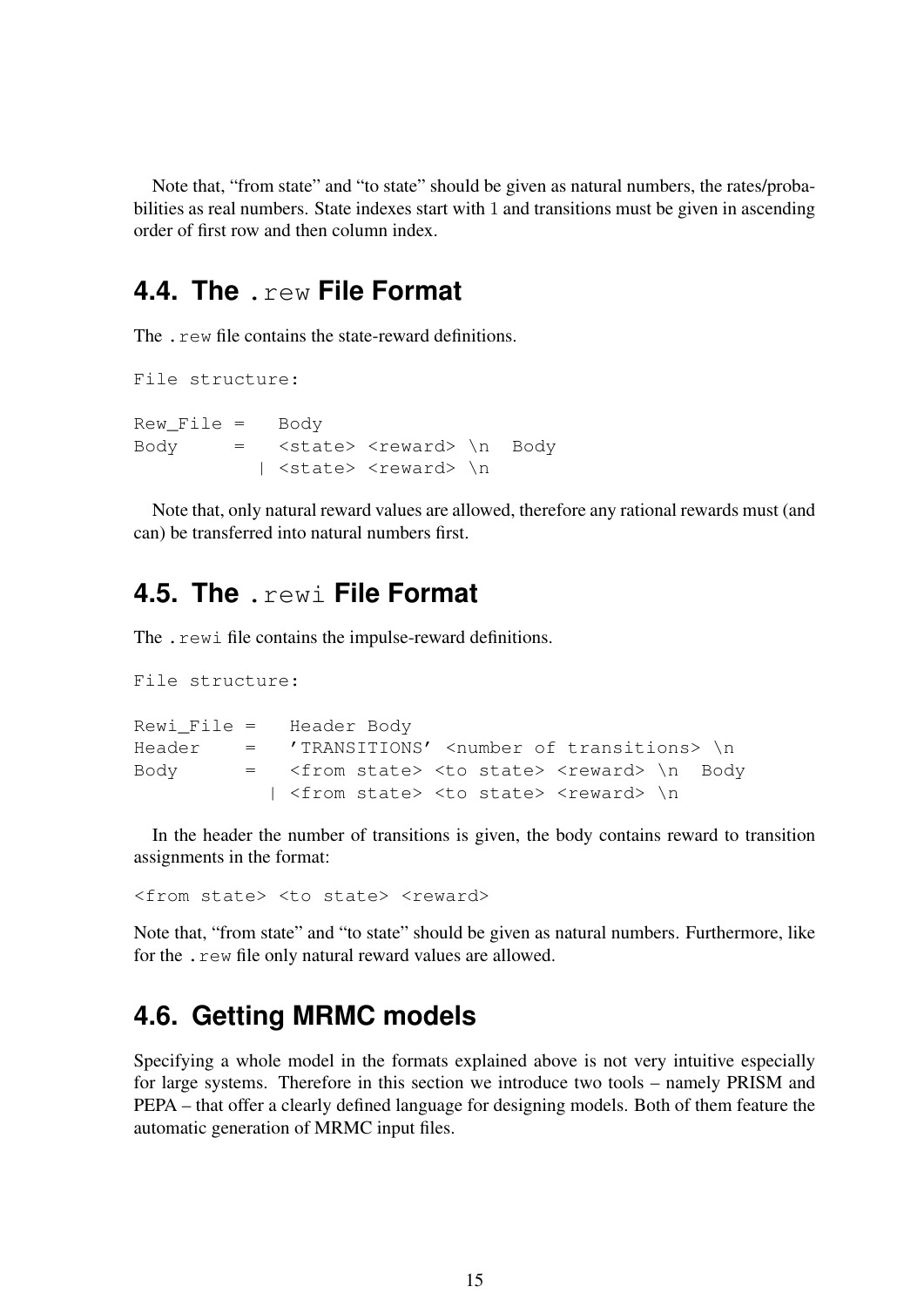#### <span id="page-18-0"></span>**4.6.1. PRISM**

PRISM [\[KNP08b\]](#page-47-6) stands for Probabilistic Symbolic Model Checker and is being developed at the University of Birmingham, United Kingdom, for the analysis of probabilistic systems.

MRMC models can be generated from PRISM models starting from the tool version 3.0. PRISM can be downloaded from:

<http://www.prismmodelchecker.org/download.php>

The model-generation options of PRISM are listed here and can also be obtained by running prism -help:

- –exportmrmc Use MRMC format when exporting matrices/vectors/labels.
- $-exportlabels < file > -Expert the list of labels and satisfying states to a .Lab-file.$
- $-exporttrans < file>$  Export the transition matrix to a . tra-file.
- $-exports taterewards < file > Expert the state rewards vector to a .rew-file.$
- $-exporttransrewards < file>$  Export the transition rewards matrix to a . rewi-file.

Example 4 *Consider Example [2](#page-8-1) of Chapter [2.](#page-7-0) The DMRM model given in Figure [2.2](#page-8-0) can be specified as the following PRISM model:*

```
--------------------------- File: game.pm -------------------------------
probabilistic
module Dice
dice_state : [1..5] init 1;
[] dice_state=1 -> 0.4:(dice_state'=2) + 0.3:(dice_state'=3)
+ 0.2:(dice_state'=4) + 0.1:(dice_state'=5);
[] dice state=2 -> 1.0:(dice state'=1);
[1] dice state=3 -> 1.0:(dice state'=1);
[] dice state=4 \rightarrow 1.0:(dice state'=1);
[ ] dice state=5 -> 1.0:(dice state'=1);
endmodule
rewards
dice state=2 : 1;dice_state=3 : 2;
dice_state=4 : 3;
dice state=5 : 4;endrewards
-------------------------------------------------------------------------
```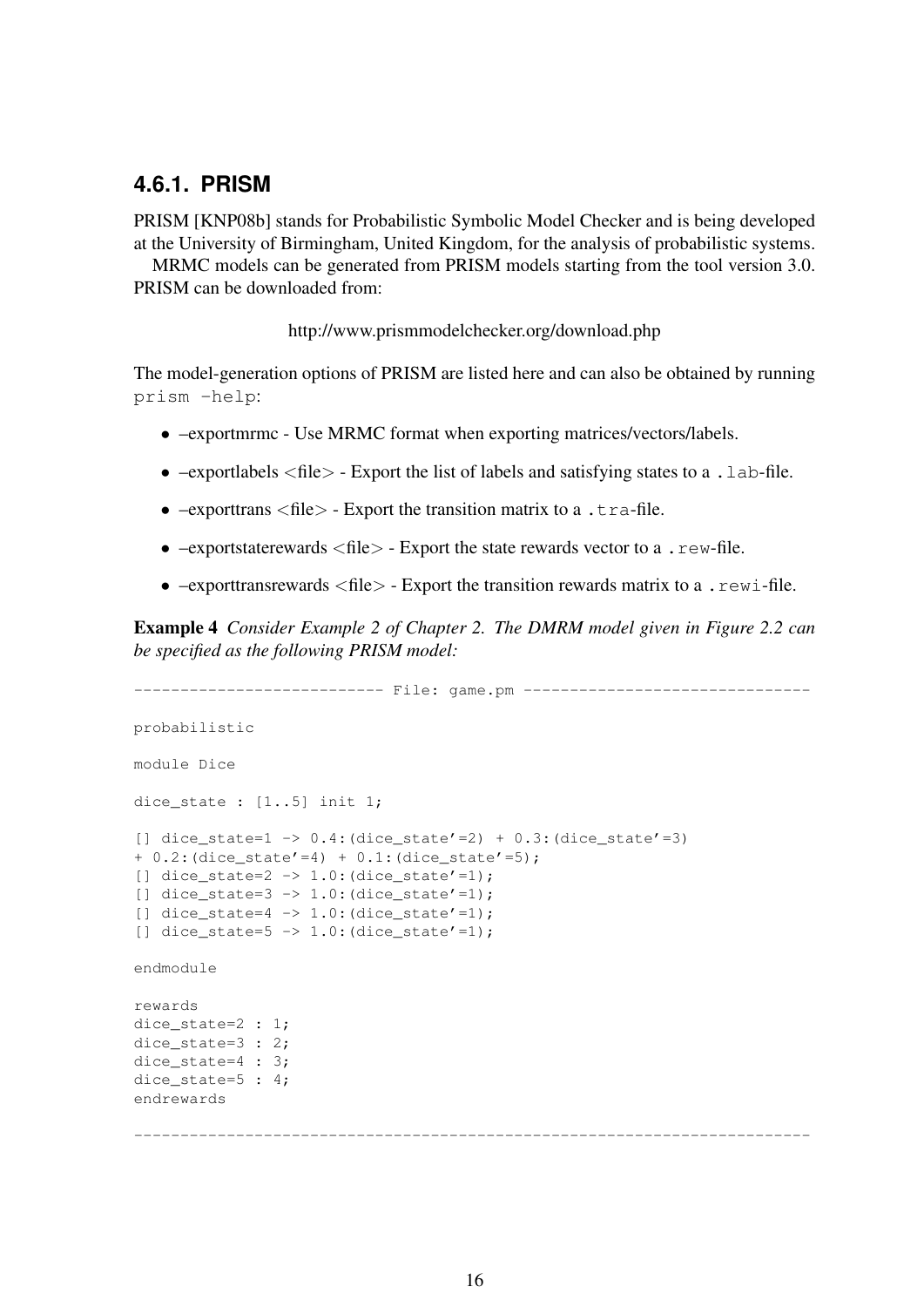```
---------- File: game.pctl ------------
label "loss" = dice_state=2;
label "goal" = dice\_state=5;-------------------------------------------------------------------------
```
*In the file* game.pm *the DMRM model is specified, whereas the file* game.pctl *contains only the state labellings.*

*To generate the MRMC model with PRISM, run the following command,*

```
$ prism game.pm game.pctl -exportmrmc -exportlabels
game.lab -exporttrans game.tra -exportstaterewards game.rew
```
*which produces the* .tra*,* .lab *and* .rew *input files shown in Table [2.1](#page-10-0) of Chapter [2.](#page-7-0) These files can be immediately consumed by MRMC.*

For more information on generating MRMC models using PRISM see [\[KNP08b\]](#page-47-6).

## <span id="page-19-0"></span>**4.6.2. Performance Evaluation Process Algebra (PEPA)**

Performance Evaluation Process Algebra (PEPA) [\[Hil96\]](#page-46-6) is an algebraic process-oriented language for modeling concurrent systems. The process algebra is being mainly developed in Laboratory for Foundations of Computer Science, University of Edinburgh, United Kingdom. Performance of a PEPA model can be evaluated by deriving and analyzing the underlying CTMC. PEPA modelers are provided with the PEPA Workbench [\[TG06\]](#page-49-3),

<http://www.dcs.ed.ac.uk/pepa/tools/>

an Eclipse-platform [\[Fou07\]](#page-45-5) application for managing the models. One of the PEPA Workbench features is an Eclipse wizard for exporting PEPA models into the MRMC input-file formats.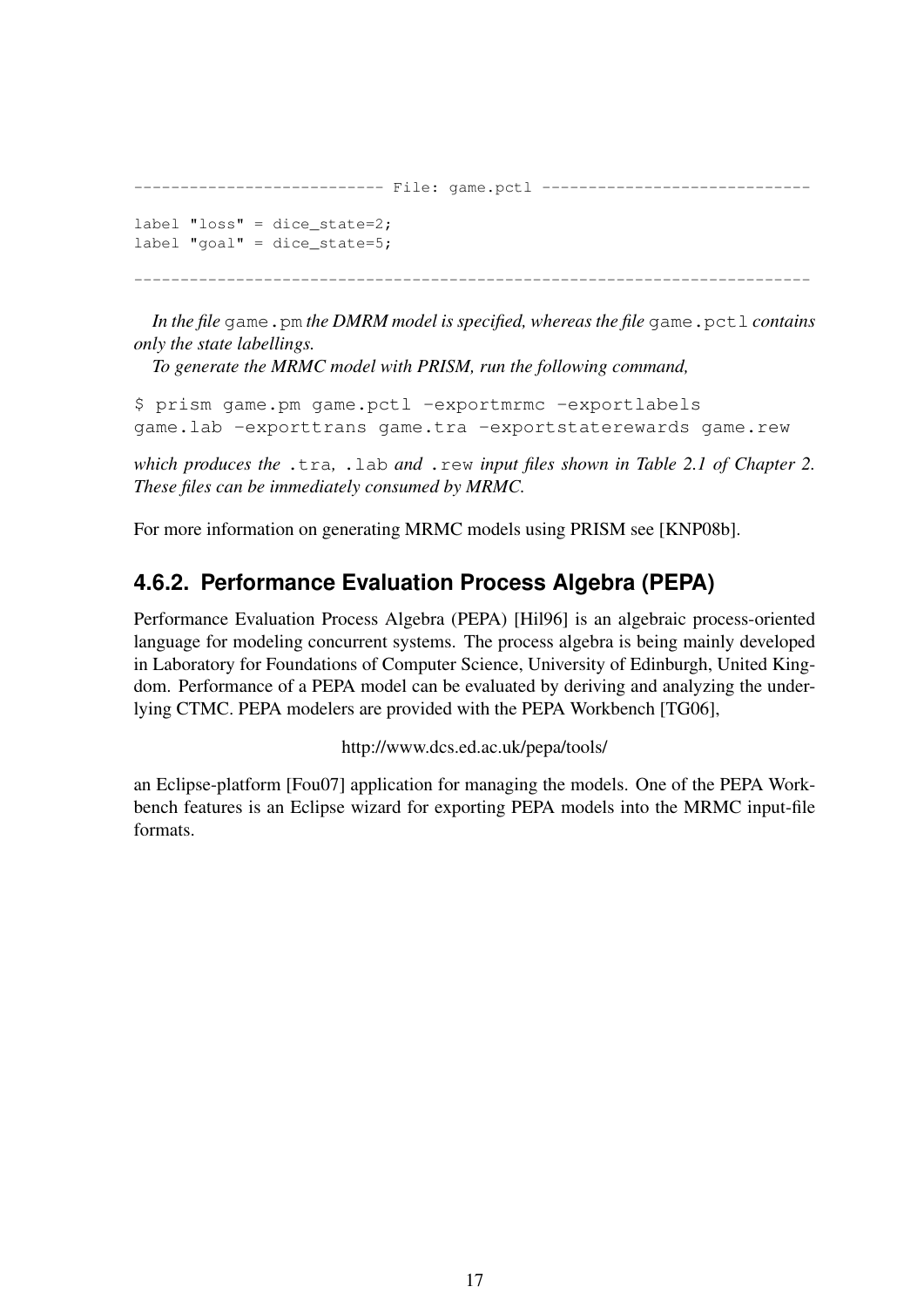## <span id="page-20-0"></span>**5. Running MRMC**

In order to start MRMC open a shell environment such as csh or bash on Linux and Mac OS X, or Dos command prompt on Microsoft Windows and switch to MRMC HOME DIR.

## <span id="page-20-1"></span>**5.1. Command line options**

Starting MRMC without parameters

- for Linux/Max OS:  $\frac{1}{5}$ , /bin/mrmc
- for Windows:  $\frac{1}{2}$  S. /bin/mrmc.exe

will yield the following output:

```
ERROR: The <model> parameter is undefined.
Usage: mrmc <model> <options> <.tra file> <.ctmdpi file> <.lab file> <.rew file>
<.rewi file>
       <model> - could be one of {ctmc, dtmc, dmrm, cmrm, ctmdpi}.
       <options> - could be one of {-ilump, -flump}, optional.
       <.tra file> - is the file with the matrix of transitions
                        (for DMRM/CMRM, DTMC/CTMC).
       <.ctmdpi file> - is the file with the transition matrix and transition labels
                        (for CTMDPI).
       <.lab file> - contains labeling.
       <.rew file> - contains state rewards (for DMRM/CMRM).
       <.rewi file> - contains impulse rewards (for CMRM, optional).
```
Note: In the '.tra' and '.ctmdpi' file transitions should be ordered by rows and columns!

The model-parameter should be set to one of the supported models, namely CTMC, DTMC, CMRM, DMRM and CTMDPI. Remember that the latter model is a CTMDP with internal non-determinism, see Appendix [A.](#page-50-0)

Options  $-i$  lump and  $-f$ lump enable formula- independent and dependent lumping correspondingly. For more information on lumping, please consider reading [\[KKZJ07\]](#page-47-4).

We expect users to provide MRMC with the input files that meet the formats specified in Chapter [4,](#page-15-0) for illustration see Example [2](#page-8-1) on page [6.](#page-8-1) Note that, the order of input files, options and other parameters does not have to be strict.

A complete list of all MRMC runtime commands, sorted by their affiliation to different model checking aspects, can be found in the next chapter.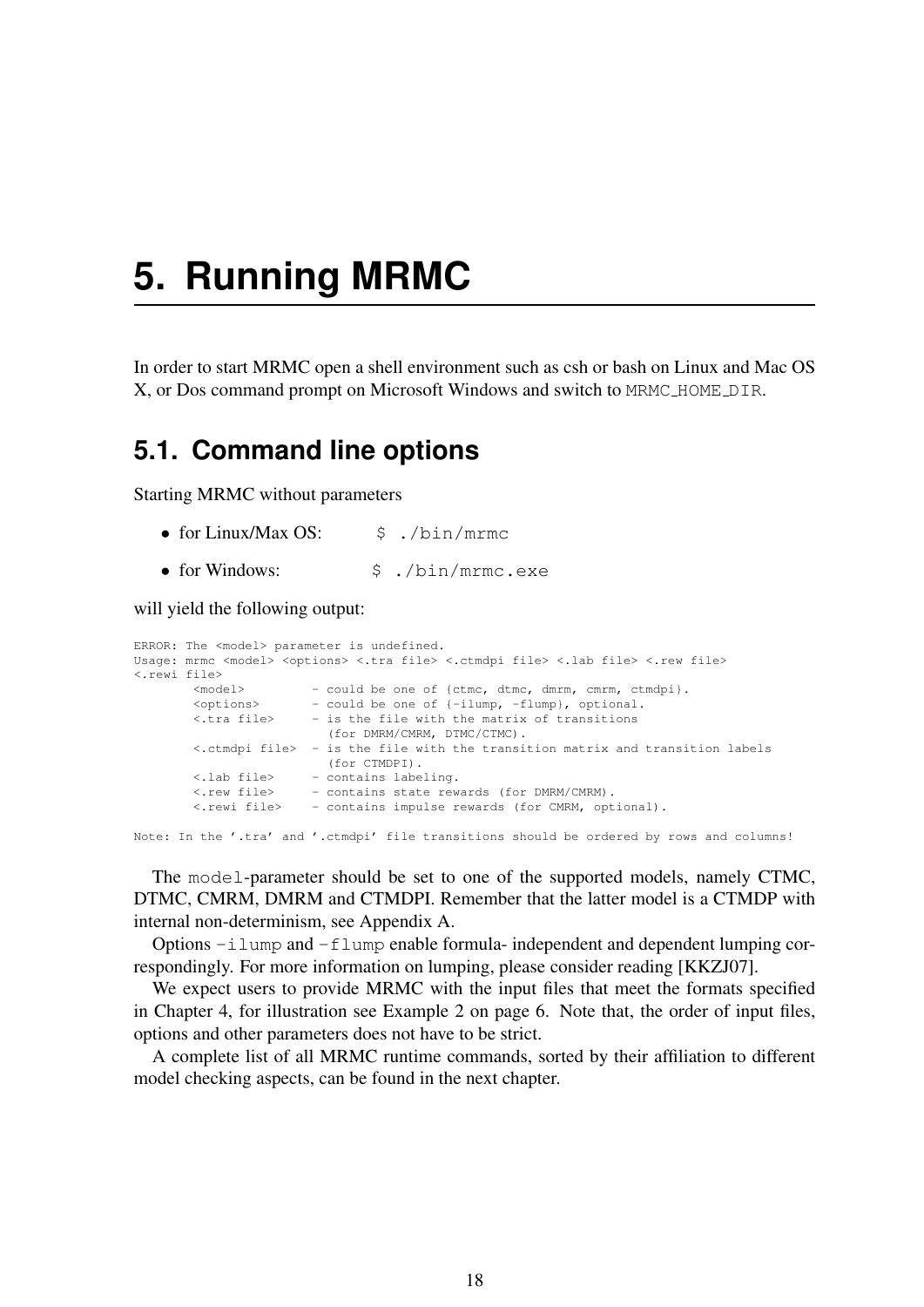## <span id="page-21-0"></span>**6. MRMC run-time Commands**

Once started, MRMC provides a shell-like environment (*a command prompt*) where the user can use the tool run-time commands to set for example the use of certain algorithms, or specify the properties that have to be verified. Further we will list and discuss MRMC's command-prompt commands sorted by their affiliation to the different aspects of model checking.

## <span id="page-21-1"></span>**6.1. Basic Commands**

#### <span id="page-21-2"></span>**6.1.1.** help

When typing help in MRMC's command prompt, information on general commands is displayed:

```
quit - exit the program.
help HT - display a help info on a given topic.
print - print run-time settings.
print tree - print the formula tree with the results and supplementary
            information.
$RESULT[N] - access the computed results of U, X, L, S, E, C, Y operators
           by a state index.
$STATE[N] - access the state-formula satisfiability set by a state
            index.
set * - Where * is one of the following:
print L - Turn on/off most of the resulting output, see
                '$RESULT[I]' and '$STATE[I]' commands.
simulation L - Turn on/off the simulation engine.
Here:
       HT is one of {logic, simulation, rewards, common}.
       L is one of {on, off}.
       N is a natural number.
```
First we are going to explain the basic commands listed in this help output, the more involved ones are covered in the subsequent sections.

quit – Exits the program.

help HT – For some terms a specialized help is available. See the description provided for help logic, help simulation, help rewards and help common below.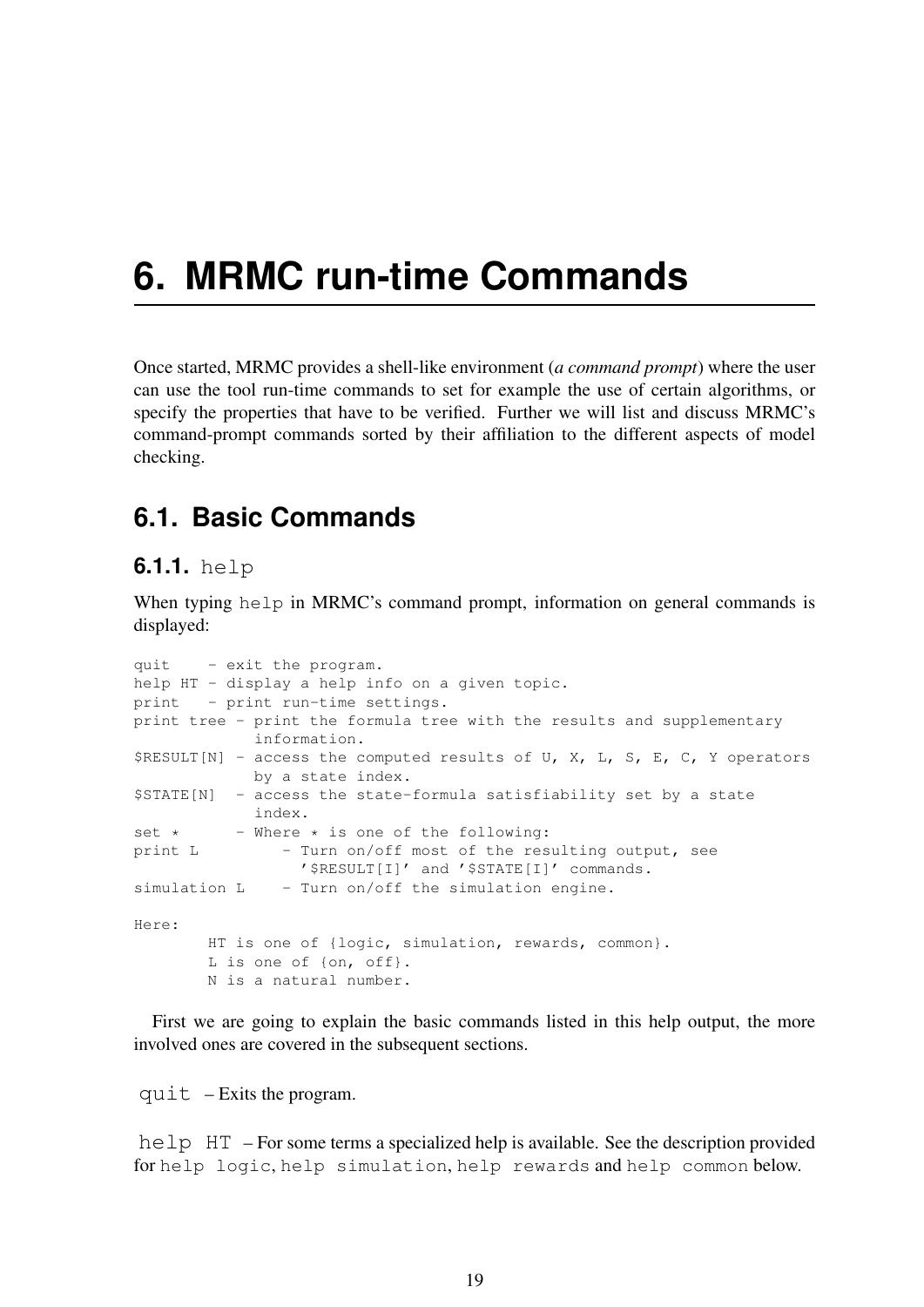print tree – Prints the tree of the last model-checked formula with all intermediate results.

**Note:** The next two commands provide different output in case of using the discrete event simulation engine. For more details we refer to Section [8.](#page-35-0)

 $$RESUMT[N] - Allows$  to access the probability of satisfying the model-checked formula in state N.

\$STATE[N] – Displays whether state N satisfies the model-checked formula, i. e. for a state fulfilling the formula the result is TRUE, otherwise FALSE.

#### <span id="page-22-0"></span>**6.1.2.** help logic

The command help logic prints the formal syntax, given in *Extended Backus-Naur Form (EBNF)*, of the logic formulae accepted by MRMC. The output depends on the value of the logic parameter with which MRMC was invoked. Figures [6.1](#page-23-0) through [6.4](#page-23-1) show outputs for all available logics. These logics allow to specify model-checking properties, as it is done in Example [3](#page-10-1) on page [8.](#page-10-1) Additional information on the logic semantics and examples are provided in Chapter [7.](#page-31-0)

#### <span id="page-22-1"></span>**6.1.3.** help simulation

The help simulation command provides the user with all options related to MRMC's simulation engine:

```
set * - Where * is one of the following:
       sim_type ST - Sets the simulation type, \ie{} either
                            do simulation for all initial states
                            or just one.
       initial state N - Sets the initial state for the simulation
                             type ST == one.
       sim method steady MS - Sets the simulation mode for the
                             steady-state (long-run) operator.
       reg_method_steady RM - Sets the mode for the regeneration method when
                            model checking the steady-state operator.
       gen_conf R - The confidence level for simulation.
       indiff_width R - The indifference-region width.
       max_sample_size N - The maximum sample size.
       min_sample_size N - The minimum sample size.
       sample_size_step N - The sample-size increase step.
       sample_size_step_type SS - Sets the sample-size step type.
       sim_method_disc RNG - The random-number generator for a
                             discrete distribution.
       sim_method_exp RNG - The random-number generator for an
                             exponential distribution
                             (time-interval until, CSL).
For the simulation of unbounded until and the pure simulation of
steady-state (long-run) operator:
       max_sim_depth N - The maximum simulation depth.
```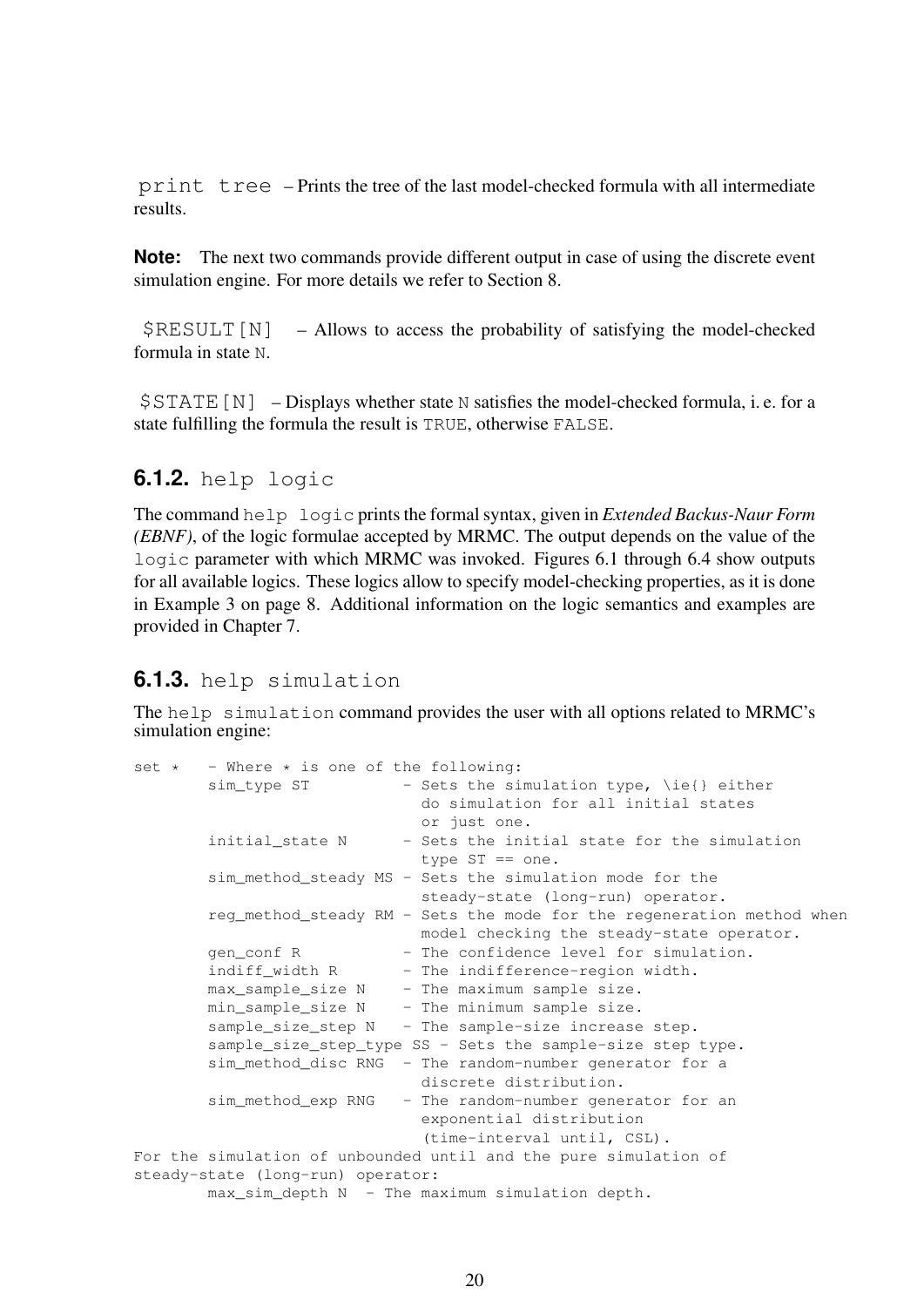|         | $CONST = ff   tt$ |         |         | $CONST = ff   tt$               |
|---------|-------------------|---------|---------|---------------------------------|
|         | $SFL = CONST$     | $SFL =$ |         | CONST                           |
|         | LABEL             |         |         | LABEL                           |
|         | ! SFL             |         |         | ! SFL                           |
|         | SFL && SFL        |         |         | SFL && SFL                      |
|         | SFL    SFL        |         |         | SFL    SFL                      |
|         | $\vert$ (SFL)     |         |         | $ $ (SFL)                       |
|         | $P\{OPR\}$ [PFL]  |         |         | $P\{OPR\}$ [PFL]                |
|         | L{ OP R } [ SFL ] |         |         | $E$ $[ R, R ]$ $[ SFL ]$        |
| $PFL =$ | X SFL             |         |         | E[N] [R, R] [SFL]               |
|         | SFL U SFL         |         |         | $C[N][R, R]$ [SFL]              |
|         | SFL U[ N, N ] SFL |         |         | $ Y[N][R, R]$ [SFL]             |
|         |                   | PFL     | $=$ $-$ | X SFL                           |
|         |                   |         |         | SFL U SFL                       |
|         |                   |         |         | SFL U $\lceil N, N \rceil$ R, R |

<span id="page-23-0"></span>Figure 6.1.: PCTL formulae

Figure 6.2.: PRCTL formulae

SFL

 $CONF = ff \mid tt$ SFL = CONST | LABEL | ! SFL | SFL && SFL | SFL || SFL | ( SFL ) | P{ OP R }[ PFL ] | S{ OP R }[ SFL ] PFL = X SFL | SFL U SFL | X[ R, R ] SFL | SFL U[ R, R ] SFL  $CONST = ff | tt$ SFL = CONST | LABEL | ! SFL | SFL && SFL | SFL || SFL | ( SFL ) | P{ OP R }[ PFL ] | S{ OP R }[ SFL ] PFL = X SFL | SFL U SFL | X[ R, R ] SFL | SFL U[ R, R ] SFL | X [R, R][R, R] SFL | SFL U[ R, R][ R, R] SFL

Figure 6.3.: CSL formulae

<span id="page-23-1"></span>Figure 6.4.: CSRL formulae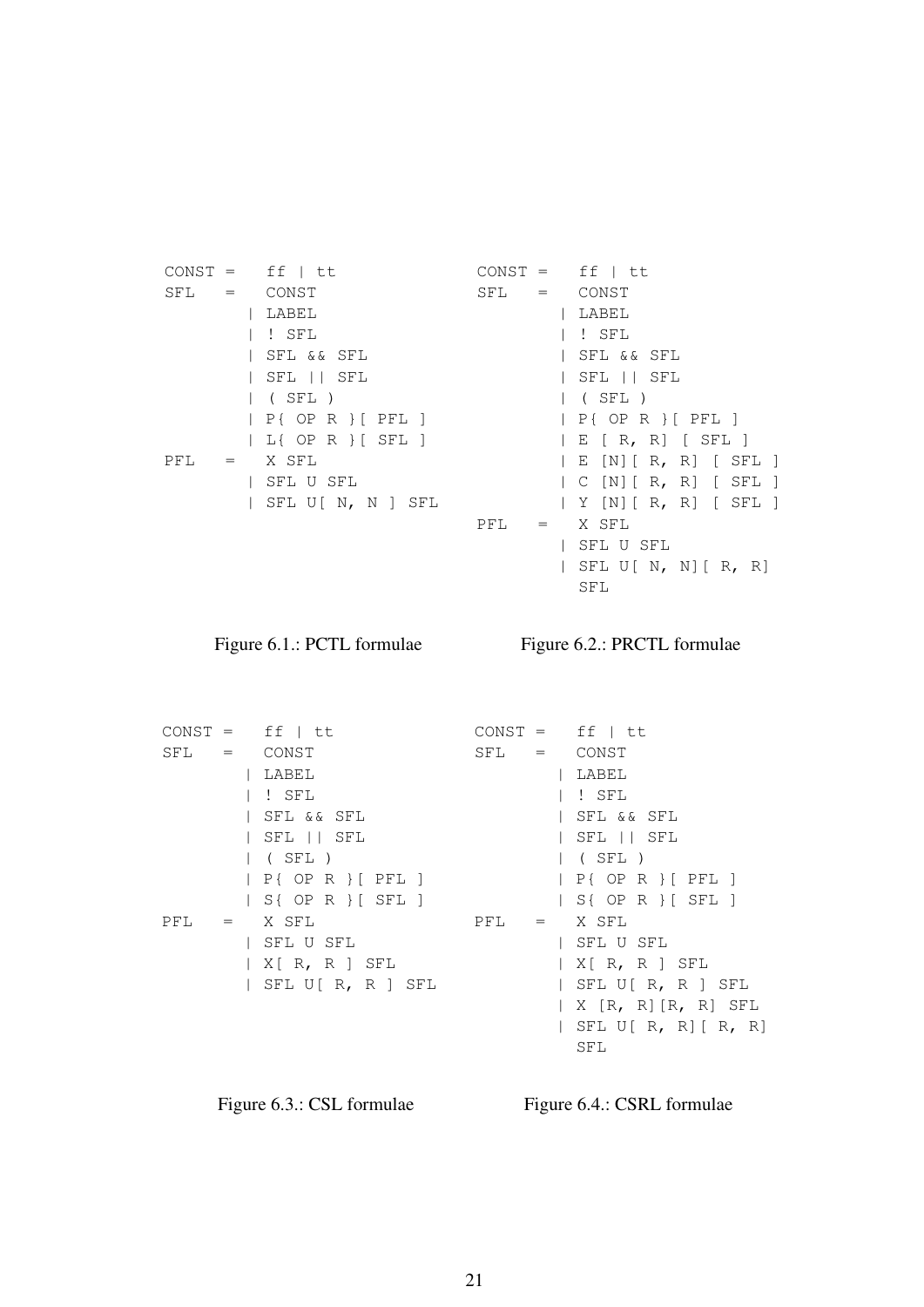```
min_sim_depth N - The minimum simulation depth.
        sim_depth_step N - The simulation-depth increase step.
        bscc_dim_multiplier N - The BSCC dimension multiplier for the
                                sample-based regeneration state choice.
Here:
        RNG is one of {app_crypt, ciardo, prism, ymer, gsl_ranlux,
                       gsl_lfg, gsl_taus}.
        ST is one of {one, all}.
        SS is one of {auto, manual}.
        MS is one of {pure, hybrid}.
        RM is one of {pure reg, heuristic}.
        R is a real value.
        N is a natural number.
```
For more information on the simulation options read Section [6.2.3.](#page-27-1) For details on the available *Random Number Generators (RNGs)* read Chapter [8.](#page-35-0)

#### <span id="page-24-0"></span>**6.1.4.** help rewards

The command help rewards yields the following output:

|       |                    | set $\star$ - Where $\star$ is one of the following:           |  |
|-------|--------------------|----------------------------------------------------------------|--|
|       |                    | method until rewards MU - Method for time-reward-bounded until |  |
|       |                    | formula.                                                       |  |
|       | w R                | - The probability threshold for                                |  |
|       |                    | uniformization                                                 |  |
|       |                    | Oureshi-Sanders.                                               |  |
|       | d R                | - The discretization factor for                                |  |
|       |                    | discretization Tijms-Veldman.                                  |  |
| Here: |                    |                                                                |  |
|       |                    | MU is one of { uniformization sericola,                        |  |
|       |                    | uniformization_qureshi_sanders,                                |  |
|       |                    | discretization tijms veldman }.                                |  |
|       | R is a real value. |                                                                |  |

For more information on reward options listed above, we refer to Section [6.2.4.](#page-30-0)

#### <span id="page-24-1"></span>**6.1.5.** help common

The help common command provides the user with information concerning options, related to all model-checking procedures and numerical methods. For detailed information on these options, see Sections [6.2.1](#page-26-1) and [6.2.2.](#page-27-0)

|             | set $\star$ - Where $\star$ is one of the following:   |
|-------------|--------------------------------------------------------|
| ssd L       | - Turn on/off the steady-state detection for time      |
|             | bounded until (CTMC model).                            |
|             | error_bound R - Error Bound for all iterative methods. |
| max iter N  | - Number of Max Iterations for all iterative           |
|             | methods.                                               |
| overflow R  | - Overflow for the Fox-Glynn algorithm.                |
| underflow R | - Underflow for the Fox-Glynn algorithm.               |
|             | method path M - Method for path formulas.              |
|             | method steady M - Method for steady state formulas.    |
|             | method bscc MB - Method for BSCC search.               |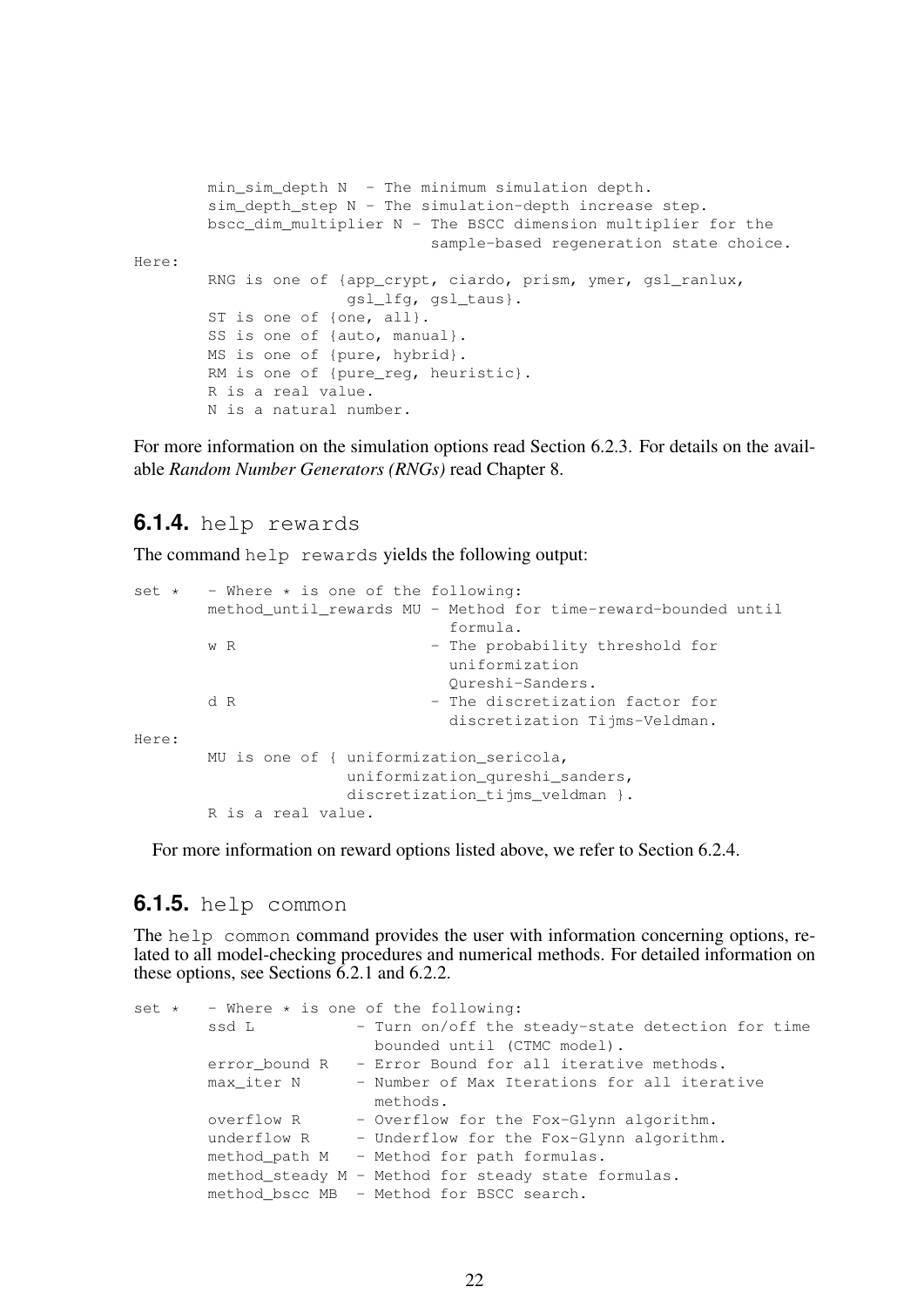```
Here:
       L is one of {on, off}.
       R is a real value.
       M is one of {gauss_jacobi, gauss_seidel}.
       MB is one of {recursive, non_recursive}.
```
#### <span id="page-25-0"></span>**6.1.6.** print

The print command displays the current status of all relevant run-time settings. A sample output may look as follows:

```
---General settings:
\text{Logic} = PCTL
Formula ind. lumping = OFF
Formula dep. lumping = OFF
M. C. simulation = OFFMethod Path = Gauss-Seidel
Method Steady = Gauss-Seidel
Method BSCC = Recursive
Results printing = ON---Numerical methods:
-Iterative solvers:
 Error Bound = 1.000000e-06
 Max \text{ Iterations} = 1000000
```
A complete list of all runtime options and their correspondence to the print command output can be found in Section [6.2.](#page-26-0) Below we describe the parameters listed in the output above:

- General settings
	- Logic Corresponds to the logic parameter MRMC was invoked with (cf. Chapter [5\)](#page-20-0).
	- Formula ind. lumping Is related to the option -ilump MRMC was invoked with (cf. Chapter [5\)](#page-20-0).
	- Formula dep. lumping Is related to the option -flump MRMC was invoked with (cf. Chapter [5\)](#page-20-0).
	- M. C. simulation Corresponds to the command set simulation L (cf. Section [6.2.3\)](#page-27-1). With simulation enabled, the output of the print command is extended.
	- Method Path Corresponds to the command set method path M (cf. Section [6.2.1\)](#page-26-1).
	- Method Steady Corresponds to the command set method steady M (cf. Section [6.2.1\)](#page-26-1).
	- Method BSCC Corresponds to the command set method bscc MB (cf. Section [6.2.1\)](#page-26-1).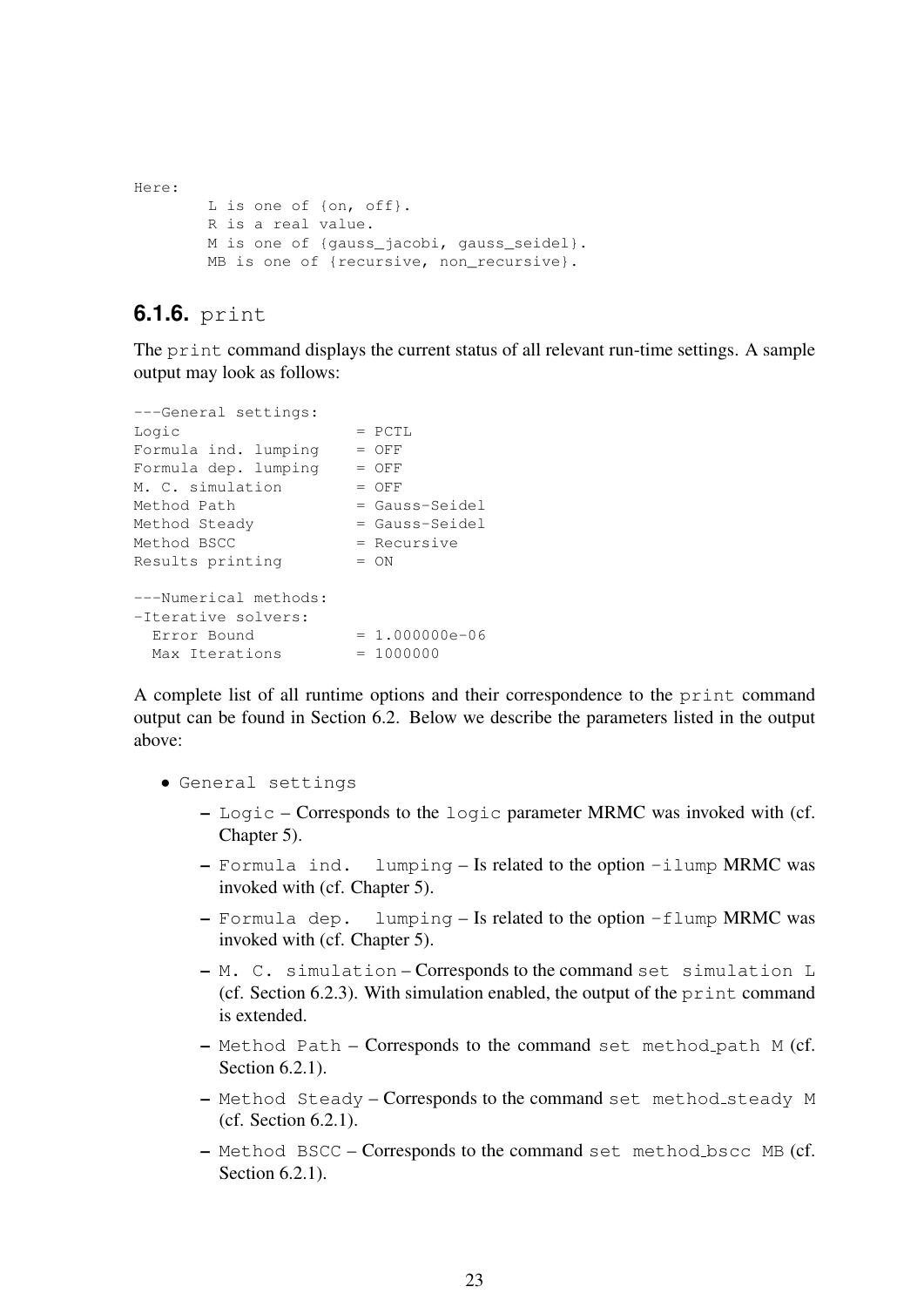- Results printing Reports whether model checking results are printed. In order to manage this option, use set print  $L$  (cf. Section [6.2.1\)](#page-26-1).
- Numerical methods
	- Error Bound Corresponds to the command set error bound R (cf. Section [6.2.2\)](#page-27-0).
	- Max Iterations Corresponds to the command set max iter N (cf. Section [6.2.2\)](#page-27-0).

Note that, depending on specific run-time settings, the output of the print command may be extended with additional information. For example, when the simulation engine is turned on, the user is provided with information about its parameters as well.

## <span id="page-26-0"></span>**6.2. Advanced Commands**

In this section, we list the remaining MRMC commands that allow to influence its run-time behavior. Every command will be given in the following format:

<command name> (related print output) – short description.

#### <span id="page-26-1"></span>**6.2.1. Common**

Let us consider the MRMC commands responsible for managing the general behavior of the tool. When displaying the current settings with the print command, all commands described here can be found in the section General settings. Below we have  $L \in$  $\{\text{on, of }f\}$  and  $M \in \{\text{gauss_iacobi, gauss_sed.}\}.$ 

set print L **(Results printing)** – Turns on/off printing of model-checking results that follows the formula verification procedure.

set ssd L **(Steady-state detection)** – Turns on/off the steady-state detection for the time-bounded until operator (CTMC/CMRM).

set method path M **(Method Path)** – Sets the iterative method for solving a system of linear equations when computing reachability probabilities for model checking of an unbounded-until formula (DTMC/DMRM and CTMC/CMRM).

set method steady M **(Method Steady)** – Sets the iterative method for solving a system of linear equations when computing steady-state probabilities of  $BSCCs<sup>1</sup>$  $BSCCs<sup>1</sup>$  $BSCCs<sup>1</sup>$ . The latter happens when model checking the steady-state, long-run and unbounded-until formulas (DTMC/DMRM and CTMC/CMRM).

<span id="page-26-2"></span><sup>&</sup>lt;sup>1</sup>Bottom Strongly Connected Components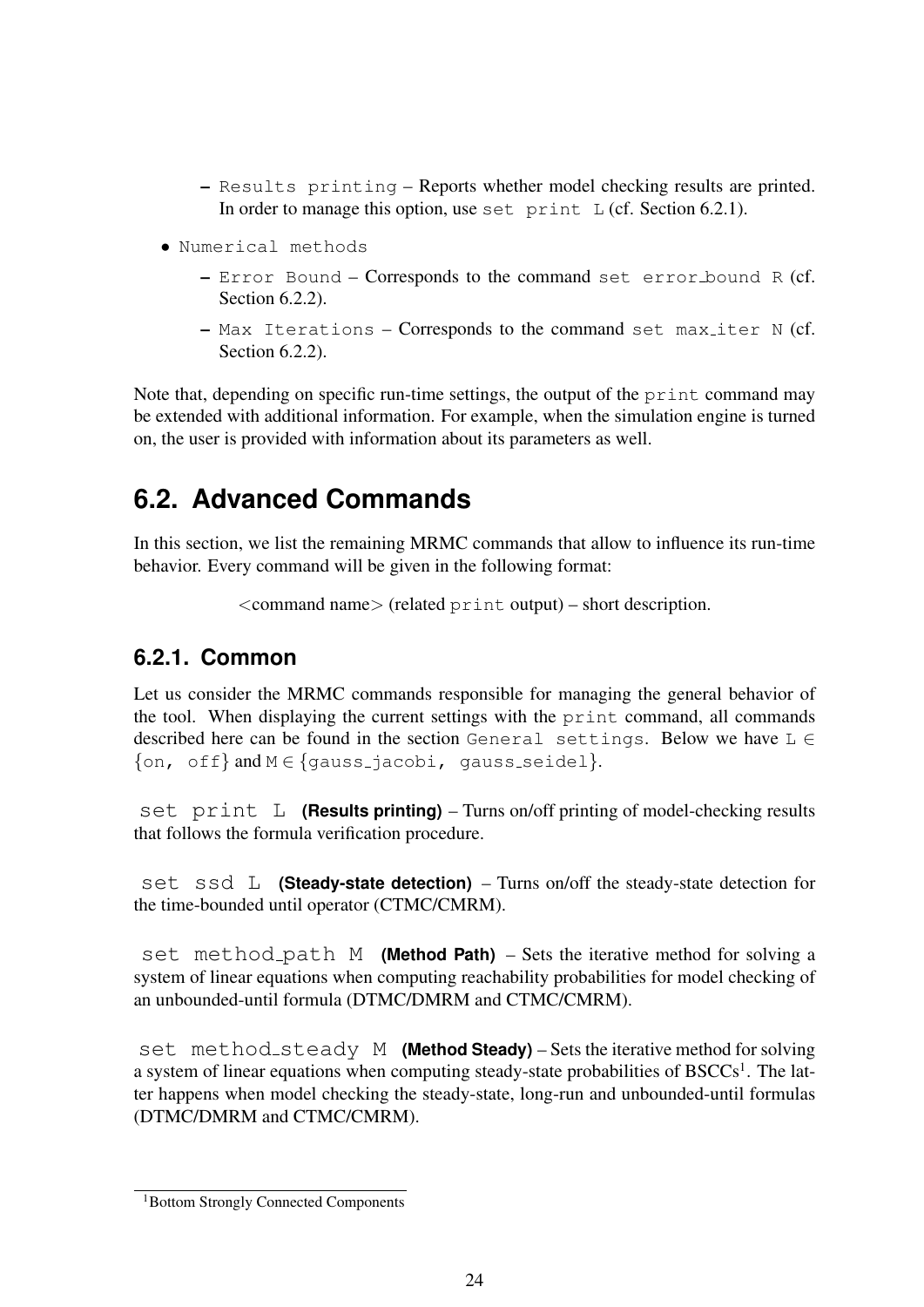set method bscc MB **(Method BSCC)** – Sets the method used when searching for bottom strongly connected components. Here MB defines the BSCCs search implementation based on:

- recursive Recursive functions.
- non\_recursive Cycle iterations.

Generally, the recursive method is faster, but can run into a segmentation fault caused by an insufficient stack size (it is likely to happen for large models). The non recursive method does not use recursive function calls, and thus avoids the stack exhaustion.

set method ctmdpi transient CB **(CTMDPI Transient Method)** – Sets the method which is used to compute transient reachability for CTMDPIs. By default, this value is set to  $hd$ -auto. This means that for uniform CTMDPIs the method of [\[BHKH05\]](#page-45-3) is used, but for non-uniform CTMDPIs the method of  $[BFK^+09]$  $[BFK^+09]$  is taken. With hd\_non\_uni the method of  $[BFK^+09]$  $[BFK^+09]$  can be enforced. Setting the value to hd uni leads to usage of [\[BHKH05\]](#page-45-3) for uniform CTMDPIs, but to failure for non-uniform models. This can be used as an additional check, in case generated CTMDPIs are expected to be uniform.

### <span id="page-27-0"></span>**6.2.2. Numerical Methods**

In this section we list commands that allow to manage the numerical engine of MRMC. The list of corresponding parameters can be found in the Numerical Methods section of the print command output.

set error bound R **(Iterative solvers/Error Bound)** – Sets the error bound for all iterative methods.

set max\_iter N **(Iterative solvers/Max Iterations)** – Sets the maximum number of iterations for all iterative methods.

set overflow R **(Fox-Glynn algorithm/Overflow)** – Sets the overflow threshold for the Fox-Glynn algorithm [\[FG88\]](#page-45-6).

set underflow R **(Fox-Glynn algorithm/Underflow)** – Sets the underflow threshold for the Fox-Glynn algorithm.

#### <span id="page-27-1"></span>**6.2.3. Simulation**

In this section we list commands related to MRMC's discrete-event simulation engine. At present simulation can be used when model checking unbounded-until, time-bounded until, and steady-state operators on CTMC/CMRM models. We do not support nested simulation. Therefore, given a formula we only apply simulation to the (appropriate) sub formulas that have the closest location to the formula-tree root. The sub-formulas that are located below are verified using numerical methods.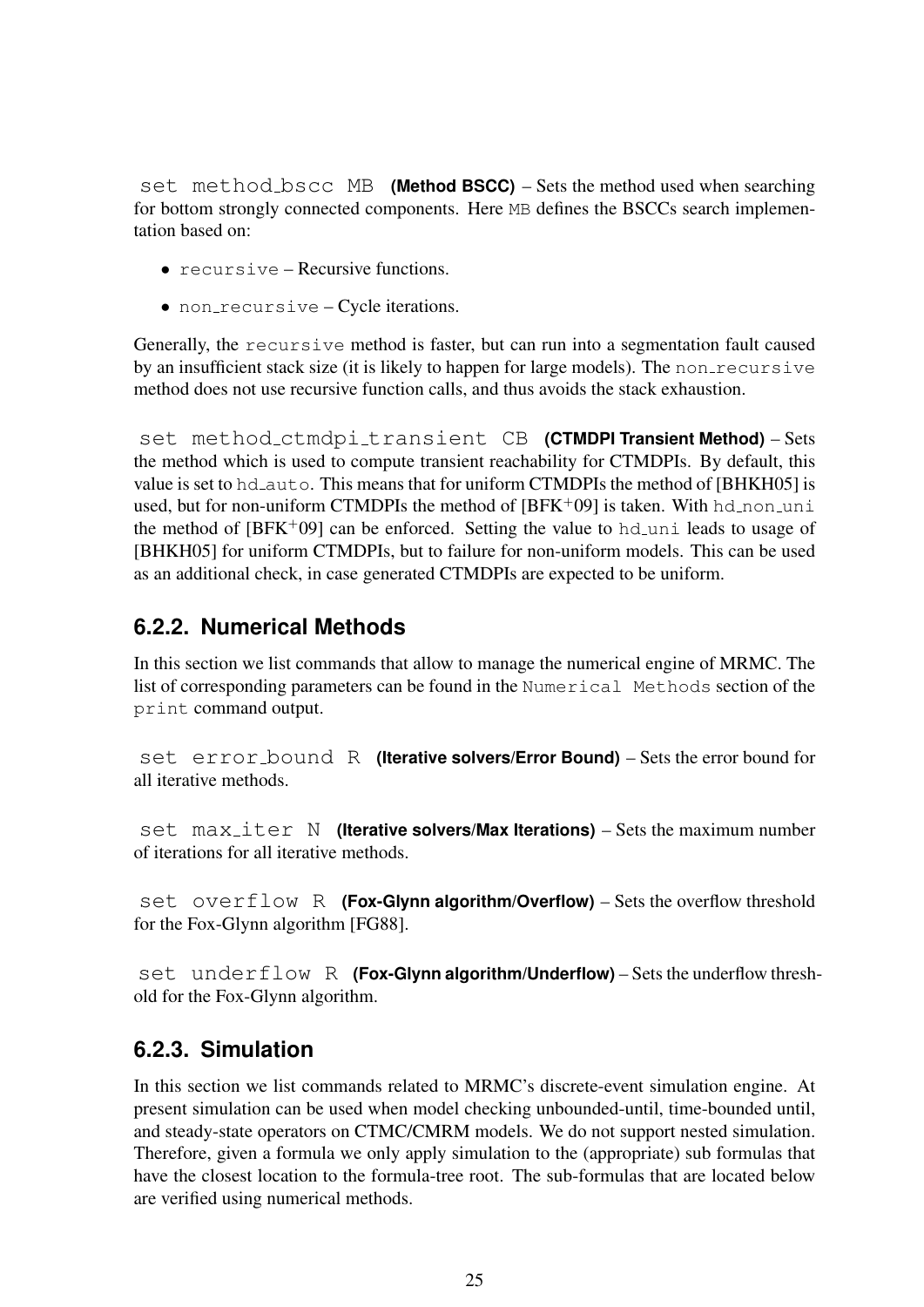$P_{\leq p_1}$  S<sub>>p<sub>2</sub></sub>

 $P_{\geq p_3}$ 

<span id="page-28-0"></span>Figure 6.5.: Formula tree:  $P_{\leq p_1}(\Psi \cup \Phi) \wedge S_{>p_2} (P_{>p_3}(\Psi' \cup \Phi'))$ 

∧

**Example 5** Consider the formula  $P_{\leq p_1}(\Psi \cup \Phi) \land S_{\geq p_2}(P_{\geq p_3}(\Psi' \cup \Phi'))$  with the corre*sponding formula tree depicted in Figure [6.5.](#page-28-0) The formula is a conjunction of the unbounded*until formula  $P_{\leq p_1}(\Psi \cup \Phi)$  and the steady-state formula  $S_{>p_2}(P_{>p_3}(\Psi' \cup \Phi'))$ *. The latter one has an unbounded-until sub formula. In the given situation MRMC applies numerical methods to verify sub formula*  $P_{>p_3}$   $(\Psi' \cup \Phi')$ . Then the unbounded-until sub formula  $P_{\leq p_1}(\Psi \cup \Phi)$  and steady-state sub formula  $S_{>p_2}(P_{>p_3}(\Psi' \cup \Phi'))$  are model checked using *simulations.*

With simulation on, the print command output is extended with parameters of the simulation engine, cf. Example [6](#page-37-2) of Chapter [8.](#page-35-0) These options are displayed in the Monte Carlo Simulation section. Below, we assume that  $L \in \{on, \text{ off}\}\$  and  $N \in \mathbb{N}$ .

set simulation L **(M. C. Simulation)** – Turns MRMC's simulation engine on/off. The status of simulation engine is reported under the General settings sub point of the print command output.

set sim\_type ST (Simulation type) - Sets the simulation type ST ∈ {one, all}. Unlike in numerical model checking, where verification is done for all initial sates at once, in model checking via simulation we can either do verification for one initial state or all initial states. The former can be set by using the set initial state N command, described below.

set initial state N **(Sim. initial state)** – Sets the state for which the validity of the formula is going to be verified.

set sim method steady MS **(Sim. steady state)** – Sets the simulation mode for the steady-state/long-run operator. Here, MS is one of

- pure Model checking only by discrete simulation.
- hybrid Probabilities of reaching BSCCs are computed numerically.

set reg method steady RM **(Reg. method steady)** – Sets the regeneration method for the steady-state operator. Here, RM is one of

- pure  $\text{req}$  Random choice of the regeneration state.
- heuristic Use heuristic to choose a frequently visited regeneration state.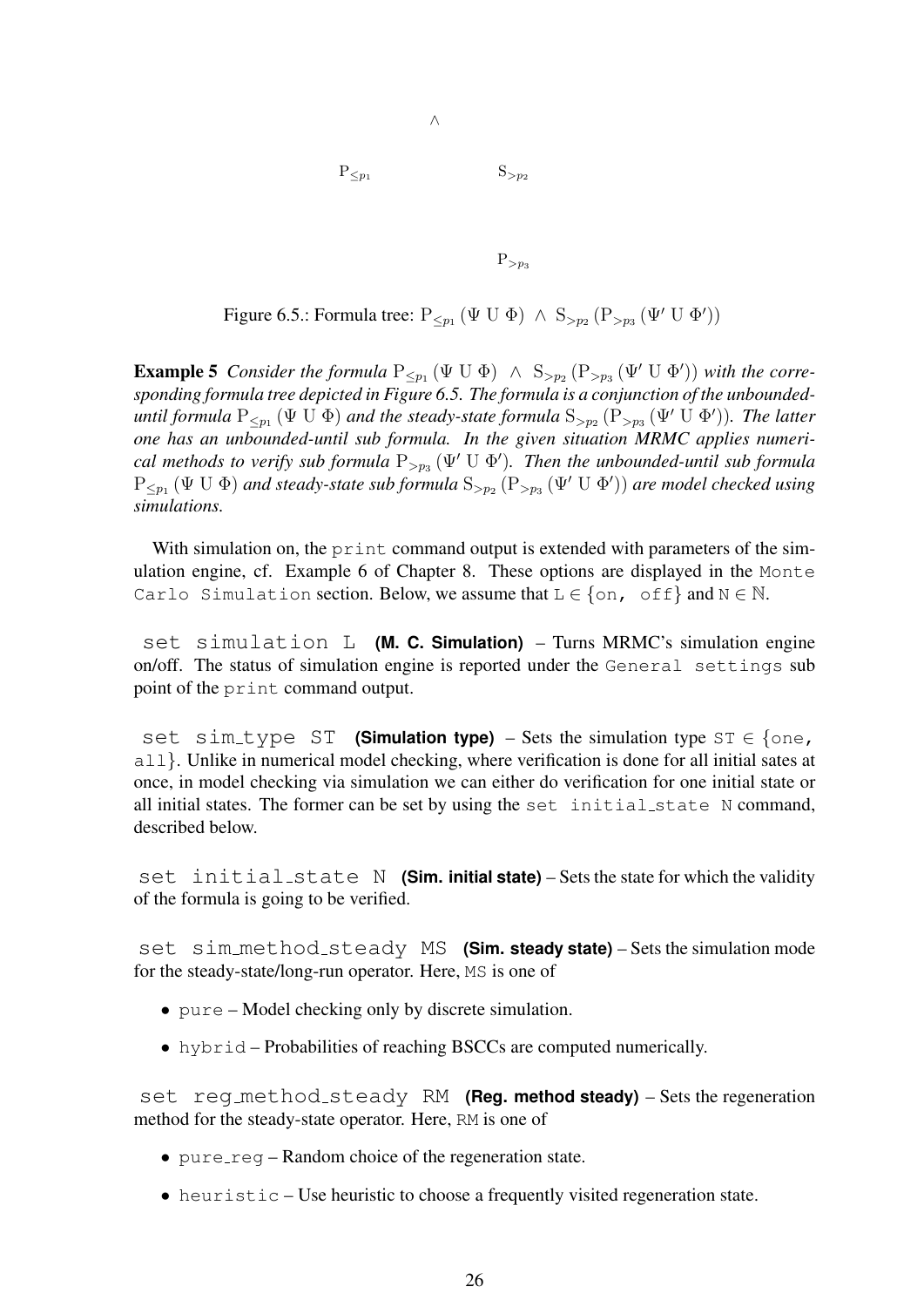set gen\_conf R **(Confidence level)** – Sets the confidence level (probability) with which we can trust the model-checking results. Here,  $R \in [0.25, 1.0]$ . Note that, this confidence level is guaranteed only under a specific condition that is explained in Chapter [8.](#page-35-0)

set indiff width R **(Indiff. reg. width)** – Sets the width of the indifference region, i. e. the maximum width of the confidence intervals that will be considered. For more details see Chapter [8.](#page-35-0)

set max\_sample\_size N **(Max sample size)** – Sets the maximum sample size, i. e. the maximum number of independent traces to be considered.

set min\_sample\_size N **(Min sample size)** – Sets the minimum sample size, i. e. the minimum number of independent traces to be considered.

set sample size step type SS **(Sample-size step type)** – Sets the type to determine the sample-size increment. Here, SS is one of

- auto The sample size step is computed and dynamically set based on relevant factors.
- manual The sample size step is static and manually set.

set sample size step N **(Sample-size step)** – Sets the increment for the sample-size, i. e. the number by which the number of observations in the samples will be increased, for sequential confidence intervals.

set sim method disc RNG **(RNG discrete dist.)** – Sets the method of generating values for discrete random variables (cf. Chapter [8\)](#page-35-0). This method is used for simulating state transitions of embedded DTMCs. The Random Number Generator RNG can be one of the following:

- app  $c$  crypt Combined linear congruential generator.
- ciardo Improved linear congruential generator.
- prism Linear congruential generator, similar to the RNG used in PRISM.
- ymer Mersenne Twister, similar to the RNG used in Ymer.
- gsl ranlux Ranlux generator, GSL Library.
- gsl\_lfg Lagged Fibonacci generator, GSL Library.
- $\bullet$  qsl\_taus Tausworthe generator, GSL Library.

set sim method exp RNG **(RNG exponential dist.)** – Sets the RNG for generating exponentially distributed random variables. This method is used for simulating exponentially distributed state-exit times. Here RNG  $\in$  { app\_crypt, ciardo, prism, ymer, gsl\_ranlux, gsl\_lfg, gsl\_taus }.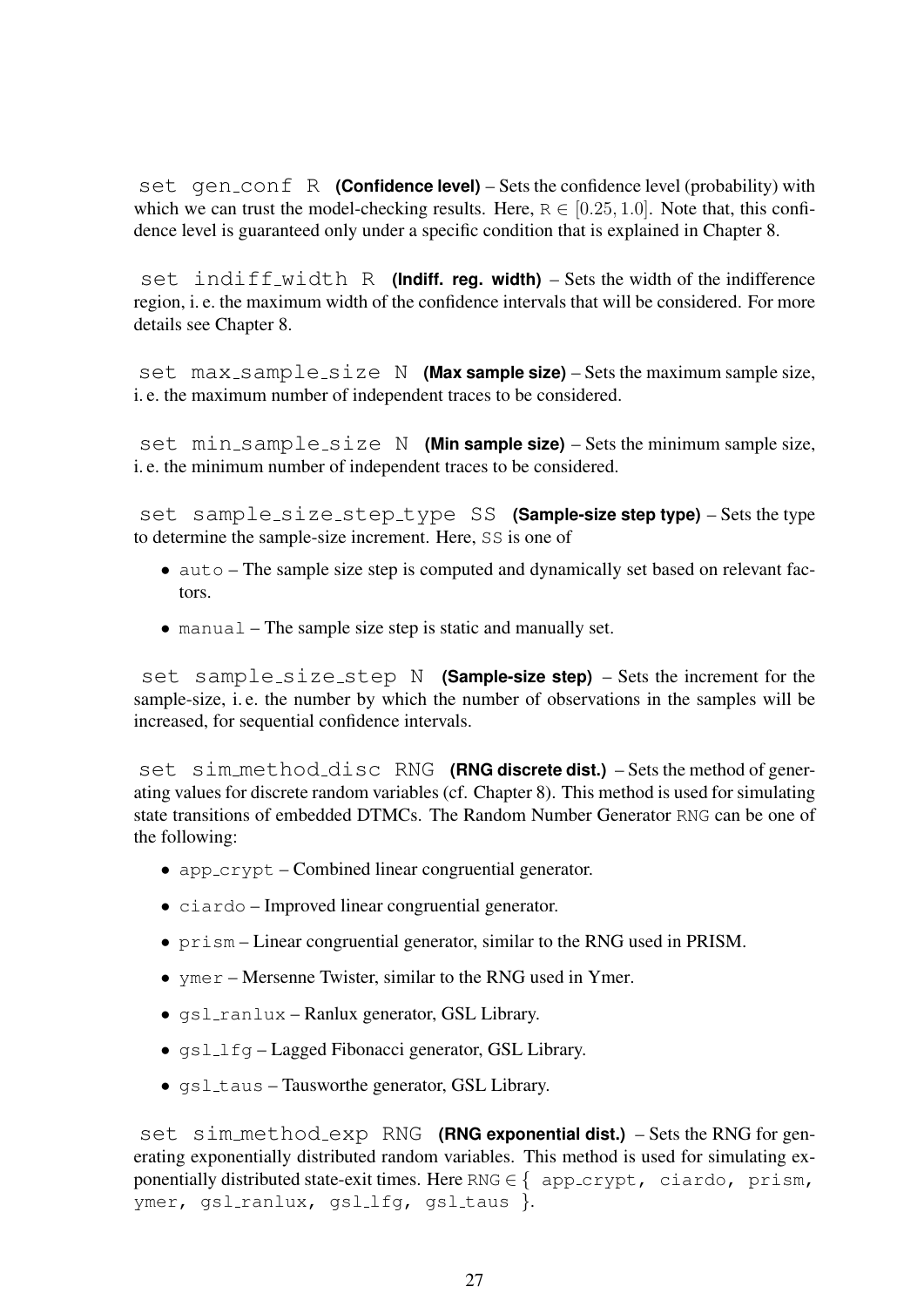**Note:** The following commands are used for managing options specific for the unboundeduntil operator.

set max\_sim\_depth N **(Max simulation depth)** – Sets the max. simulation depth, i. e. the maximum number of steps in every simulated path.

set min\_sim\_depth N (Min simulation depth) - Sets the min. simulation depth, i. e. the minimum number of steps in every simulated path.

set sim depth step N **(Simulation-depth step)** – Sets the increment for the simulation-depth, i. e. the number of steps by which the simulation depth will be increased.

set bscc dim multiplier N **(BSCC dim. multiplier)** – Sets the multiplier for the heuristic regeneration method. As the multiplier increases the heuristic regeneration state choice is more likely to produce better results at the expense of runtime.

### <span id="page-30-0"></span>**6.2.4. Rewards**

set method until rewards MU **(Method Until Rewards)** – Defines the method, that will be used for CSRL model checking of time- and reward-bounded until formulae. Here, MU is one of:

- uniformization qureshi sanders Uniformization Qureshi-Sanders [\[QS96\]](#page-48-5)
- discretization tijms veldman Discretization Tijms-Veldman [\[TV00\]](#page-49-1)
- uniformization sericola Not supported

set w R **(Probability threshold)** – Sets the path probability bound for Qureshi  $\&$ Sanders uniformization algorithm, i. e. only paths with path probability greater or equal to the bound are considered significant relative to the solution.

set d R **(Discretization factor)** – Sets the discretization factor for time interval and accumulated rewards in the discretization algorithm by Tijms & Veldman.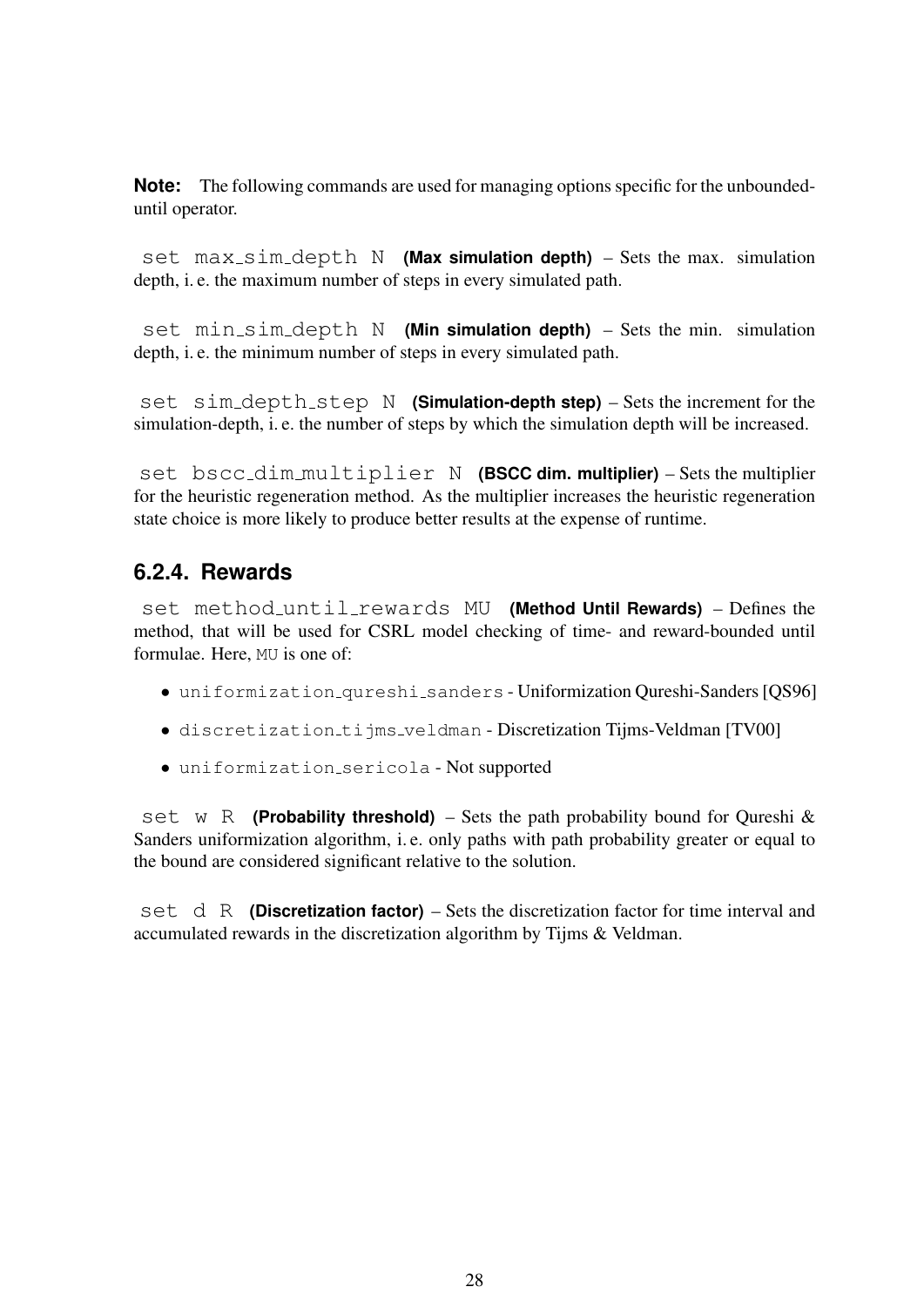## <span id="page-31-0"></span>**7. Property Specification with Temporal Logics**

Model checking is the process of checking whether a given model satisfies a given logical formula. As MRMC is a probabilistic model checker, it supports the common logics for specification of probabilistic properties, namely PCTL, PRCTL, CSL and CSRL. In this chapter all the formulae accepted by MRMC will be introduced on the basis of EBNF. For a property specification example, see Example [3](#page-10-1) on page [8](#page-10-1) or Examples [7](#page-38-0) and [8](#page-39-0) of Section [8.](#page-35-0)

PCTL and PRCTL as well as CSL and CSRL (cf. Section [6.1.2\)](#page-22-0) share a set of common formulae. Every logic only extends the set of these formulae. Note that in most cases MRMC performs global model checking, i. e. properties are verified in every model state and the states satisfying the given formula are reported. The exception is model-checking by discrete event simulation, there it is possible to check the validity of the formula in just one given state.

## <span id="page-31-1"></span>**7.1. Common-logic subset**

The common formulae are the following:

```
Common Semantics:
CONST = ff | ttSFL = CONST
        | LABEL
        | ! SFL
        | SFL && SFL
         | SFL || SFL
        | ( SFL )
        | P{ OP R }[ PFL ]
PFL = X SFL
        | SFL U SFL
```
We distinguish between two types of formulae: state and path formulae. A state formula SFL is interpreted over the states of the considered system and therefore results in a set of states satisfied by the formula. A path formula PFL is interpreted over system paths and thus for every given initial state results in a set of paths, starting in this state, that satisfy the formula.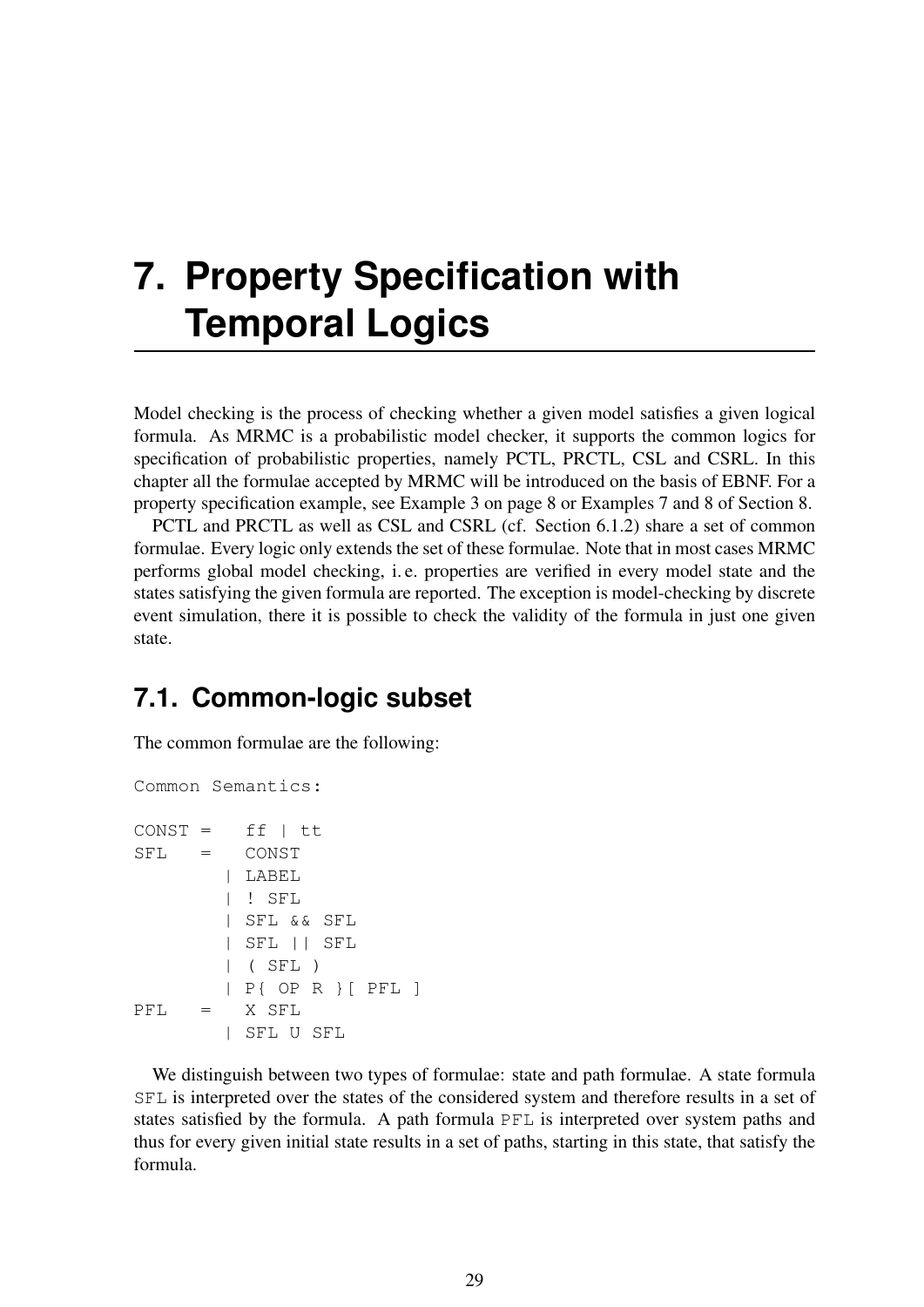#### <span id="page-32-0"></span>**7.1.1. State formulae (**SFL**)**

tt **(True)** – Is a constant satisfied in every state of a model.

ff **(False)** – Is a constant satisfied in none of model states.

LABEL **(Atomic proposition)** – Is satisfied in the states assigned with the given atomic proposition (label).

!SFL **(Negation)** – Is satisfied in states, which do not fulfill SFL.

 $\text{SFL}_1$  &  $\text{SFL}_2$  (Conjunction) – Is satisfied in states fulfilling both  $\text{SFL}_1$  and  $\text{SFL}_2$ .

 $\text{SFL}_1$  ||  $\text{SFL}_2$  **(Disjunction)** – Is satisfied in states fulfilling  $\text{SFL}_1$  or  $\text{SFL}_2$ .

P{ OP R}[ PFL] **(Probability measure)** – For every state, it asserts that the probability measure of paths starting in the given state and satisfying PFL meets the probability constraint OP R. Here OP  $\in \{>, <, \leq, \geq\}$  and  $R \in \mathbb{R}_{[0,1]}$ .

#### <span id="page-32-1"></span>**7.1.2. Path formulae (**PFL**)**

 $X$  SFL **(Next)** – Asserts that on a path, starting in some state s, the immediate successor state of s satisfies the formula SFL.

 $\text{SFL}_1$  U  $\text{SFL}_2$  (Unbounded until) – Asserts that on a path there is a state satisfying  $SFL<sub>2</sub>$  and all preceding states satisfy  $SFL<sub>1</sub>$ .

### <span id="page-32-2"></span>**7.2. PCTL**

PCTL [\[HJ94\]](#page-46-2) is an extension of CTL, which allows for probabilistic quantification of properties. PCTL extends the set of common formulae by one state and one path formula.

```
\text{SFL} = ...
      | L{ OP R }[ SFL ]
PFL = ...| SFL U[ N, N ] SFL
```
 $Lf$  OP R  $\}$  [ SFL ] **(Long-run)** – Checks if the long-run probability for being in states that fulfill SFL meet the probability constraint OP R.

 $SFL<sub>1</sub>$  U[ 0, N ]  $SFL<sub>2</sub>$  (**Time-bounded until**) – Asserts that on a path there is a state satisfying  $SFL<sub>2</sub>$ , such that this state is reached within N time steps (transitions) and all preceding states on the path satisfy  $SFL_1$ .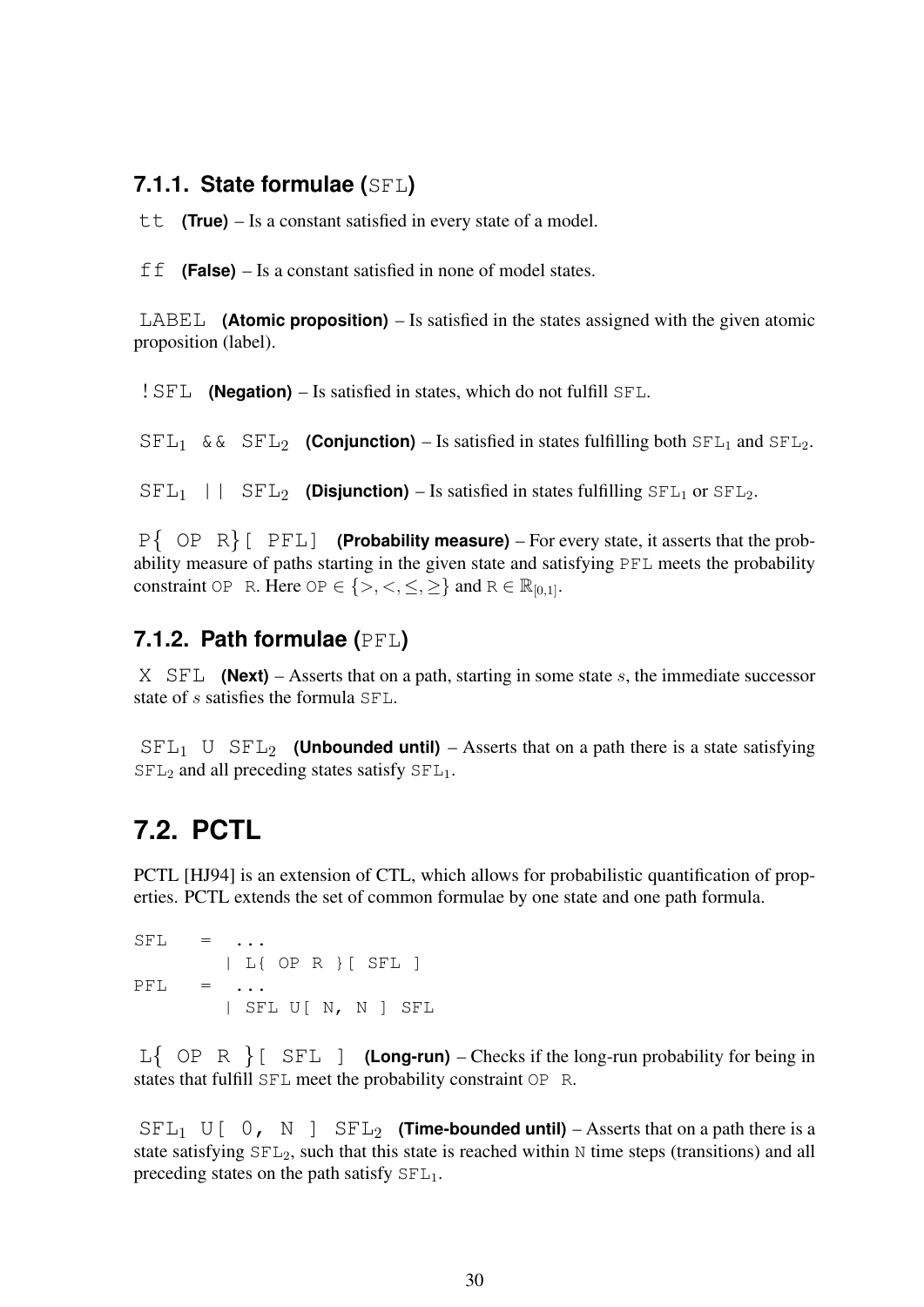## <span id="page-33-0"></span>**7.3. PRCTL**

PRCTL [\[AHK03\]](#page-44-2) is the rewards extension of PCTL and therefore extends PCTL with the following formulae:

```
\text{SFL} = ...
        | E[ R, R] [ SFL ]
        | E[N][ R, R] [ SFL ]
        | C[N][ R, R] [ SFL ]
        | Y[N][ R, R] [ SFL ]
PFL = \ldots| SFL U[ N, N ][ R, R ] SFL
```
 $E[\begin{array}{cc} R_1, R_2 \end{array}]$  [ SFL ] – Asserts that the long-run expected reward rate per timeunit for SFL states lies within the interval  $[R_1, R_2]$ .

 $E[N]$ [ R<sub>1</sub>, R<sub>2</sub> ] [ SFL ] – Asserts that the expected reward rate in SFL-states up to n transitions reached at the N-th epoch lies within the interval  $[-R_1, R_2]$ .

 $C[N]$ [ R<sub>1</sub>, R<sub>2</sub> ] [ SFL ] – Asserts that the instantaneous reward in SFL states at the N-th epoch lies within the interval  $[-R_1, R_2]$ .

 $Y[N]$ [ R<sub>1</sub>, R<sub>2</sub> ] [ SFL ] – Asserts that the expected accumulated reward rate in SFL states until the N-th transition lies within the interval  $[ R_1, R_2 ]$ .

 $\text{SFL}_1$  U[ N<sub>1</sub>, N<sub>2</sub> ] [ R<sub>1</sub>, R<sub>2</sub> ]  $\text{SFL}_2$  (Time- & reward-interval until) – Asserts that  $SFL_2$  will be satisfied within  $j \in [N_1, N_2]$  steps, that all preceding states satisfy  $SFL_1$ , and that the accumulated reward until reaching the  $SFL_2$ -state lies in the interval  $[R_1, R_2]$ .

## <span id="page-33-1"></span>**7.4. CSL**

CSL [\[BHHK03\]](#page-45-1) extends PCTL, but it works with the continuous time domain. Here the long-run operator  $L\{\text{OP } R\}$  is substituted with the steady-state operator  $S\{\text{OP } R\}$ and the time-bounded next operator is added:

```
SFL = \ldots| S{ OP R }[ SFL ]
PFL = ...| X[ R, R ] SFL
```
S{ OP R }[ SFL ] **(Steady-state)** – Is similar to the long-run operator of PCTL, cf. Section [7.2.](#page-32-2)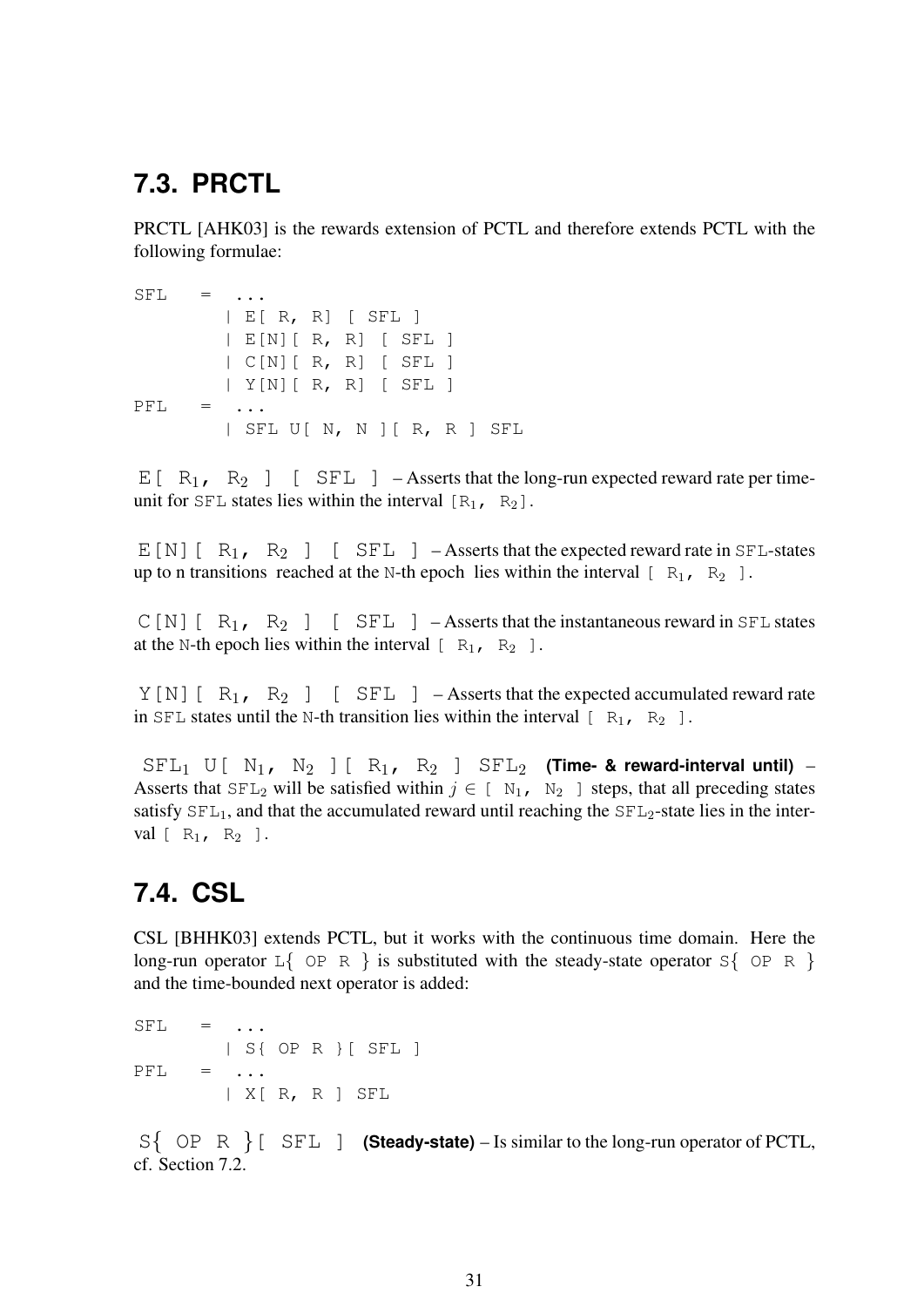$X[-R_1, R_2]$  SFL **(Time-bounded next)** – Asserts that a transition is made to a SFL state at some time point  $t \in [R_1, R_2]$ .

For CTMDPIs, the probability measure operator is interpreted in the way that is has to hold for all possible resolutions of non-determinism in the model. Because of this, in the formula P $\{OP \ R\}$  [ U[ N, N ] ], if  $OP \in \{<,\leq\}$  then the maximum over all (time-abstract, history-dependent) schedulers is computed ([\[BHKH05,](#page-45-3) [BFK](#page-44-5)+09]), but if  $OP \in$  $\{>, \geq\}$  the minimum is taken. For uniform CTMDPIs, the algorithm of [\[BHKH05\]](#page-45-3) will be used, which is more efficient than the one for general CTMDPIs described in  $[BFK^+09]$  $[BFK^+09]$ .

## <span id="page-34-0"></span>**7.5. CSRL**

CSRL [\[CKKP05\]](#page-45-2) extends CSL with the following formulae:

 $\text{PFL}$  = ... | X[R, R][R, R] SFL | SFL U[ R, R ][ R, R ] SFL

 $X[ R_1, R_1' ] [ R_2, R_2' ] SFL$  (Time- & reward-interval next) – Asserts the a transition can be made to a SFL state at some time point  $t \in [R_1, R_1']$  such that the accumulated reward until time point t lies in the interval  $[-R_2, R_2']$ .

 $\text{SFL}_1$  U[ 0, R<sub>1</sub> ][ 0, R<sub>2</sub> ]  $\text{SFL}_2$  (Time- & reward-bounded until) – Asserts that  $SFL_2$  is satisfied at some time instant  $t \in [0, R_1]$  such that the accumulated reward until t lies in the interval  $[-0, R_2]$ , and that at all preceding time instants  $SFL_1$ holds.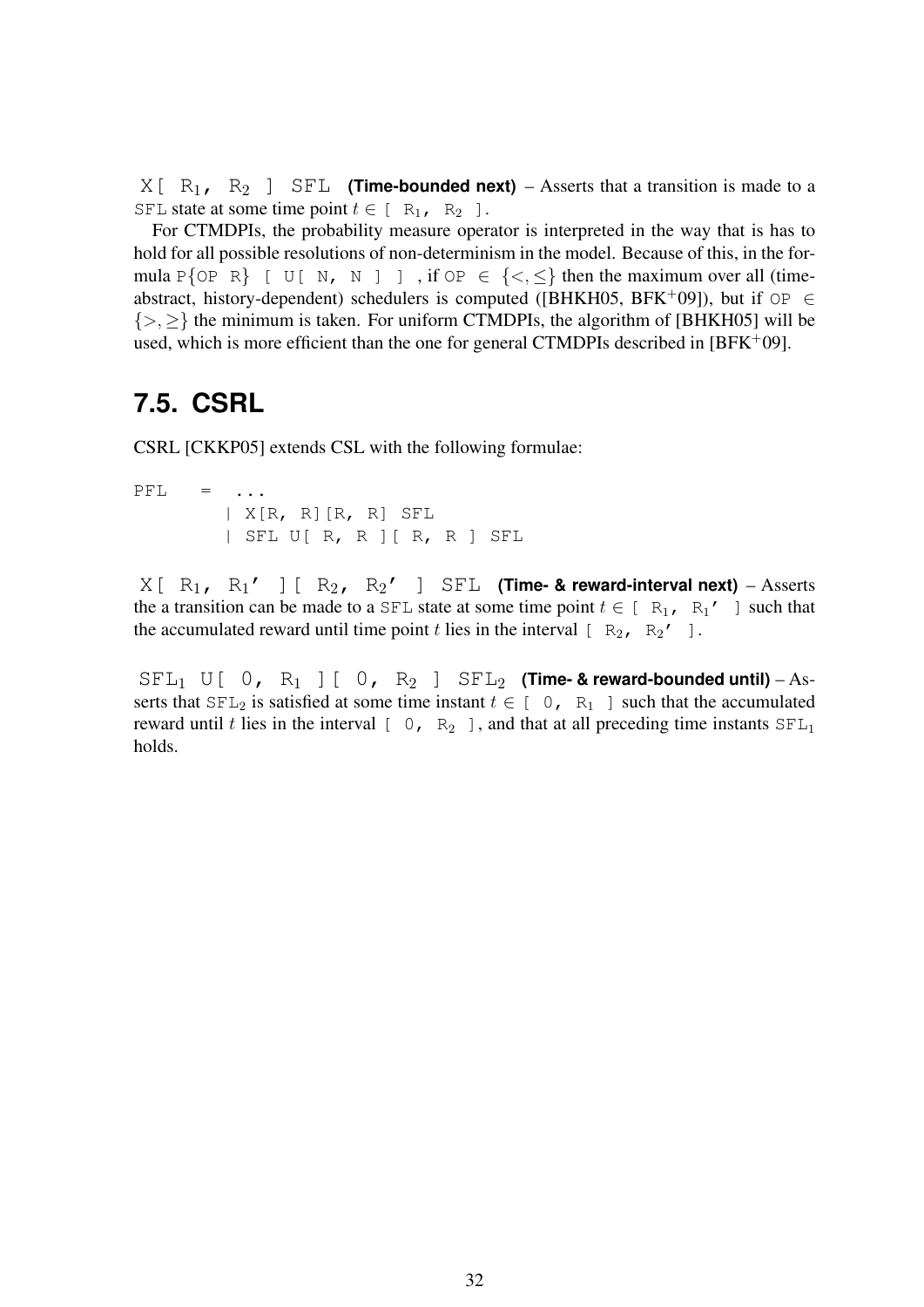## <span id="page-35-0"></span>**8. Model Checking by Discrete Event Simulations**

Since MRMC v1.3, we support model-checking by means of discrete event simulation. Being statistical in nature, such an approach cannot guarantee that the verification result is 100% correct. Yet, it allows to bound the probability of generating an incorrect answer to a verifica-tion problem, and, unlike the numerical approaches<sup>[1](#page-35-1)</sup>, model checking using simulations does not suffer from the state-space explosion. Note that, in the current implementation MRMC operates on the pre-generated Markov chain which is completely loaded into the computer's RAM<sup>[2](#page-35-2)</sup>, therefore the state-space explosion is not eliminated.

Techniques for model checking CSL (PCTL) properties using simulations have already been developed. For example in [\[YS02\]](#page-49-4), later extended by [\[YS06\]](#page-49-5), an algorithm based on Monte Carlo simulation and hypothesis testing for non-explosive stochastic discreteevent systems is suggested. In [\[SVA04\]](#page-48-7), the algorithms of [\[YS02\]](#page-49-4) are extended to statistically verify black-box, deployed systems with a passive observer. Both statistical approaches [\[YS02,](#page-49-4) [SVA04\]](#page-48-7) considered a sub-logic of CSL that excludes steady-state and unbounded-reachability properties. In [\[You04\]](#page-49-6), the algorithm is extended to deal with a subclass of unbounded-reachability problems. In [\[SVA05\]](#page-48-4) the statistical verification method of [\[YS02\]](#page-49-4) is extended to verify unbounded-reachability properties of CSL (or PCTL) on finite-state CTMCs (DTMCs), and SMCs. All these approaches presume an "on-the-fly" model generation.

Contrary to the above mentioned techniques, our approach is based on Monte Carlo simulation and derivation of confidence intervals. We provide statistical algorithms for model checking the most interesting CSL operators, such as steady-state, unbounded-reachability, and time-interval reachability operators. In addition, when model checking unboundedreachability or steady-state properties of CSL, we do simulations on the embedded DTMC. The latter simplifies simulation runs and also lets the corresponding techniques for model checking of PCTL properties on DTMCs to be easily derived. We do not consider nested simulation, see Section [6.2.3](#page-27-1) on page [25,](#page-27-1) and working with finite-state systems, we assume that we can deduce the structure of the Markov chain. For instance we can detect Bottom Strongly Connected Components (BSCCs) of the Markov chain. For more details on the implemented algorithms, as well as comparison to the previously existing simulation techniques, consider reading Part 2 of [\[Zap08\]](#page-49-2).

Of course, the quality and speed of simulations heavily depends on the quality and speed of the underlying *random number generator (RNG)*. For this reason seven different RNGs, which vary in many aspects, are available in MRMC. The ones with the best performance

<span id="page-35-1"></span><sup>&</sup>lt;sup>1</sup>Numerical model checking is carried out by symbolic and numerical methods.

<span id="page-35-2"></span><sup>&</sup>lt;sup>2</sup>Random access memory.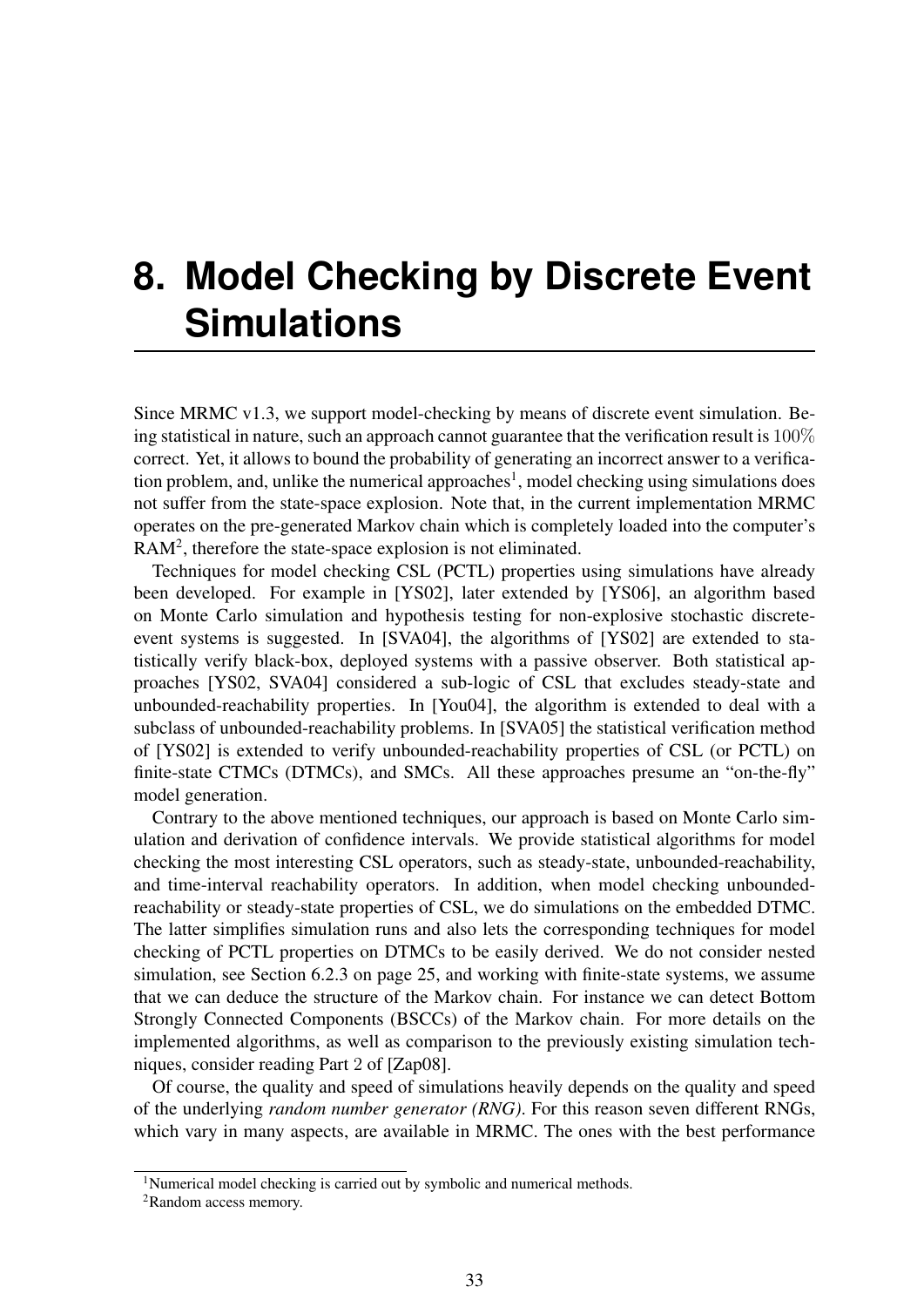and reliability results are set to be used by default. For an extended experimental comparison of available RNG's, consider reading Appendix [B.](#page-52-0)

The rest of this chapter is organized as follows. In Section [8.1](#page-36-0) we introduce the main concepts of using confidence intervals in model checking. Further, in Section [8.2](#page-37-1) we discuss the simulation engine of MRMC on the basis of several examples.

### <span id="page-36-0"></span>**8.1. Confidence intervals and model checking**

Let us consider the verification of the three most important operators of CSL: the unboundeduntil operator  $P_{\bowtie b}$  (A U G), the steady-state operator  $S_{\bowtie b}$  (G), and the time-interval until operator  $P_{\bowtie b}$   $(A \text{ U}^{[t_1,t_2]} \mathcal{G})$ , with  $t_1, t_2 \in \mathbb{R}_{\geq 0}$  and  $t_1 \leq t_2$ . We assume that  $\bowtie \in \{<,\leq,>,\geq\}$ } and, since we do not consider nested simulation, both  $A$  and  $G$  are treated as sets of states.

In order to verify the formulas  $P_{\bowtie b}$   $({\mathcal A} \; U\; {\mathcal G}),$   $P_{\bowtie b}$   $\bigl({\mathcal A} \; U^{[t_1,t_2]}\; {\mathcal G}\bigr)$  or  $S_{\bowtie b}$   $({\mathcal G}),$  we apply the following procedure. First, for an initial state  $s_0$  the probability  $\tilde{p}$  (= *Prob* ( $s_0$ , A U G),  $= Prob(s_0, \mathcal{A} \cup^{[t_1,t_2]} \mathcal{G})$  or  $= Prob^{\infty}(s_0, \mathcal{G})$  is estimated in a form of the *c. i.* Second, the *c. i.* of  $\tilde{p}$  is checked against the probability constraint  $\bowtie$  b, to assess whether  $s_0$  satisfies the given formula or not.

Leaving the task of computing the *c. i.* of  $\tilde{p}$  out of scope, further we concentrate on the second step of the outlined approach. There are two important reasons for that. First, this procedure is universal for all considered operators. Second, because of the probabilistic nature of the *c. i.*, the procedure should guarantee the correctness of the result with some (predefined) confidence.

Further, we split our discussion into three parts. First, we show how to decide on  $\tilde{p} \bowtie b$ when it is known that  $\tilde{p} \in [A_t, A_r]$ . Then, we recall the notion of the *c. i.* of  $\tilde{p}$  and outline several problems related to the use of *c*, *i*, in validation of  $\tilde{p} \bowtie b$ . Finally, we show how to several problems related to the use of *c. i.* in validation of  $\tilde{p} \bowtie b$ . Finally, we show how to overcome this problems, either by imposing some assumptions or by putting constraints on the width of the used *c. i.*

#### <span id="page-36-1"></span>**8.1.1. Simple problem**

Let the value of  $\tilde{p}$  be unknown, but let us also know two bounds  $A_l$ ,  $A_r \in \mathbb{R}_{\geq 0}$  such that  $A_r \leq \tilde{p} \leq A_r$ . In this setting, assessing whether  $\tilde{p} \bowtie b$  bolds can be done based on the  $A_l \leq \tilde{p} \leq A_r$ . In this setting, assessing whether  $\tilde{p} \bowtie b$  holds can be done based on the hounds A and A in a straightforward manner. Clearly, such an assessment, for all allowed bounds  $A_l$  and  $A_r$  in a straightforward manner. Clearly, such an assessment, for all allowed  $\bowtie$ , is possible only if  $b \notin [A_l, A_r]$  and thus the check yields three possible answers: positive (TRUE), negative ( $FALSE$ ), or "Don't know" (NN).

#### <span id="page-36-2"></span>**8.1.2. Using confidence intervals**

For a given confidence  $\xi$  and sample size  $M \in \mathbb{N}_{\geq 2}$ , the *c. i.* of  $\tilde{p}$  can be represented in the following form:

<span id="page-36-3"></span>
$$
Prob\left(A_l\left(\overrightarrow{\mathbf{X}}\right) \leq \widetilde{p} \leq A_r\left(\overrightarrow{\mathbf{X}}\right)\right) \approx \xi,\tag{8.1}
$$

where  $\overrightarrow{X}$  is a sample obtained via simulations of the given Markov chain. Equation [\(8.1\)](#page-36-3) indicates that sampled intervals  $\left[ A_{l}(\vec{x}) \right], A_{r}(\vec{x})$  contain  $\tilde{p}$  in about 100 · ξ% cases. The latter implies that using the *c. i.* of  $\tilde{p}$ , for deciding  $\tilde{p} \bowtie b$ , brings us two problems: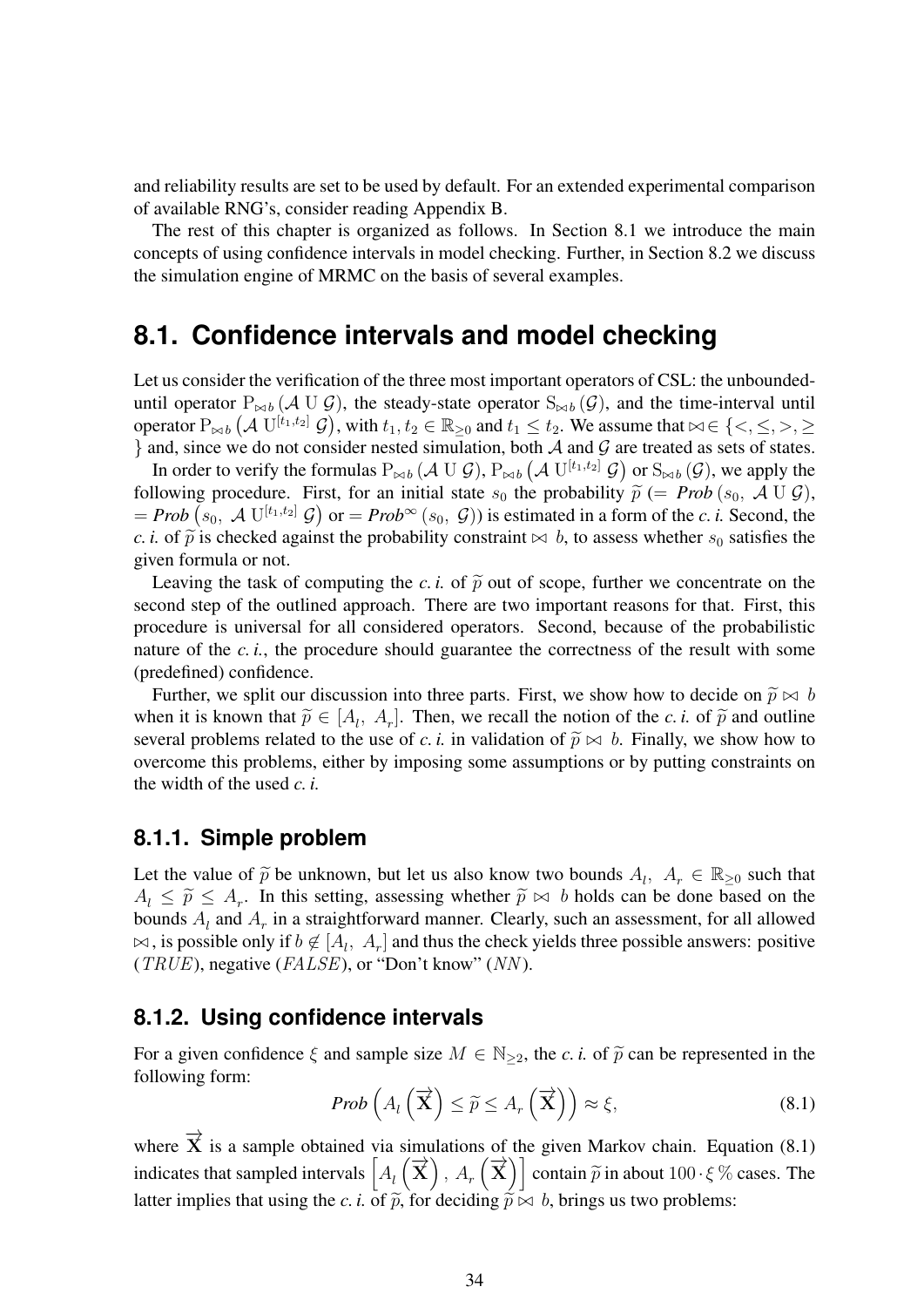- If  $b = \tilde{p}$  then the solution of the model-checking problem is generally unknown. I.e., similar to model checking by means of hypothesis testing [\[YS06,](#page-49-5) [SVA04,](#page-48-7) [SVA05\]](#page-48-4), the analysis based on the *c. i.* will be inconclusive. Clearly, in this case with probability  $\xi$ we have  $\widetilde{p}, b \in \left[A_l\left(\vec{x}\right), A_r\left(\vec{x}\right)\right].$
- Due to the probabilistic nature of the *c. i.*, the result of the comparison between the *c. i.* and constraint  $\bowtie$  *b* becomes probabilistic itself. This means that, in order to give a correct answer to  $\tilde{p} \bowtie b$ , it is not enough to check the *c. i.* of  $\tilde{p}$  against  $\bowtie b$ . In addition, we have to provide a confidence with which the result of such comparison provides a correct answer to the original problem.

#### <span id="page-37-0"></span>**8.1.3. Solving the problems**

The first problem is generally unsolvable. Thus we can only assume that  $|b - \tilde{p}| = \delta$  with  $\delta \in \mathbb{R}_{>0}$ . Under this assumption, the second problem can be solved as follows.

Let us choose  $\delta' \in \mathbb{R}_{>0}$  such that  $\delta' < \delta$  and consider only *c. i.* borders  $A_l(\vec{x}), A_r(\vec{x})$ such that  $A_r(\vec{\mathbf{X}}) - A_l(\vec{\mathbf{X}}) \leq \delta'$ . Clearly, using such *c. i.* for deciding on  $\tilde{p} \bowtie b$  will guarantee us that in at least<sup>[3](#page-37-3)</sup> 100  $\cdot \xi$ % cases we will be given a correct answer.

In the solution above,  $\delta'$  is defined using  $\delta$  which is unknown. Yet, it is clear that an incorrectly chosen  $\delta'$  can be recognized by the fact that in repetitive simulations the combined percentage of "incorrect" and "Don't know" answers exceeds  $100 \cdot (1 - \xi)$  %.

Note that, producing a  $\delta'$ -tight  $c.$  *i*. is a matter of computing a sequential confidence interval. In MRMC we implemented a naive procedure where we increase the sample size until the *c. i.* becomes narrow enough. We realize that using this improper procedure can cause the decrease of the confidence levels, although this was not observed in our experiments, see Chapter 7 of [\[Zap08\]](#page-49-2). The description of a proper sequential *c. i.* derivation can be found in [\[Fis96,](#page-45-7) [CR65\]](#page-45-8).

Let us summarize that for a given confidence  $\xi$  and a maximum *c. i.* width  $\delta'$  the simulation engine of MRMC guarantees to provide the correct answer to the model-checking problem if the following conditions hold:

1.  $|b - \widetilde{p}| = \delta \in \mathbb{R}_{\geq 0}$  $\mathbf{0}' \in \mathbb{R}_{>0}$  and  $\delta' < \delta$ 

Note that, in MRMC  $\delta'$  corresponds to the value of Indiff. reg. width, man-ageable by the set indiff width R command, see Section [6.2.3.](#page-27-1)

## <span id="page-37-1"></span>**8.2. Simulation engine**

In this section we provide several examples that explain how the simulation engine of MRMC can be used.

<span id="page-37-2"></span>Example 6 *Consider the dice model depicted in Figure [2.2](#page-8-0) on page [6.](#page-8-0) Let us forget about its rewards and assume that this model is a CTMC. Then if we invoke MRMC on this model, turn the simulation engine on and use the* print *command, we get the following:*

<span id="page-37-3"></span><sup>&</sup>lt;sup>3</sup>An incorrect *c. i.* of  $\tilde{p}$  can still result in the correct answer to  $\tilde{p} \bowtie b$ .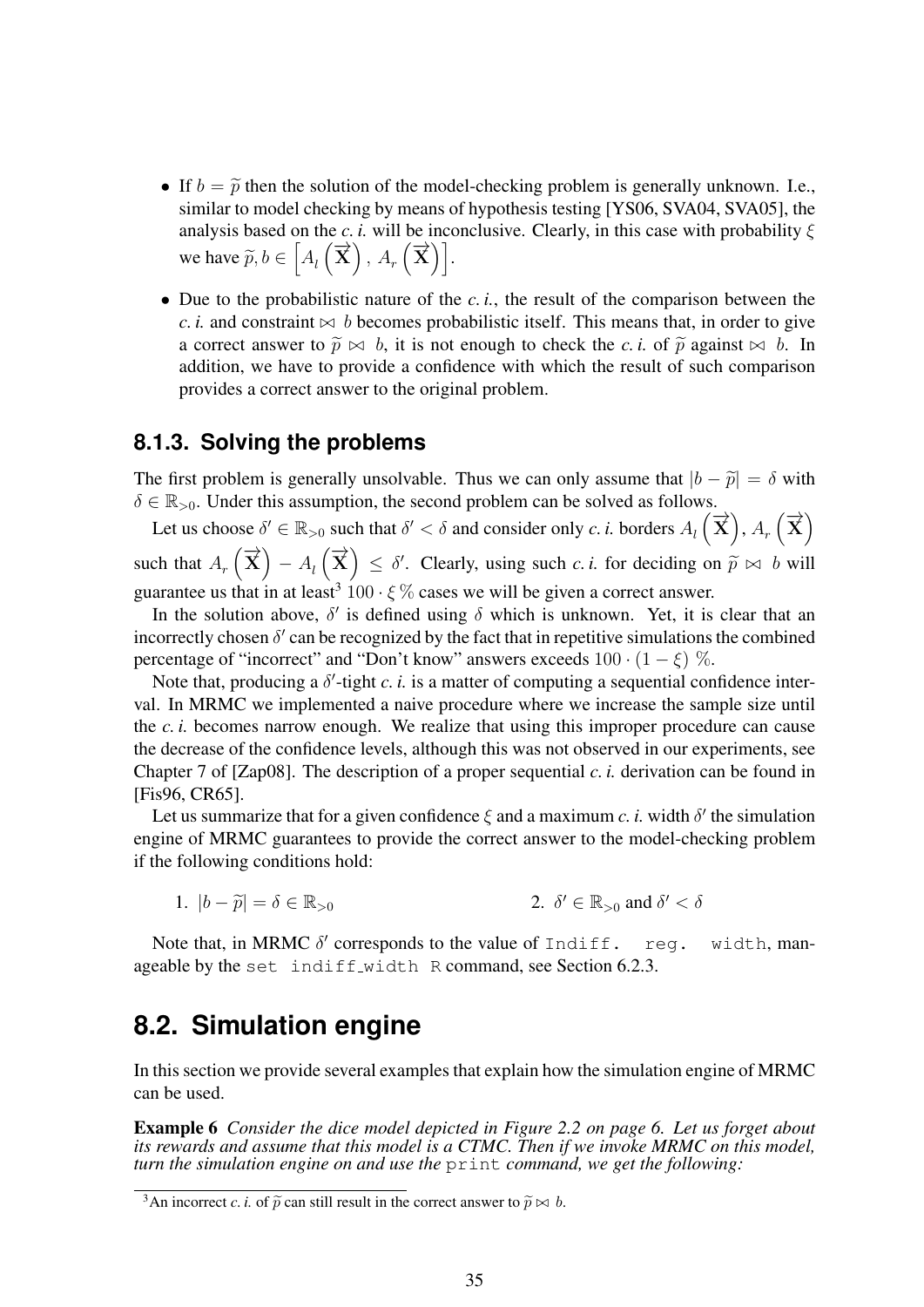```
$ mrmc ctmc game.lab game.tra
...
>> set simulation on
>> print
---General settings:
...
M. C. simulation = ON
...
---Monte Carlo simulation:
Simulation type = ALL
Sim. steady state = HYBRID
Reg. method steady = HEURISTIC
Confidence level = 9.500000e-01<br>Indiff. reg. width = 2.000000e-02Indiff. reg. width
Max sample size = 100000Min sample size = 10000
Sample-size step type = AUTO
Sample-size step = 100
RNG discrete dist. = Appl. Crypt.
RNG exponential dist. = GSL Taus
Max simulation depth = 100000
Min simulation depth = 10000
Simulation-depth step = 1000
BSCC dim. multiplier = 3
---Numerical methods:
```
...

*Here, for brevity, we omitted uninteresting parts of the output. Notice that, the section called* General settings *indicates that the simulation engine is activated, and the newly appeared section* Monte Carlo simulation *contains most of the options, manageable by the commands given in Section [6.2.3.](#page-27-1) Note that, more options are available in case of doing simulations for one initial state:*

```
>>set sim_type one
>>print
---General settings:
...
---Monte Carlo simulation:
Simulation type = ONE<br>Sim. initial state = 1
Sim. initial state
...
```
*Above, the simulation mode is changed and the new option* Sim. initial state *indicates that the default initial state is* 1*.*

In the following example we are going to consider the most typical case of model-checking using the simulation engine:

<span id="page-38-0"></span>Example 7 *Extending Example [6,](#page-37-2) let us be interested in a simple question: Is the probability to reach the* goal *state without visiting the* loss *state greater than* 0.3*? The latter can be expressed as the following CSL formula:*  $P_{>0.3}$  ( $\neg loss$  U goal).

*As we would like to check the above formulated question by means of simulation, we invoke MRMC's simulation engine by typing* set simulation on*. Providing MRMC with the formula above will cause the tool to run its model checking procedure:*

>>set simulation on >>P{> 0.3} [ !loss U goal] \$SIMULATED: YES \$MAX\_NUM\_USED\_OBSERV: 101944 \$CONFIDENCE: 9.500000e-01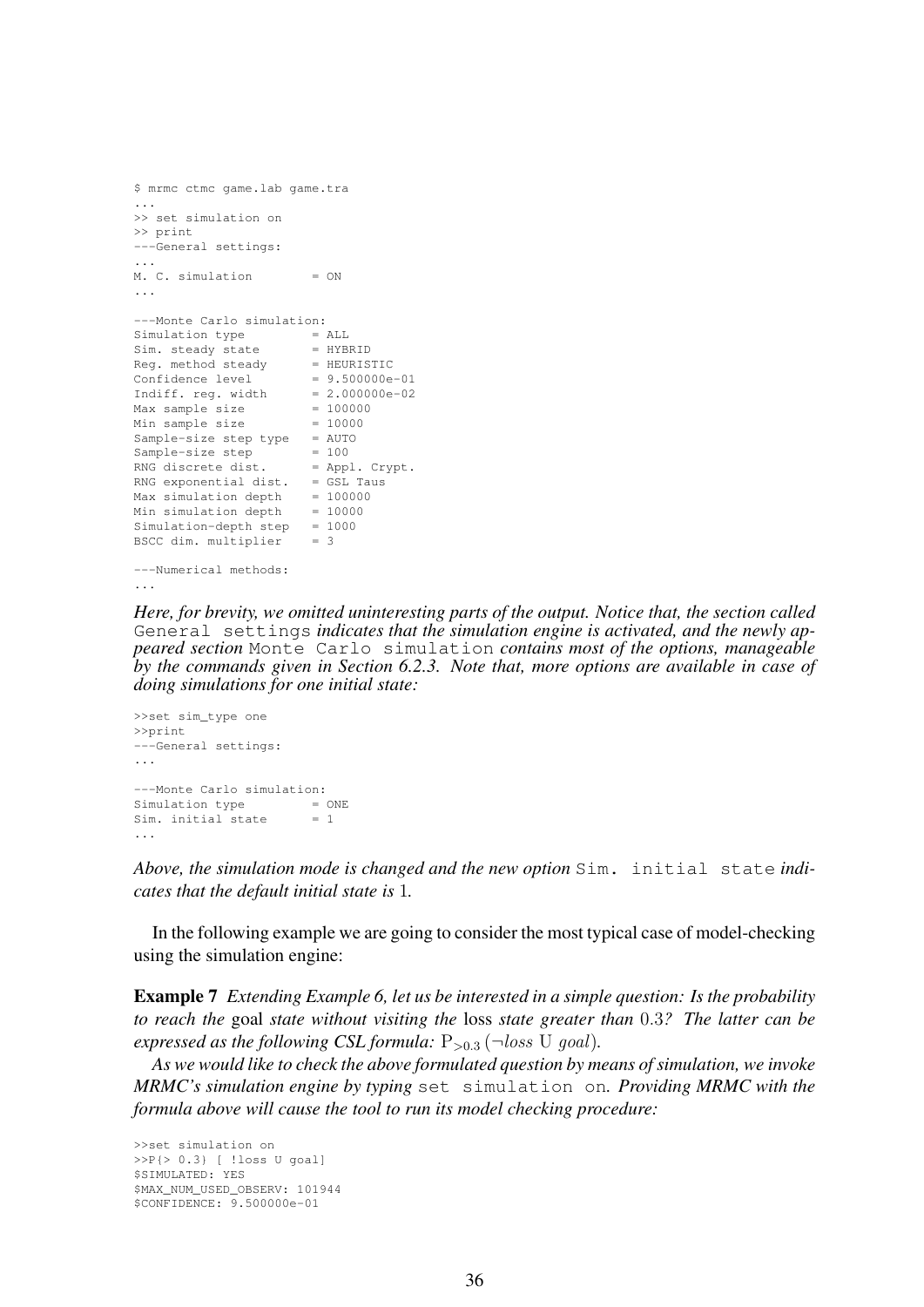```
$CI_LEFT_RESULT: ( 0.1919024, 0.0000000, 0.1893418, 0.1974192, 1.0000000 )
$CI_RIGHT_RESULT: ( 0.2097583, 0.0000000, 0.2051940, 0.2114822, 1.0000000 )
$YES STATE: { 5 }
$NO_STATE: { 1, 2, 3, 4 }
The Total Elapsed Model-Checking Time is 115 milli sec(s).
\gt
```
*As a result, we get four relevant outputs: two probability vectors* \$CI LEFT RESULT *and* \$CI RIGHT RESULT*, as well as the two state sets* \$YES STATE *and* \$NO STATE*. The probability vectors correspond to the left and right* c. i. *borders derived for the first, second, etc. state of the model. Note that, the trivial probabilities, i. e.* 0.0 *and* 1.0*, are most likely to be computed via graph analysis. The* \$YES STATE *set contains the states in which the formula is satisfied. The* \$NO STATE *set contains states in which the formula is not satisfied. If the for a given state the simulation result is inconclusive, then it does not appear in any of the sets.*

*In the output above,* \$MAX NUM USED OBSERV *indicates the maximum – over all initial states – number of states that were considered in order to provide the answer for the given model-checking problem. More specifically, we count states visited during the simulation procedure. Therefore, the same model state is counted as many times as it is visited. On the other hand, we do not take into account state visits that occur during the model-graph analysis or numerical computations (for the case of hybrid simulation).*

*The* \$CONFIDENCE *output tells us, that the results are correct with the* 95% *confidence. In is important to note that in case of nested formulas, when we have to simulate more than one operator, the confidence levels for sub formulas are derived from the overall confidence level. Their values then can be viewed by using the*  $\text{print}$  tree *command, see Section* [6.1.](#page-21-1)

In the following example we are going to explain two important cases: the output of the simulation results for one initial state; and an insufficient number of observations.

<span id="page-39-0"></span>Example 8 *Extending Example [7,](#page-38-0) let us assume that we are only interested in verifying* P>0.<sup>3</sup> (¬loss U goal) *in state* 3*. Also, we can be afraid of spending too much time on simulation and thus want to reduce the maximum sample size and simulation depth. The latter is important only for model checking the unbounded-until, or the steady-state (by pure simulation) operators. Then our interaction with MRMC might look as follows:*

```
>>set simulation on
>>set sim_type one
>>set initial_state 3
>>set min_sample_size 10
>>set max_sample_size 30
>>set min_sim_depth 10
>>set max_sim_depth 30
>>P{> 0.3} [ !loss U goal]
$SIMULATED: YES
$INITIAL STATE: 3
$MAX_NUM_USED_OBSERV: 308
$CONFIDENCE: 9.500000e-01
$CI_LEFT_RESULT: ( 0.1154063 )
$CI_RIGHT_RESULT: ( 0.3023792 )
$YES_STATE: { }
$NO_STATE: { }
$INDIFF_ERR_STATE: { 3 }
WARNING: Increase max_sample_size for obtaining the conf. int. of the desired width.
```
The Total Elapsed Model-Checking Time is 0 milli sec(s).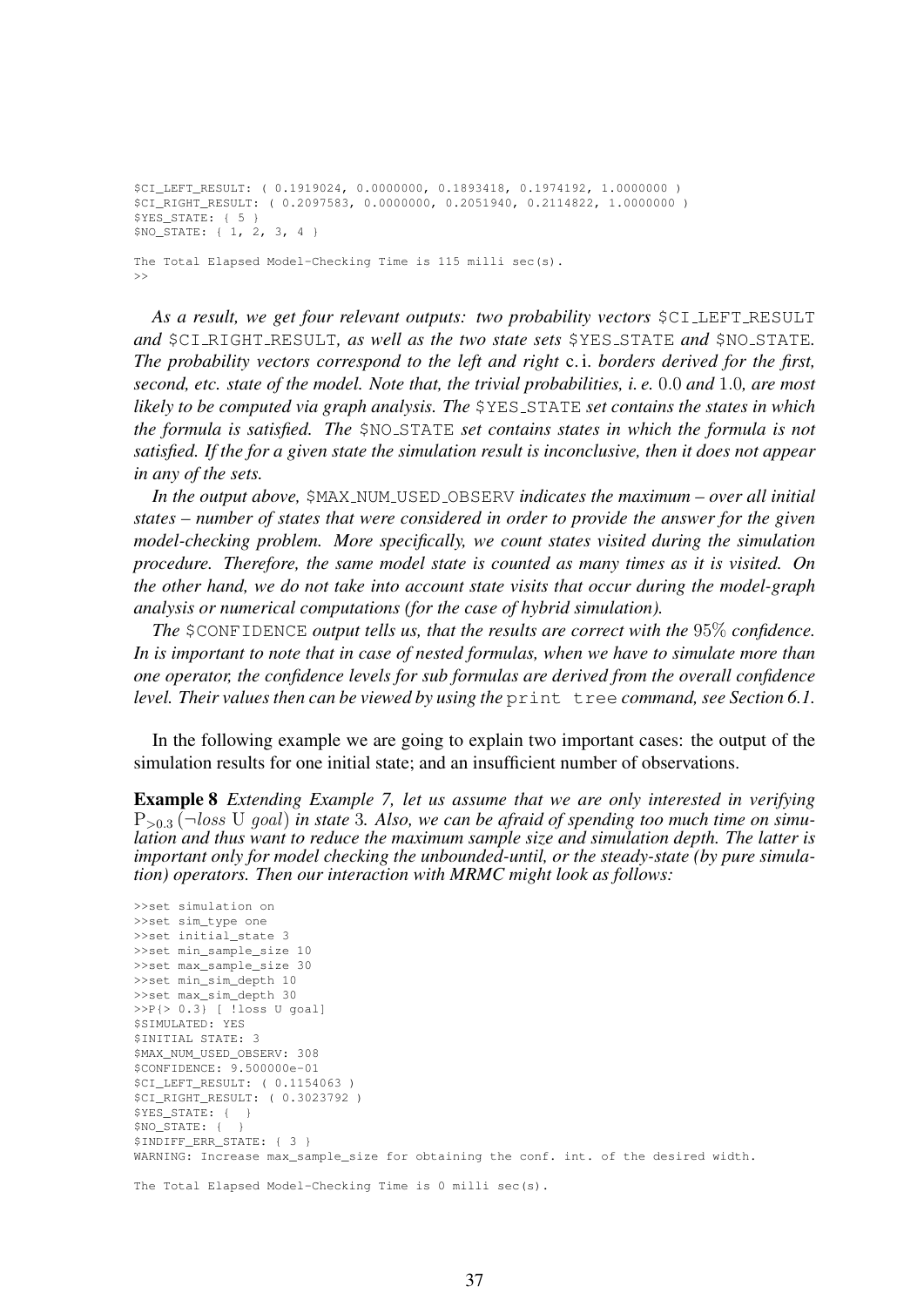*Here, we first set simulation mode to* one *and then set the initial state to be* 3*. Next, we reduce the minimum and the maximum sample sizes and simulation depths. After that we invoke the model checking procedure. In this case the* c. i.*-border arrays have size* 1*. This can be checked by the following:*

```
>>$RESULT[1]
$CI_LEFT_RESULT[1] = 0.1154063
$CI_RIGHT_RESULT[1] = 0.3023792
>>$RESULT[3]
$CI_LEFT_RESULT[3] = ??
WARNING: Invalid index 3, required to be in the [1, 1] interval.
$CI_RIGHT_RESULT[3] = ??
WARNING: Invalid index 3, required to be in the [1, 1] interval.
```
*Here, unlike in the previous example, the sets* \$YES STATE *and* \$NO STATE *are empty. This should indicate that the simulation provides inconclusive results. Moreover, and* this is an important part*, a new set* \$INDIFF ERR STATE *is added to the output. This set contains our initial state, i. e.* 3*. If this set appears in the output, it means that the max. number of observations (the max. sample size) and/or the max. simulation depth are not large enough to produce the* c.*i. tighter than the (specified) value of* Indiff. reg. width*, see Section [8.1.](#page-36-0) If this happens, the simulation run should be discarded, and the max. sample size / simulation depth values have to be increased.*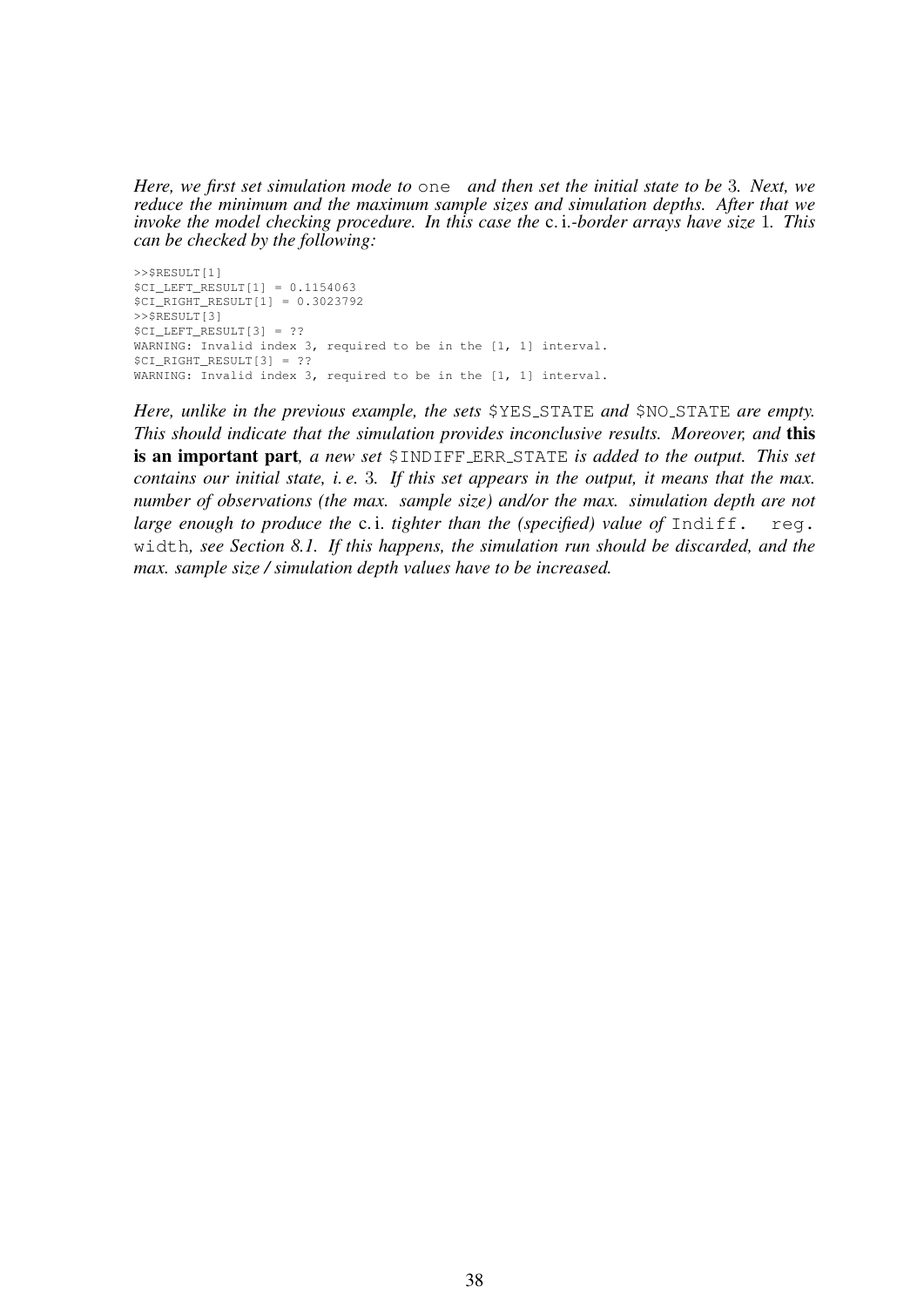## <span id="page-41-0"></span>**9. MRMC Test Suite**

In order to keep MRMC bug free and to compare its performance to other model-checking tools (such as PRISM [\[KNP02\]](#page-47-5), Ymer [\[You05b\]](#page-49-0) and VESTA [\[SVA04\]](#page-48-7)) we have developed a fully automated test suite featuring: internal, functional and performance tests.

The internal tests are targeted on testing, e. g., MRMC data structures, such as: sparse matrices, bit sets, sample vectors, and etc. The functional tests are used to assess the user-level behavior of the tool. This includes tests for the command-line interface, model-checking algorithms, and etc. Last but not least, the performance tests allow to evaluate the efficiency of implemented algorithms, such as: probabilistic bisimulation minimization, and "discrete event simulation" based model checking. Here, we consider several efficiency aspects: verification time, memory usage and etc.

The test suite contains well-known case studies: Wireless Group Communication Protocol (WGC) [\[MNS99,](#page-48-8) [BCD02,](#page-44-7) [MKL04\]](#page-48-9), Simpel Peer-To-Peer Protocol (PTP) [\[KNP06\]](#page-47-7), Workstation Cluster (WC) [\[HHK00,](#page-46-7) [BKKT03,](#page-45-9) [YKNP04,](#page-49-7) [KNP02,](#page-47-5) [KNP08b\]](#page-47-6), Cyclic Server Polling System (CSP) [\[IT90,](#page-46-8) [You05b,](#page-49-0) [You05a,](#page-49-8) [HKMKS00,](#page-46-0) [SVA04,](#page-48-7) [YKNP06,](#page-49-9) [YS06\]](#page-49-5), Randomized Mutual exclusion (RME) [\[PZ86\]](#page-48-10), Crowds Protocol (CP) [\[RR98,](#page-48-11) [KNP08a\]](#page-47-8) and Synchronous Leader Election Protocol (SLE) [\[IR90,](#page-46-9) [LP02,](#page-47-9) [GSB94,](#page-46-10) [FP04\]](#page-46-11).

The test suite is freely distributed and can be obtained from:

#### <http://www.mrmc-tool.org/>

Note that, the test suite is intended to be used on a Linux platform only and its performance sub suite is not proven to work correctly under "Windows + Cygwin" or "Mac OS X". For the test-suite installation instructions see Section [3.2](#page-13-0) of Chapter [3.](#page-11-0) The test-suite structure is as follows:

- ./TS Manual.pdf The test-suite manual.
- ./LICENSE A copy of the GPL license.
- $\cdot$  / README The "read me" file.
- ./RELEASENOTES The release notes.
- ./settings.cfg The configuration script.
- ./test all.sh The test-suite invocation script.
- ./clean all.sh The test-suite "clean-up" script.
- ./stop.sh The test-run termination script.
- $\bullet$  ./internal\_tests/ Unit tests of the MRMC core.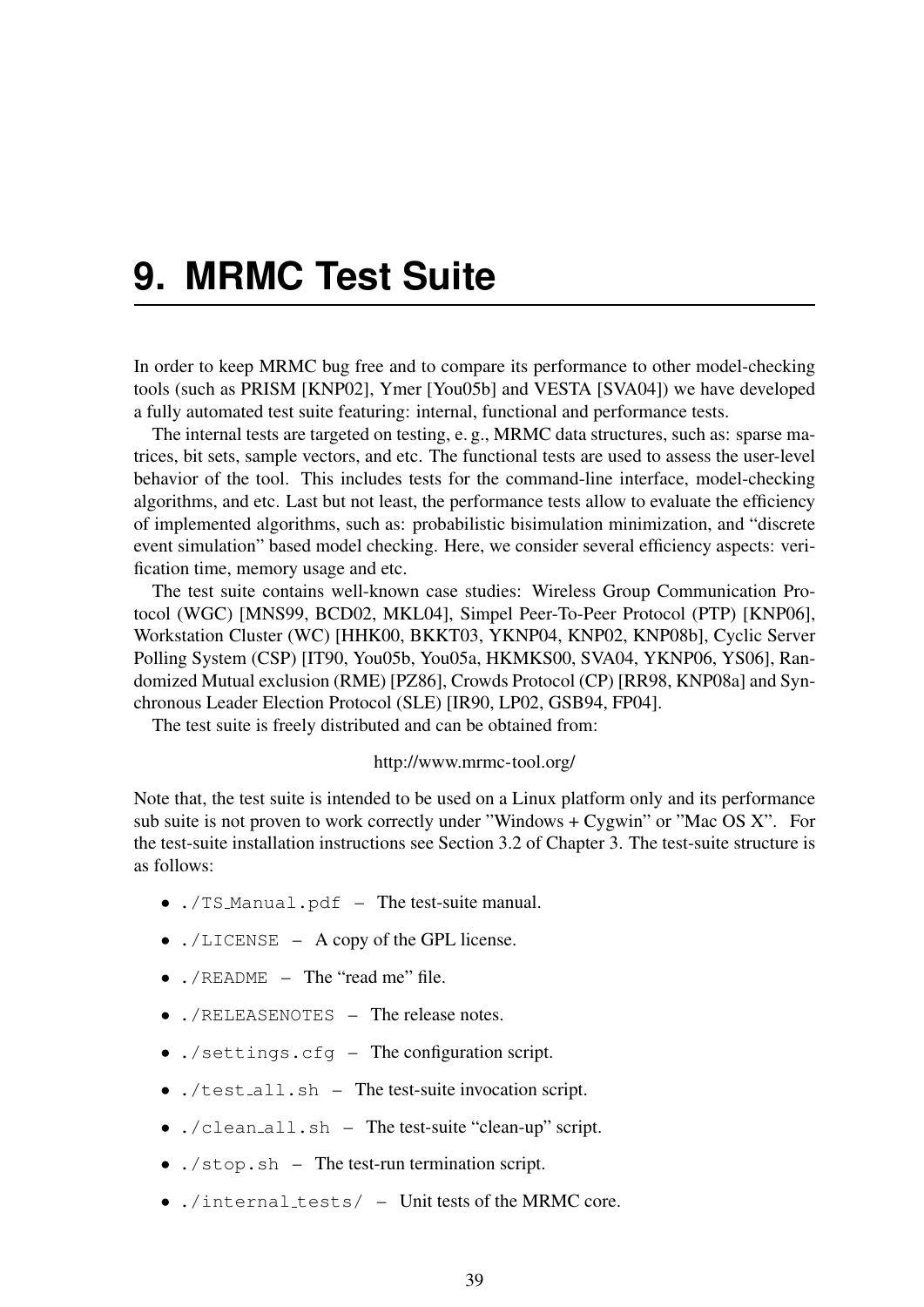- ./functional tests/ Functional tests of MRMC.
- $\bullet$  ./performance\_tests/ Performance tests of MRMC.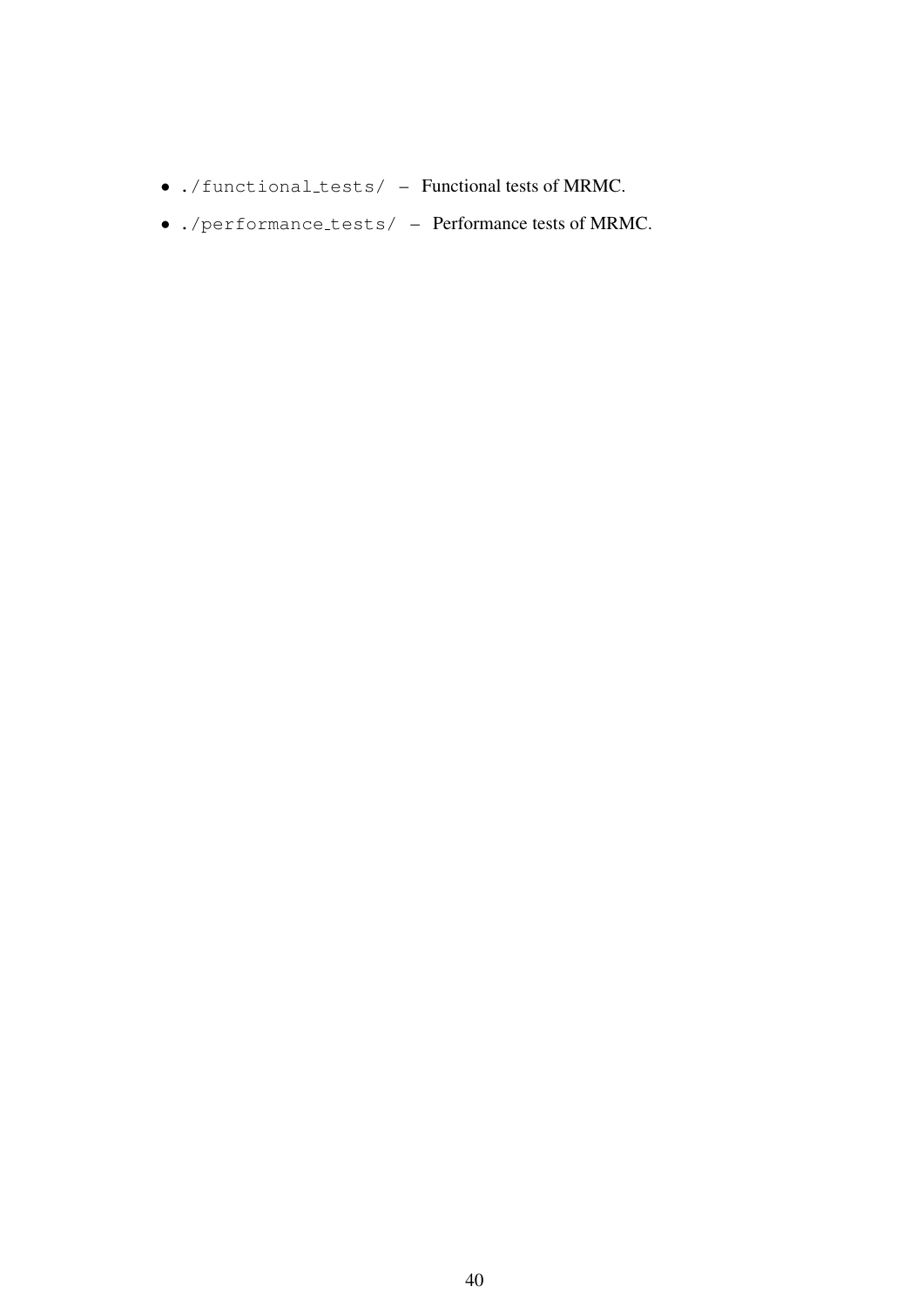## <span id="page-43-0"></span>**10. Contact**

The development of MRMC began in 2004 in the Formal Methods and Tools group (FMT) at the University of Twente (The Netherlands) under the supervision of Prof. Dr. Ir. Joost-Pieter Katoen. Later, the main development of the tool was moved to the Software Modeling and Verification group at the RWTH Aachen (Germany). At present there are several other groups involved into the tool development, namely the Informatics for Technical Applications group at the Radboud University Nijmegen (The Netherlands), the Dependable Systems and Software group at the University of Saarland (Germany), and the Scientific Computing and Control Theory group at the Centrum voor Wiskunde en Informatica (The Netherlands).

If you have any questions, comments or ideas, or if you want to participate in MRMC development, please consider the following contact information:

> Name: [Prof. Dr. Ir. Joost-Pieter Katoen](http://www-i2.informatik.rwth-aachen.de/~katoen/) Relation: The MRMC team leader, 2004 – present Affiliation: Software Modeling and Verification, RWTH Aachen, Germany

> Name: [Dr. Ivan S. Zapreev](http://db.cwi.nl/personen/publiek/zoek_show.php4?persnr=2198) Relation: MRMC development, 2004 – present Affiliation: Scientific Computing and Control Theory, Centrum voor Wiskunde en Informatica, The Netherlands

> Name: [Dr. David N. Jansen](http://www.cs.ru.nl/D.Jansen/) Relation: MRMC extension and optimization, 2007 – present Affiliation: Model-Based System Development, Radboud University Nijmegen, The Netherlands

> Name: [Prof. Dr.-Ing. Holger Hermanns](http://depend.cs.uni-sb.de/index.php?hermanns) Relation: CTMDPI model checking, 2007 – present Affiliation: Dependable Systems and Software, University of Saarland, Germany

More contact information can be found on the MRMC web-page  $[ZJN^+08]$  $[ZJN^+08]$ .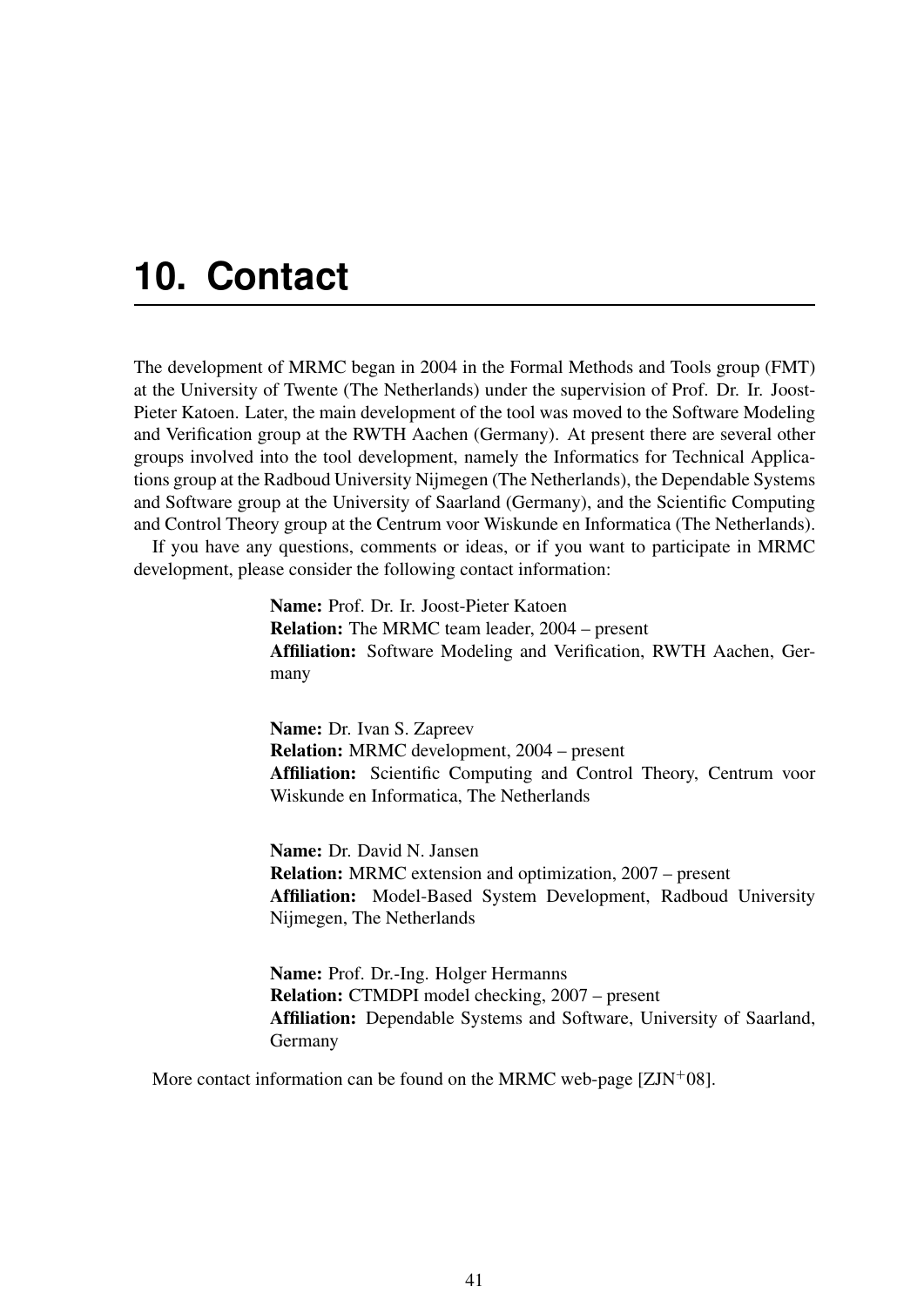## **Bibliography**

- <span id="page-44-6"></span>[ABFH<sup>+</sup>08] Cerion Armour-Brown, Jeremy Fitzhardinge, Tom Hughes, Nicholas Nethercote, Paul Mackerras, Dirk Mueller, Julian Seward, Robert Walsh, and Josef Weidendorfer, *Valgrind*, [http://www.valgrind.org/,](http://www.valgrind.org/) 2008.
- <span id="page-44-2"></span>[AHK03] Suzana Andova, H. Hermanns, and Joost-Pieter Katoen, *Discrete-Time Rewards Model-Checked*, Formal Modeling and Analysis of Timed Systems (FORMATS) (K.G. Larsen and P. Niebert, eds.), vol. 2791, LNCS, Springer, 2003, pp. 88–104.
- <span id="page-44-7"></span>[BCD02] Andrea Bondavalli, Andrea Coccoli, and Felicita Di Giandomenico, *QoS Analysis of Group Communication Protocols in Wireless Environment*, Concurrency in Dependable Computing (Paul Ezhilchelvan and Alexander Romanovsky, eds.), Kluwer Academic Publishers, 2002, pp. 169–188.
- <span id="page-44-0"></span>[BDH00] S. Bernardi, S. Donatelli, and A. Horvath, ´ *Compositionality in the GreatSPN Tool and Its Application to the Modelling of Industrial Applications*, Practical Use of High-level Petri Nets (K. Jensen, ed.), University of Aarhus, Department of Computer Science, 2000, pp. 127–146.
- <span id="page-44-5"></span> $[BFK^+09]$  Tomás Brázdil, Voitech Forejt, Jan Krcal, Jan Kretínský, and Antonín Kucera, *Continuous-time stochastic games with time-bounded reachability*, Foundations of Software Technology and Theoretical Computer Science (FSTTCS), Leibniz International Proceedings in Informatics (LIPIcs), vol. 4, 2009, pp. 61–72.
- <span id="page-44-1"></span>[BFKT03] P. Buchholz, M. Fischer, P. Kemper, and C. Tepper, *Model checking of CTMCs and discrete event simulation integrated in the APNN-Toolbox*, Measurement, Modelling, and Evaluation of Computer-Communication Systems (F. Bause, ed.), vol. 781, Fachbereich Informatik, Universität Dortmund, 2003, pp. 30– 33.
- <span id="page-44-4"></span>[BHH<sup>+</sup>06] Eckard Bode, Marc Herbstritt, Holger Hermanns, Sven Johr, Thomas Peikenkamp, Reza Pulungan, Ralf Wimmer, and Bernd Becker, *Compositional Performability Evaluation for STATEMATE*, Quantitative Evaluation of Systems (QEST), IEEE Computer Society, 2006, pp. 167–178.
- <span id="page-44-3"></span>[BHHK00] Christel Baier, Boudewijn R. Haverkort, Holger Hermanns, and Joost-Pieter Katoen, *On the Logical Characterisation of Performability Properties*, International Colloquium on Automata, Languages and Programming (ICALP) (Ugo Montanari, Jos D. P. Rolim, and Emo Welzl, eds.), LNCS, vol. 1853, Springer, 2000, pp. 780–792.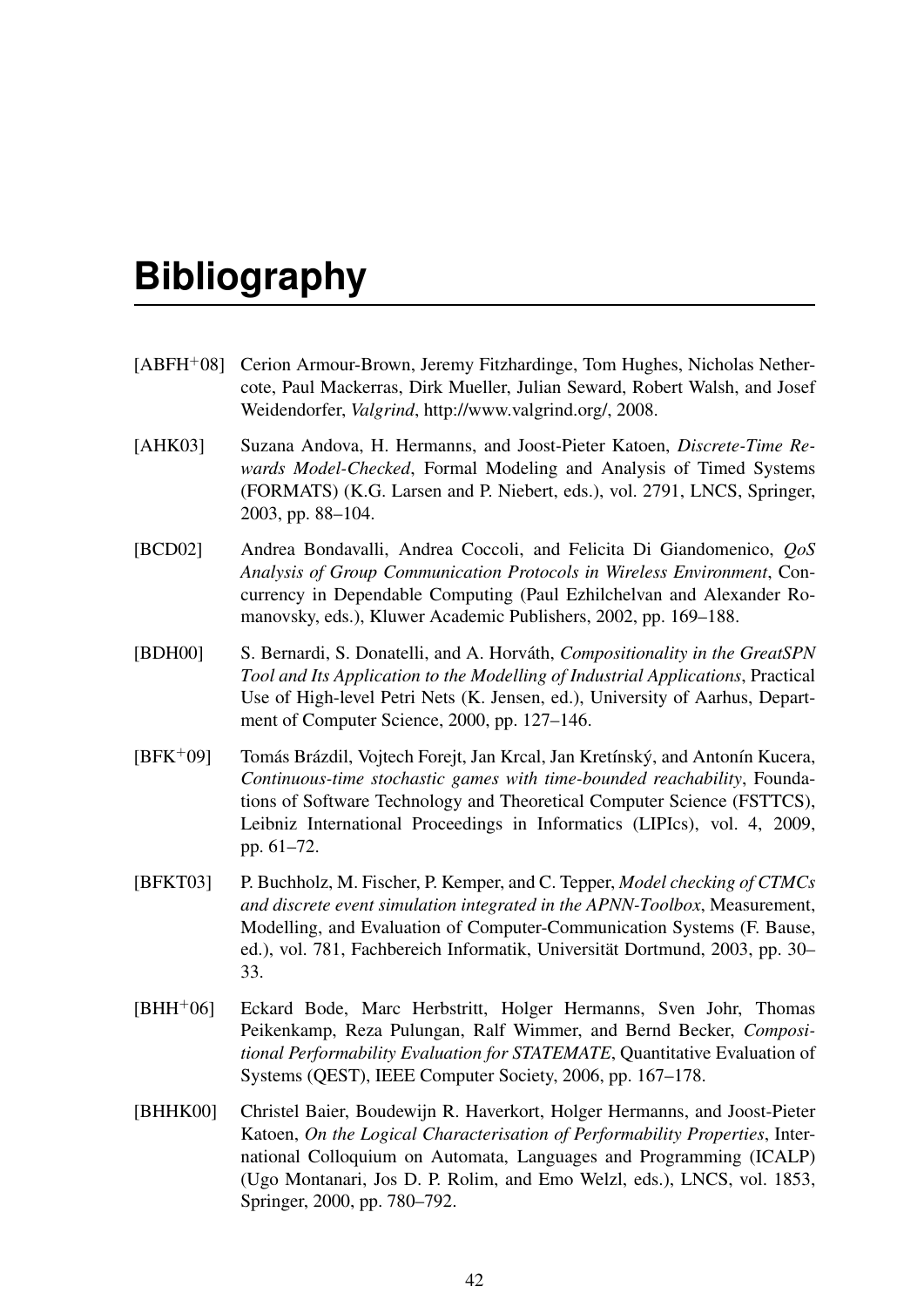- <span id="page-45-1"></span>[BHHK03] C. Baier, B. Haverkort, H. Hermanns, and J.-P. Katoen, *Model-Checking Algorithms for Continuous-Time Markov Chains*, IEEE Transactions on Software Engineering 29 (2003), no. 6, 524–541.
- <span id="page-45-3"></span>[BHKH05] Christel Baier, Holger Hermanns, Joost-Pieter Katoen, and Boudewijn R. Haverkort, *Efficient computation of time-bounded reachability probabilities in uniform continuous-time Markov decision processes*, Theoretical Computer Science 345 (2005), no. 1, 2–26.
- <span id="page-45-9"></span>[BKKT03] P. Buchholz, J.-P. Katoen, P. Kemper, and C. Tepper, *Model-checking large structured Markov chains*, Journal of Logic and Algebraic Programming 56 (2003), 69–96.
- <span id="page-45-12"></span>[BM93] Jon L. Bentley and M. Douglas McIlroy, *Engineering a sort function*, Software: practice and experience 23 (1993), no. 11, 1249–1265.
- <span id="page-45-0"></span>[CES86] E. M. Clarke, E. A. Emerson, and A. P. Sistla, *Automatic verification of finitestate concurrent systems using temporal logic specifications*, AMC Transactions On Programming Languages And Systems 8 (1986), no. 2, 244–263.
- <span id="page-45-4"></span>[CG04] Frank Ciesinski and Marcus Größer, On Probabilistic Computation Tree *Logic*, Validation of Stochastic Systems (Christel Baier, Boudewijn R. Haverkort, Holger Hermanns, Joost-Pieter Katoen, and Markus Siegle, eds.), LNCS, vol. 2925, Springer, 2004, pp. 147–188.
- <span id="page-45-2"></span>[CKKP05] L. Cloth, J.-P. Katoen, M. Khattri, and R. Pulungan, *Model-Checking Markov Reward Models with Impulse Rewards.*, Dependable Systems and Networks (DSN), IEEE Computer Society, 2005, pp. 722–731.
- <span id="page-45-10"></span>[CL77] A. A. Crane and J. Lemoine, *An introduction to the regenerative method for simulation analysis*, Springer-Verlag New York, Inc., Secaucus, NJ, USA, 1977.
- <span id="page-45-8"></span>[CR65] Y. S. Chow and H. Robbins, *On the asymptotic theory of fixed-width sequential confidence intervals for the mean*, Annals of Mathematical Statistics 36 (1965), no. 2, 456–462.
- <span id="page-45-11"></span>[DHS03] Salem Derisavi, Holger Hermanns, and William H. Sanders, *Optimal statespace lumping in Markov chains*, Information processing letters 87 (2003), 309–315.
- <span id="page-45-6"></span>[FG88] Bennett L. Fox and Peter W. Glynn, *Computing Poisson probabilities*, Communications of the ACM 31 (1988), no. 4, 440–445.
- <span id="page-45-7"></span>[Fis96] George S. Fishman, *Monte Carlo: Concepts, Algorithms and Applications*, Springer, New York, NY, USA, 1996.
- <span id="page-45-5"></span>[Fou07] Eclipse Foundation, *Eclipse*, [http://www.eclipse.org,](http://www.eclipse.org) 2007.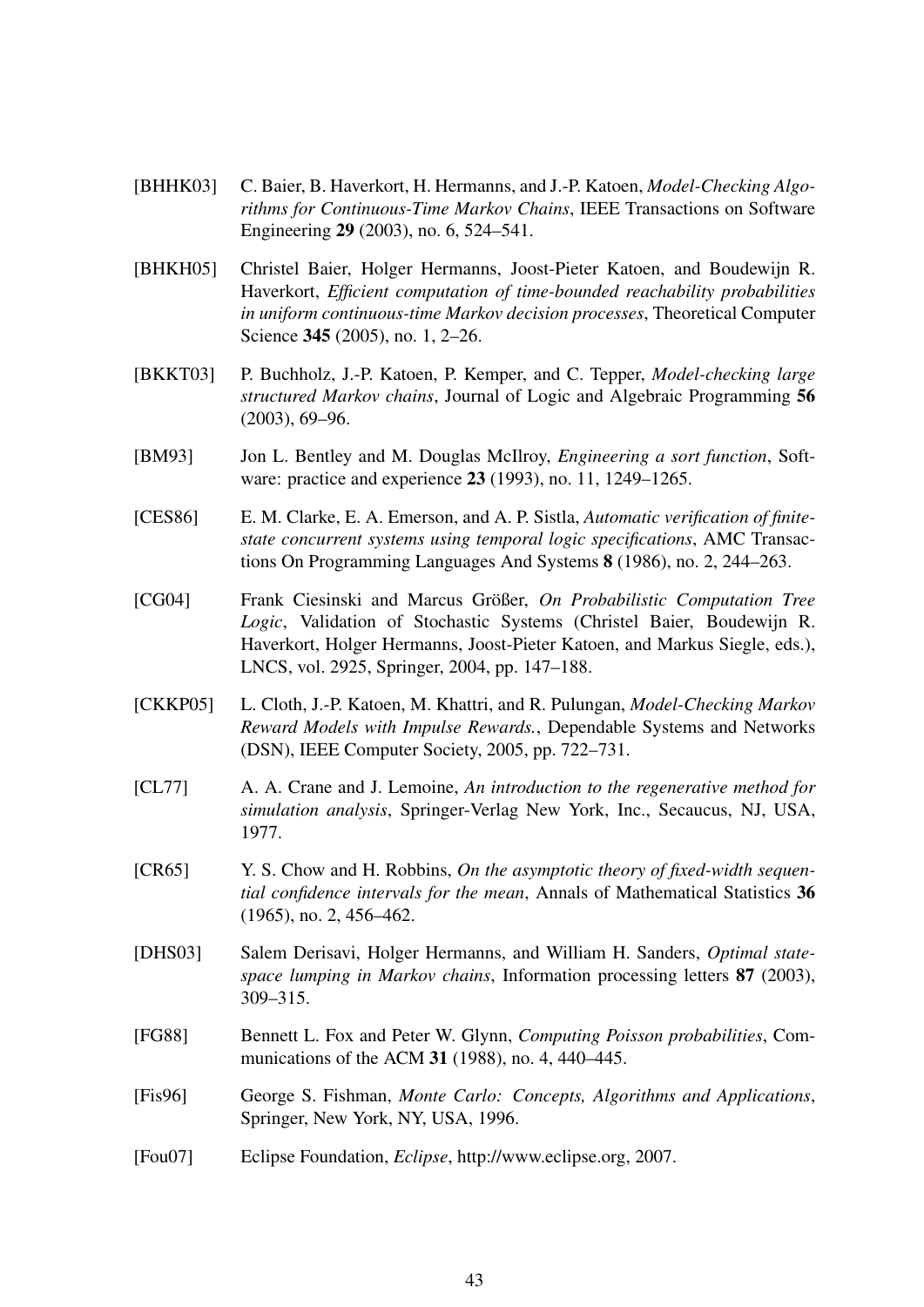- <span id="page-46-11"></span>[FP04] W. Fokkink and J. Pang, *Simplifying Itai-Rodeh leader election for anonymous rings*, Electronic Notes in Theoretical Computer Science 128 (2004), no. 6, 53–68.
- <span id="page-46-10"></span>[GSB94] Rajiv Gupta, Scott A. Smolka, and Shaji Bhaskar, *On randomization in sequential and distributed algorithms*, ACM Computing Surveys 26 (1994), no. 1, 7–86.
- <span id="page-46-4"></span>[HCH<sup>+</sup>02] B. Haverkort, L. Cloth, H. Hermanns, J.-P. Katoen, and C. Baier, *Model Checking Performability Properties*, Dependable Systems and Networks (DSN), IEEE Computer Society, 2002, pp. 103–112.
- <span id="page-46-12"></span>[Her] Holger Hermanns, *Homepage of the Dependable Systems group*, [http://](http://depend.cs.uni-sb.de) [depend.cs.uni-sb.de.](http://depend.cs.uni-sb.de)
- <span id="page-46-7"></span>[HHK00] B. Haverkort, H. Hermanns, and J.-P. Katoen, *On the Use of Model Checking Techniques for Dependability Evaluation*, Symposium on Reliable Distributed Systems (SRDS), IEEE Computer Society, 2000, pp. 228–237.
- <span id="page-46-6"></span>[Hil96] Jane Hillston, *A Compositional Approach to Performance Modelling*, Distinguished Dissertations Series, Cambridge University Press, New York, NY, USA, 1996.
- <span id="page-46-2"></span>[HJ94] N. Hansson and B. Jonsson, *A logic for reasoning about time and reliability*, Formal Aspects of Computing 6 (1994), no. 5, 512–535.
- <span id="page-46-0"></span>[HKMKS00] Holger Hermanns, Joost-Pieter Katoen, Joachim Meyer-Kayser, and Markus Siegle, *A Markov Chain Model Checker*, Tools and Algorithms for the Construction and Analysis of Systems (TACAS) (Susanne Graf and Michael Schwartzbach, eds.), LNCS, vol. 1785, Springer, 2000, pp. 347–362.
- <span id="page-46-1"></span>[HKNP06] A. Hinton, M. Kwiatkowska, G. Norman, and D. Parker, *PRISM: A Tool for Automatic Verification of Probabilistic Systems*, Tools and Algorithms for the Construction and Analysis of Systems (TACAS) (H. Hermanns and J. Palsberg, eds.), LNCS, vol. 3920, Springer, 2006, pp. 441–444.
- <span id="page-46-9"></span>[IR90] Alon Itai and Michael Rodeh, *Symmetry breaking in distributed networks*, Information and Computation 88 (1990), no. 1, 60–87.
- <span id="page-46-8"></span>[IT90] Oliver C. Ibe and Kishor S. Trivedi, *Stochastic Petri Net Models of Polling Systems*, Selected Areas in Communications 8 (1990), no. 9, 1649–1657.
- <span id="page-46-3"></span> $[JKO^+07]$  David N. Jansen, Joost-Pieter Katoen, Marcel Oldenkamp, Mariëlle Stoelinga, and Ivan S. Zapreev, *How Fast and Fat Is Your Probabilistic Model Checker?*, Haifa Verification Conference (HVC), LNCS, vol. 4899, Springer, 2007, pp. 65 – 79.
- <span id="page-46-5"></span>[KKNP01] J.-P. Katoen, M. Kwiatkowska, G. Norman, and D. Parker, *Faster and Symbolic CTMC Model Checking*, Process Algebra and Probabilistic Methods, Performance Modeling and Verification (PAPM/PROBMIV) (Luca de Alfaro and Stephen Gilmore, eds.), LNCS, vol. 2165, Springer, 2001, pp. 23–38.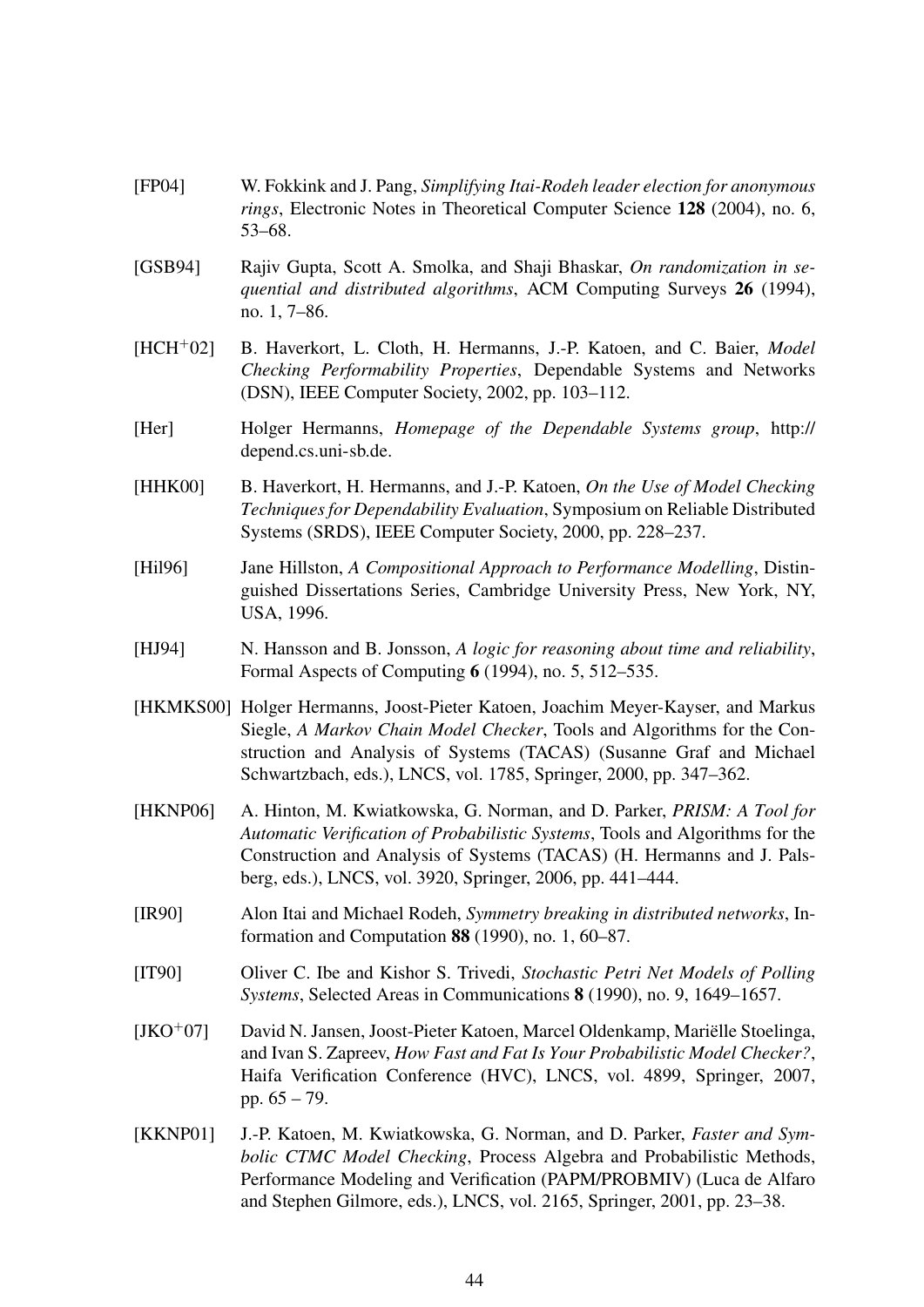<span id="page-47-11"></span><span id="page-47-10"></span><span id="page-47-9"></span><span id="page-47-8"></span><span id="page-47-7"></span><span id="page-47-6"></span><span id="page-47-5"></span><span id="page-47-3"></span><span id="page-47-2"></span><span id="page-47-1"></span><span id="page-47-0"></span>*Bisimulation Minimisation Mostly Speeds Up Probabilistic Model Checking*, Tools and Algorithms for the Construction and Analysis of Systems (TACAS) (Orna Grumberg and Michael Huth, eds.), LNCS, vol. 4424, Springer, 2007, pp. 87–101. [KNP02] M. Kwiatkowska, G. Norman, and D. Parker, *PRISM: Probabilistic Symbolic Model Checker*, Modelling Techniques and Tools for Computer Performance Evaluation (TOOLS) (T. Field, P. Harrison, J. Bradley, and U. Harder, eds.), LNCS, vol. 2324, Springer, 2002, pp. 200–204. [KNP06] , *Symmetry Reduction for Probabilistic Model Checking*, Computer Aided Verification (CAV) (T. Ball and R. Jones, eds.), LNCS, vol. 4114, Springer, 2006, pp. 234–248. [KNP08a] , *Prism case studies*, [http://www.prismmodelchecker.org/casestudies/,](http://www.prismmodelchecker.org/casestudies/) 2008. [KNP08b] , *Prism web-page, Workstation Cluster Example*, [http://www.](http://www.prismmodelchecker.org/casestudies/cluster.php) [prismmodelchecker.org/casestudies/cluster.php,](http://www.prismmodelchecker.org/casestudies/cluster.php) 2008. [Knu01] Timo Knuutila, *Re-describing an algorithm by hopcroft*, Theoretical computer science 250 (2001), no. 1–2, 333–363. [KZ05] J.-P. Katoen and Ivan S. Zapreev, *Safe On-The-Fly Steady-State Detection for Time-Bounded Reachability*, Tech. Report TR-CTIT-05-52, CTIT, University of Twente, 2005. [KZ06] Joost-Pieter Katoen and Ivan S. Zapreev, *Safe On-The-Fly Steady-State Detection for Time-Bounded Reachability*, Quantitative Evaluation of Systems (QEST), IEEE Computer Society, 2006, pp. 301–310. [KZ09] \_\_\_\_\_\_\_\_\_, *Simulation-Based CTMC Model Checking: An Empirical Evaluation*, Quantitative Evaluation of Systems (QEST), IEEE Computer Society, 2009, [www.mrmc-tool.org,](www.mrmc-tool.org) pp. 31–40. [KZH<sup>+</sup>09] Joost-Pieter Katoen, Ivan S. Zapreev, Ernst Moritz Hahn, Holger Hermanns, and David N. Jansen, *The Ins and Outs of The Probabilistic Model Checker MRMC*, Quantitative Evaluation of Systems (QEST) (Los Alamitos, Calif.), IEEE Computer Society, 2009, [www.mrmc-tool.org,](www.mrmc-tool.org) pp. 167–176. [KZH<sup>+</sup>10] Joost-Pieter Katoen, Ivan S. Zapreev, Ernst Moritz Hahn, Holger Hermanns, and David N. Jansen, *The ins and outs of the probabilistic model checker MRMC*, Performance evaluation (2010), DOI:10.1016/j.peva.2010.04.001. [LP02] Richard Lassaigne and Sylvain Peyronnet, *Approximate verification of probabilistic systems*, Process Algebra and Probabilistic Methods, Performance Modeling and Verification (PAPM/PROBMIV) (Holger Hermanns and Roberto Segala, eds.), Springer, 2002, pp. 213–214.

<span id="page-47-4"></span>[KKZJ07] Joost-Pieter Katoen, Tim Kemna, Ivan S. Zapreev, and David N. Jansen,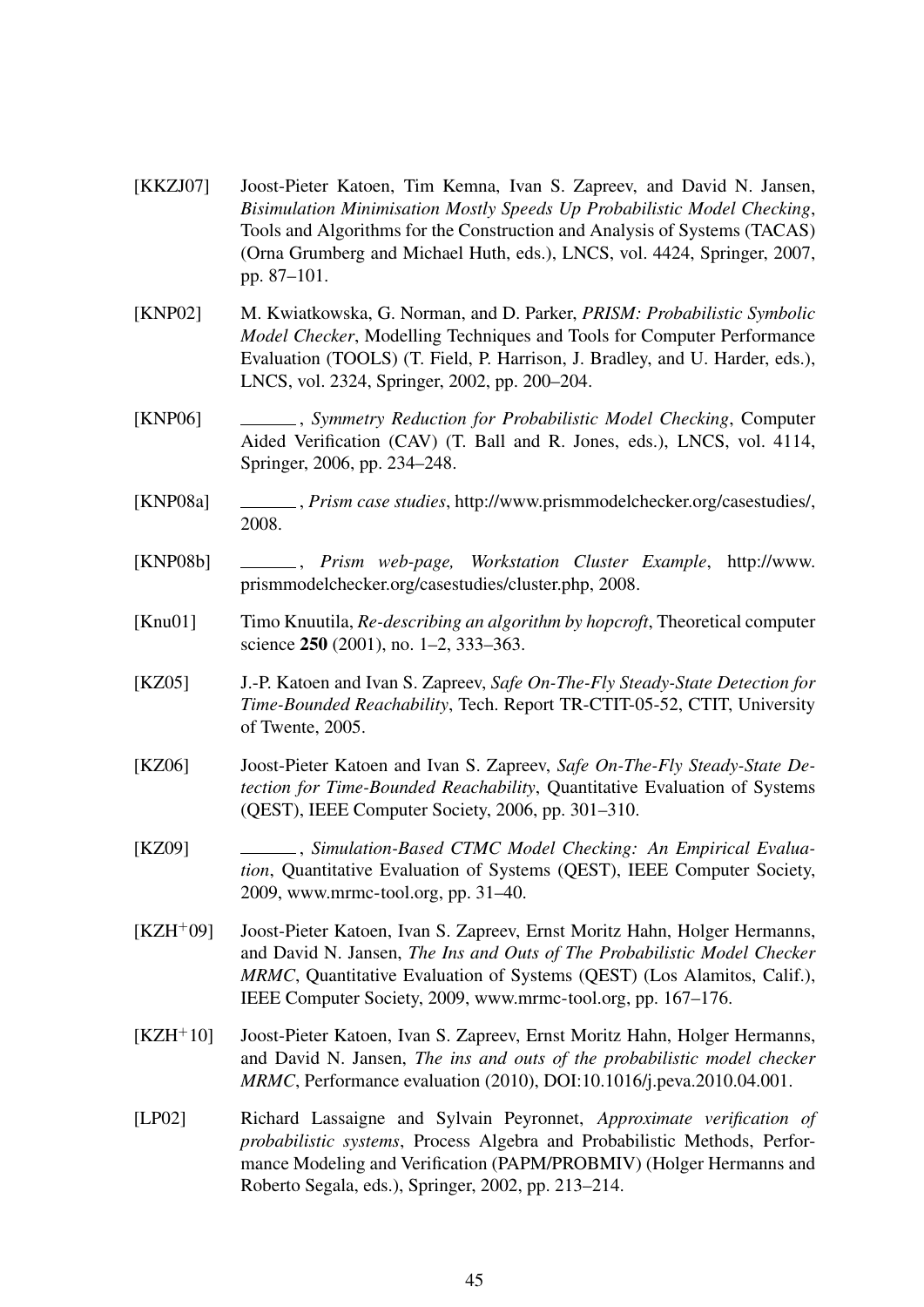- <span id="page-48-9"></span>[MKL04] Mieke Massink, Joost-Pieter Katoen, and Diego Latella, *Model Checking Dependability Attributes of Wireless Group Communication*, Dependable Systems and Networks (DSN), IEEE Computer Society, 2004, pp. 711–720.
- <span id="page-48-2"></span>[MN98] Makoto Matsumoto and Takuji Nishimura, *Mersenne Twister: A 623 dimensionally equidistributed uniform pseudorandom number generator*, ACM Transactions on Modeling and Computer Simulation 8 (1998), no. 1, 3–30.
- <span id="page-48-8"></span>[MNS99] Michael Mock, Edgar Nett, and Stefan Schemmer, *Efficient Reliable Real-Time Group Communication for Wireless Local Area Networks*, European Dependable Computing Conference (Jan Hlavicka, Erik Maehle, and Andrs Pataricza, eds.), LNCS, vol. 1667, Springer, 1999, pp. 380–400.
- <span id="page-48-12"></span>[MS76] Ian Munro and Philip M. Spira, *Sorting and searching in multisets*, SIAM journal of computation  $5(1976)$ , no. 1, 1–8.
- <span id="page-48-0"></span>[PM88] Stephen K. Park and Keith W. Miller, *Random Number Generators: Good Ones Are Hard to Find*, Commun. ACM 31 (1988), no. 10, 1192–1201.
- <span id="page-48-6"></span>[PtFSF07a] GNU Project and the Free Software Foundation, *GNU General Public License (GPL)*, [http://www.gnu.org/copyleft/gpl.html,](http://www.gnu.org/copyleft/gpl.html) 2007.
- <span id="page-48-3"></span>[PtFSF07b] , *GNU Scientific Library (GSL)*, [http://www.gnu.org/software/gsl,](http://www.gnu.org/software/gsl) 2007.
- <span id="page-48-10"></span>[PZ86] A. Pnueli and L. Zuck, *Verification of Multiprocess Probabilistic Protocols*, Distributed Computing 1 (1986), no. 1, 53–72.
- <span id="page-48-5"></span>[QS96] M. A. Qureshi and W. H. Sanders, *A New Methodology for Calculating Distributions of Reward Accumulated During a Finite Interval*, Fault-Tolerant Computing, IEEE Computer Society, 1996, pp. 116–125.
- <span id="page-48-11"></span>[RR98] M. K. Reiter and A. D. Rubin, *Crowds: Anonymity for Web Transactions*, ACM Transactions on Information and System Security, vol. 1, ACM Press, 1998, pp. 66–92.
- <span id="page-48-1"></span>[Sch95] Bruce Schneier, *Applied cryptography (2nd ed.): protocols, algorithms, and source code in C*, John Wiley & Sons, Inc., New York, NY, USA, 1995.
- <span id="page-48-7"></span>[SVA04] Koushik Sen, Mahesh Viswanathan, and Gul Agha, *Statistical Model Checking of Black-Box Probabilistic Systems*, Computer Aided Verification (CAV) (Rajeev Alur and Doron A. Peled, eds.), LNCS, vol. 3114, Springer, 2004, pp. 202–215.
- <span id="page-48-4"></span>[SVA05] , *On Statistical Model Checking of Stochastic Systems*, Computer Aided Verification (CAV) (Kousha Etessami and Sriram K. Rajamani, eds.), LNCS, vol. 3576, Springer, 2005, pp. 266–280.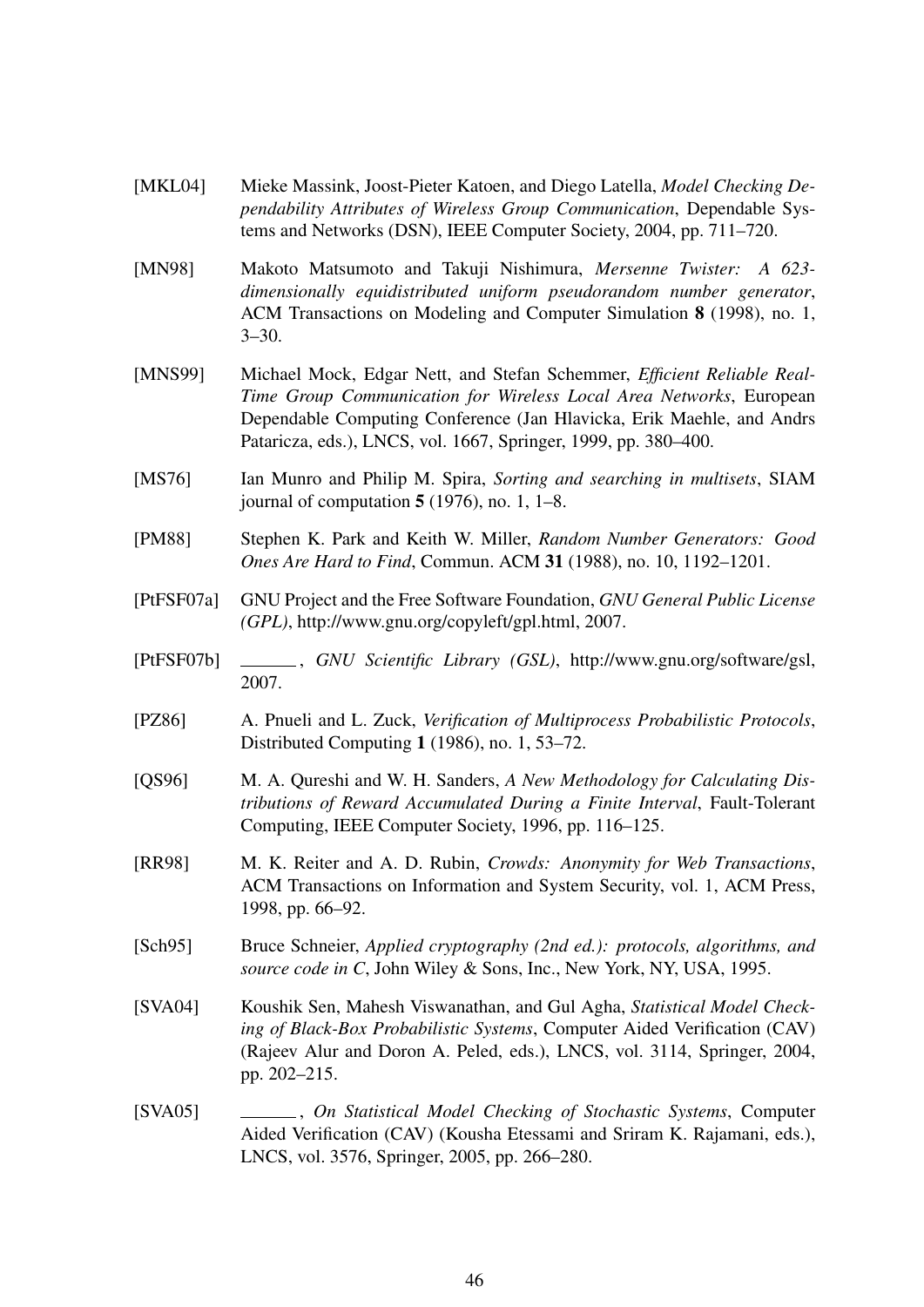- <span id="page-49-3"></span>[TG06] Mirco Tribastone and Stephen Gilmore, *A New Generation PEPA Workbench*, Process Algebra and Stochastically Timed Activities (PASTA), 2006, pp. 1820–1845.
- <span id="page-49-1"></span>[TV00] H. C. Tijms and R. Veldman, *A fast algorithm for the transient reward distribution in continuous-time Markov chains*, Operations Research Letters 26 (2000), no. 4, 155–158.
- <span id="page-49-11"></span>[VL08] Antti Valmari and Petri Lehtinen, *Efficient minimization of dfas with partial transition functions*, 25th international symposium on theoretical aspects of computer science (STACS 2008) (Dagstuhl, Germany) (Susanne Albers and Pascal Weil, eds.), Leibniz International Proceedings in Informatics (LIPIcs), vol. 1, Schloss Dagstuhl–Leibniz-Zentrum fuer Informatik, 2008, pp. 645– 656.
- <span id="page-49-7"></span>[YKNP04] H. Younes, M. Kwiatkowska, G. Norman, and D. Parker, *Numerical vs. Statistical Probabilistic Model Checking: An Empirical Study*, Tools and Algorithms for the Construction and Analysis of Systems (TACAS) (K. Jensen and A. Podelski, eds.), LNCS, vol. 2988, Springer, 2004, pp. 46–60.
- <span id="page-49-9"></span>[YKNP06] Håkan Younes, Marta Kwiatkowska, Gethin Norman, and David Parker, Nu*merical vs. Statistical Probabilistic Model Checking*, Software Tools for Technology Transfer (STTT) 8 (2006), no. 3, 216–228.
- <span id="page-49-6"></span>[You04] H. Younes, *Black-box probabilistic verification*, Tech. Report CMU-CS-04- 162, Carnegie Mellon University, 2004.
- <span id="page-49-8"></span>[You05a] , *Verification and Planning for Stochastic Processes with Asynchronous Events*, Ph.D. thesis, Computer Science Department, Carnegie Mellon University, Pittsburgh, PA, USA, 2005.
- <span id="page-49-0"></span>[You05b] , *Ymer: A Statistical Model Checker*, Computer Aided Verification (CAV) (Kousha Etessami and Sriram K. Rajamani, eds.), LNCS, vol. 3576, Springer, 2005, pp. 429–433.
- <span id="page-49-4"></span>[YS02] Håkan Younes and Reid Simmons, *Probabilistic Verification of Discrete Event Systems using Acceptance Sampling*, Computer Aided Verification (CAV) (Ed Brinksma and Kim Guldstrand Larsen, eds.), LNCS, vol. 2404, Springer, 2002, pp. 223–235.
- <span id="page-49-5"></span>[YS06] H. Younes and R. Simmons, *Statistical Probabilistic Model Checking with a Focus on Time-Bounded Properties*, Information and Computation 204 (2006), no. 9, 1368–1409.
- <span id="page-49-2"></span>[Zap08] I. S. Zapreev, *Model Checking Markov Chains: Techniques and Tools*, Ph.D. thesis, University of Twente, Enschede, The Netherlands, 2008.
- <span id="page-49-10"></span>[ZJN<sup>+</sup>08] Ivan S. Zapreev, Christina Jansen, Viet Yen Nguyen, David N. Jansen, et al., *MRMC homepage*, [http://www.mrmc-tool.org/,](http://www.mrmc-tool.org/) 2008.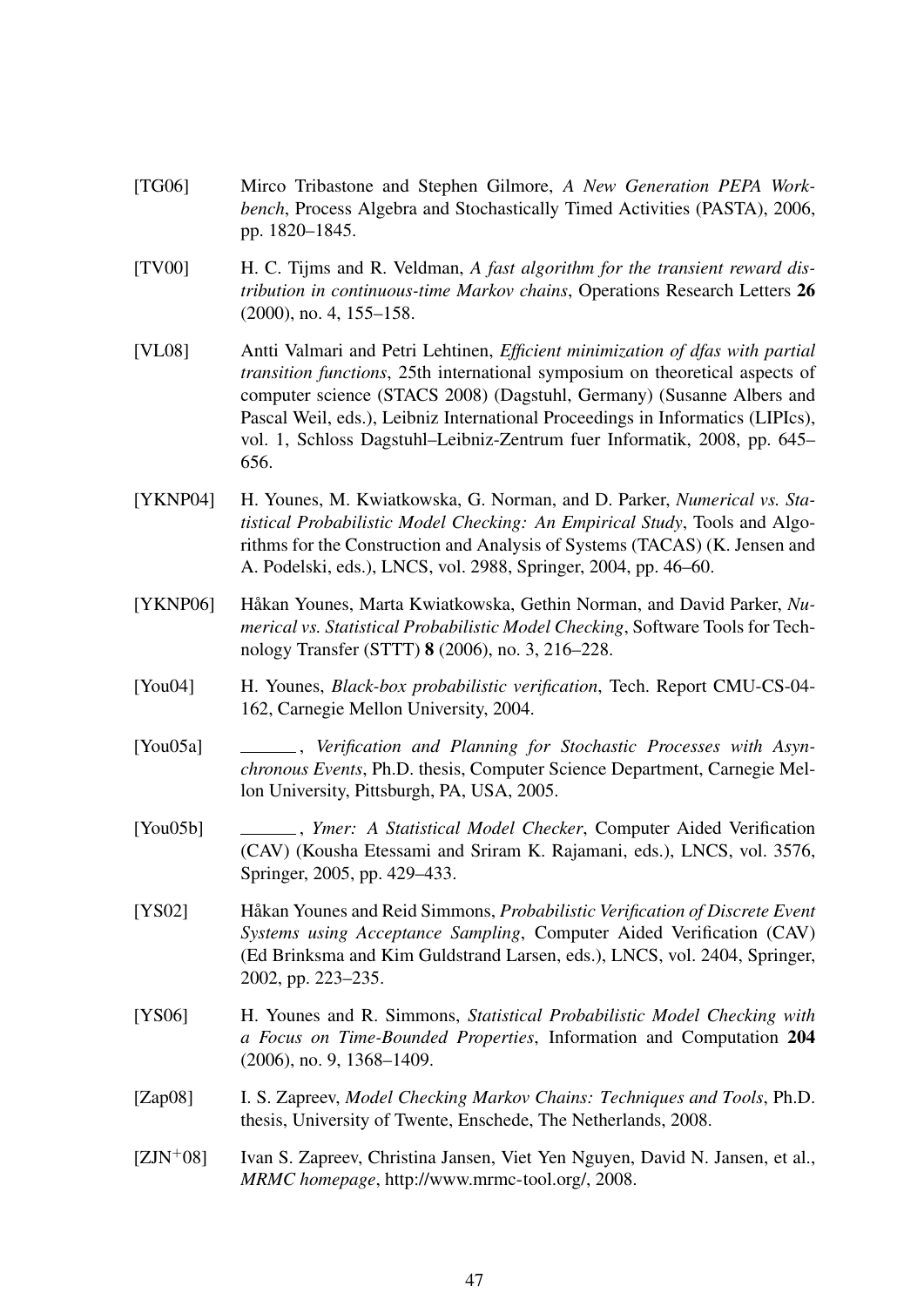## <span id="page-50-0"></span>**A. CTMDPI: Model examples**

This appendix describes CTMDPI models supported by MRMC. These are the input models for the CTMDPI model-checking component [\[BHKH05\]](#page-45-3) of MRMC, developed by the Dependable Systems and Software group [\[Her\]](#page-46-12) of the Saarland University.

## <span id="page-50-1"></span>**A.1. Markov decision processes**

In general, Markov decision processes (MDPs), and CTMDPIs in particular, are similar to Markov chains, except that in addition to the stochastic transitions they also allow for the non-deterministic ones. The non-determinism introduced by them is supposed to be resolved by some scheduler.

Typically, MDPs are expected to have an initial distribution. However, we will assume that there is just one initial state, namely the state 1 of any given CTMDPI model.

<span id="page-50-2"></span>Figure A.1.: A CTMDP example

Example 9 *An example CTMDP is depicted in Figure [A.1.](#page-50-2) This model contains only two states:* 1 *and* 2*. For the first one, a scheduler can choose between two transitions, namely* a *and* b*. If the choice is done in favor of the first one, then further we have a probabilistic choice defined by the rate* 3 *of going to state* 2 *and the rate of* 4 *of going back to state* 1*. Alternative, if the scheduler chooses* b*, the rate of returning to state* 1 *is only* 1 *and to state* 2 *is* 6*. State* 2 *does not have a true non-deterministic choice, because there is only one non-deterministic transition present.*

It becomes clear now, that with MDP models, like with simple CTMCs, one can be interested in computing, e. g., reachability probabilities and etc. The only difference is that, since we can have any possible scheduler, we have to talk about minimal and maximal probabilities. All this implies that we can actually do model checking of CTMDPs.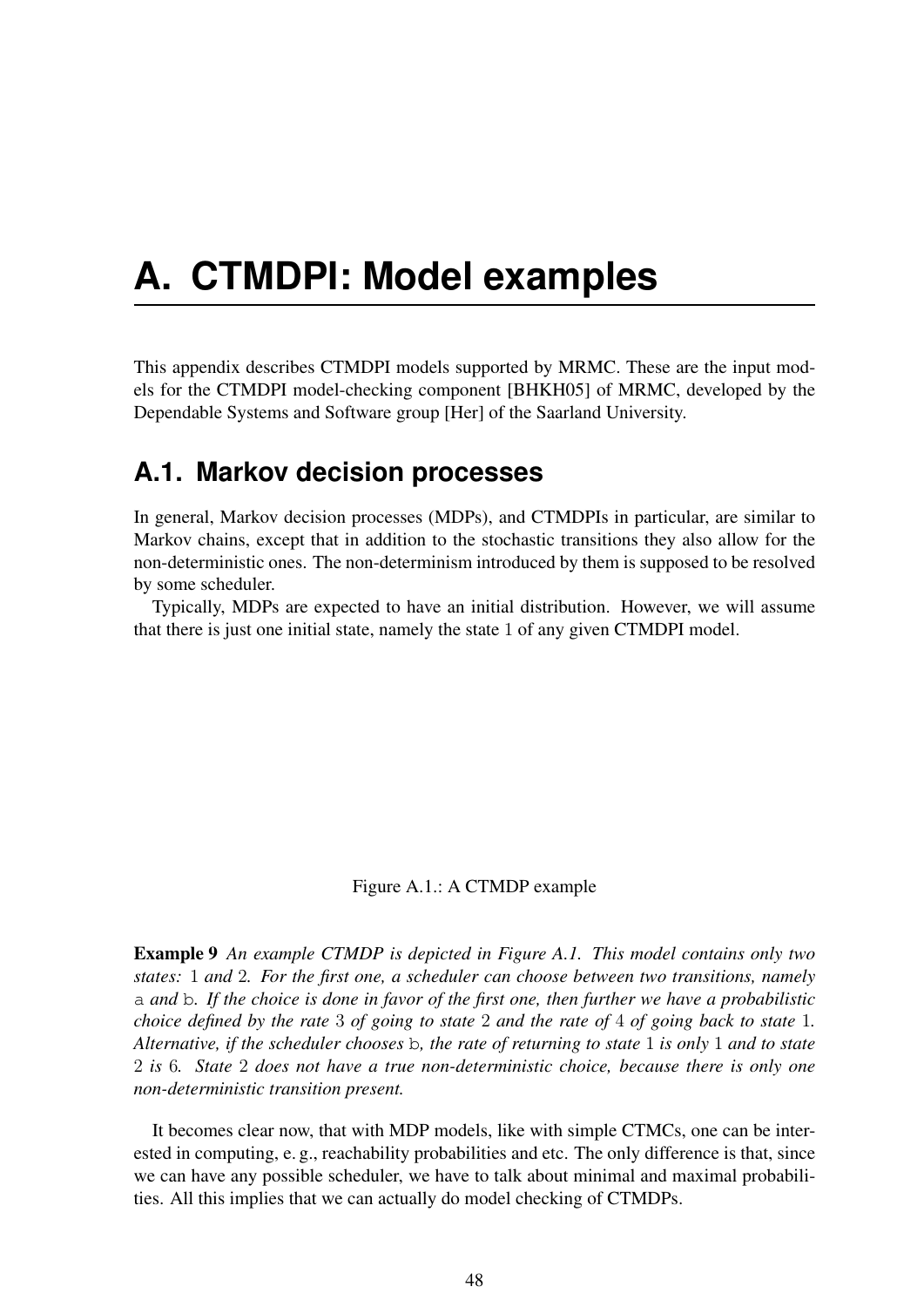#### <span id="page-51-0"></span>**A.1.1. Markov decision processes with internal non determinism**

The CTMDP described before has only one level of non determinism. It is also possible to have CTMDPs with two layers of non-determinism, in this case we call them CTMDPIs. On the first layer, an external scheduler takes a decision, then an internal decision occurs, and after this the probabilistic decision takes place.

| <b>STATES 2</b> |
|-----------------|
| #DECLARATION    |
| #END            |
| 1 a             |
| $*27.0$         |
| 1а              |
| $*14.0$         |
| $* 23.0$        |
| 1 <sub>b</sub>  |
| $*11.0$         |
| $*26.0$         |
| 2 a             |
| $*27.0$         |
| 2 a             |
| $*25.0$         |
| $*12.0$         |
|                 |

<span id="page-51-1"></span>Figure A.2.: A CTMDPI example

Example 10 *Consider a CTMDPI model given in the left-hand side of Figure [A.2.](#page-51-1) In this model, state* 1 *has two external non-determinism choices:* a *and* b*. If decision* a *is taken, then there is an internal non-deterministic choice. One branch of it leads to going to state* 2 *with the rate* 7*. The other one leads to going to state* 2 *with the rate* 3 *and to state* 1 *with the rate* 4*. Decision* b *leads to a trivial internal non-determinism. State* 2 *has an internal non-determinism as well.*

The CTMDP examples above are given by state-transitions, corresponding distributions, and labeling functions that map sets of labels to the transitions. Note that, for model checking we also need to provide state labeling functions (in our cases the set of state labels are empty).

In order to be used with MRMC, CTMDPIs have to be transformed into the MRMC input files that have an extension .ctmdpi. For example, the model given in the left-hand side of Figure [A.2](#page-51-1) results in a file given in right-hand side of the same figure. It is important to note, that CTMDPI model checking uses CSL for specifying properties. At present we only support time-bounded reachability properties. Similar to the CTMC model checking, these properties are based on state labels that have to be specified in a .lab file. The transition labels are needed only for the CTMDPI model-checking engine and should not be used in properties.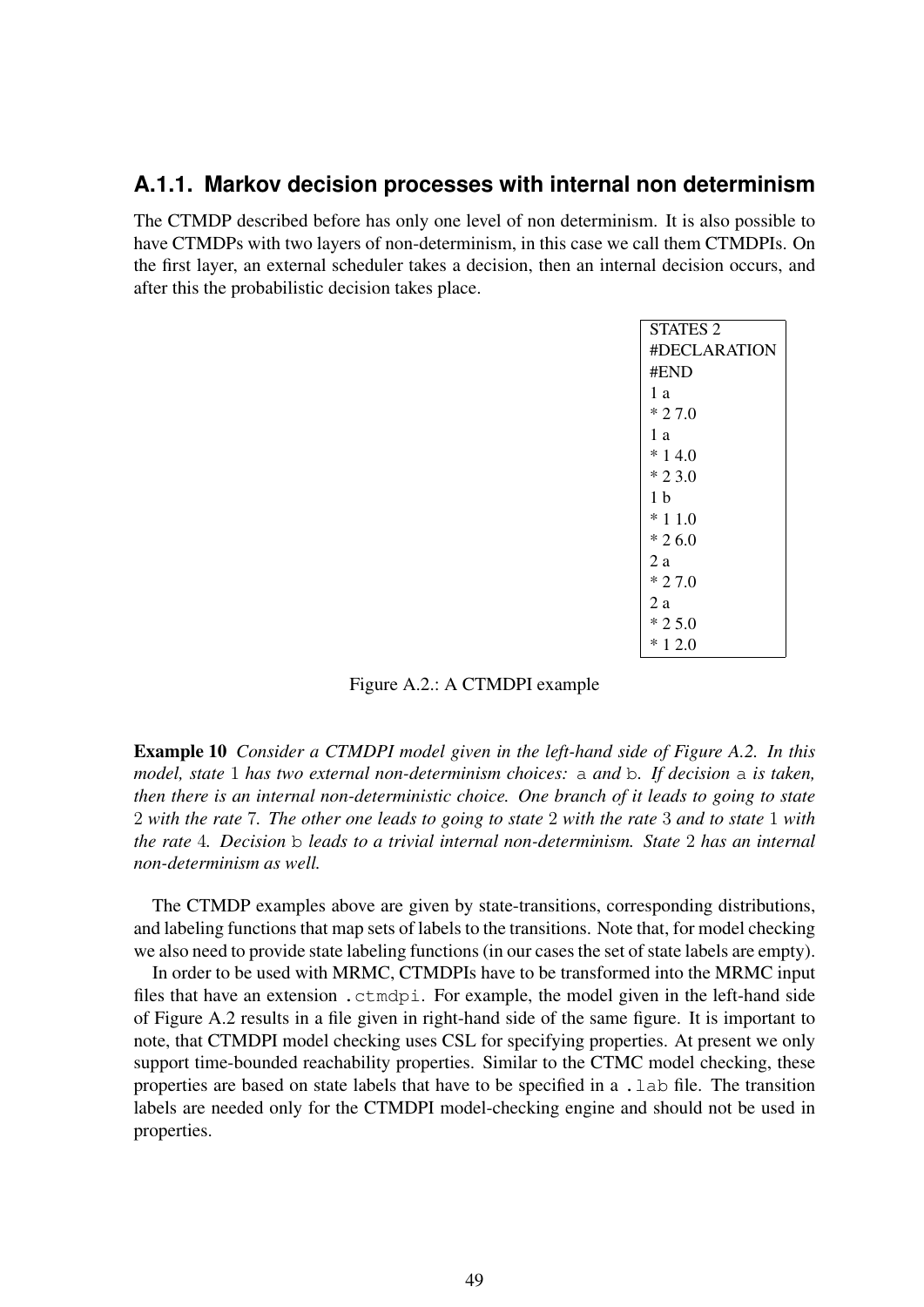## <span id="page-52-0"></span>**B. RNG Investigations**

We define random number generators (RNGs) as algorithms that allow to generate uniformly distributed random numbers for a prescribed real interval.

RNG implementations are commonly used in programming and especially in discreteevent simulation engines. In MRMC we use RNGs for simulating discrete or exponentially distributed random variables. The first ones are used to simulate the probabilistic choice between state-transitions and the second ones are employed to simulate exponentially distributed waiting times of CTMC states.

Nowadays, there exist many RNGs, but often these generators vary in various aspects. For example, they can differ in: time needed to calculate a random number or the quality of their output. The latter aspect can be split in (at least) two parts: one generator can calculate more equidistributional random numbers than the other; different generators can have different *periods*, i. e. the number of method invocations after which the generated random numbers start to repeat in a circular manner. In our experiments, though, we mainly concentrated on how good RNGs are for generating values of non-uniform discrete and exponentially distributed random variables. This was done by accessing the speed of random-number generation and the correspondence of the sampled distributions to the original ones.

To choose which generator is better and can be used as a default one in MRMC, we tested seven different RNGs. Some of them were taken because they already made it into probabilistic model checkers such as PRISM, Ymer or VESTA, the others are widely used in industry, and etc.

The rest of the appendix is organized as follows: Section [B.1](#page-52-1) presents the description of the considered RNGs. Further, in Section [B.2,](#page-54-0) we explain how RNGs can be used for generating values of non-uniform discrete and exponentially distributed random variables, and present the experimental setup. Section [B.3](#page-56-0) provides the experimental results and comparison.

### <span id="page-52-1"></span>**B.1. Random Number Generators**

Here, we provide a short summary of the tested RNGs, and also indicate the MRMC option values corresponding to each of them.

### <span id="page-52-2"></span>**B.1.1. Linear Congruential Generator (LCG) –** prism

LCG is the oldest and mostly used random-number generator algorithm. A sequence of random numbers is calculated according to the formula  $x_{n+1} = (a * x_n + c) \mod m$ , where  $x_0$  denotes the seed (the initial value) and m is the RNG's period. The considered LCG is implemented as the random function *rand()* of the standard C library (gcc). The use of *rand()* was taken into account, because PRISM uses it in its simulation engine. However, it should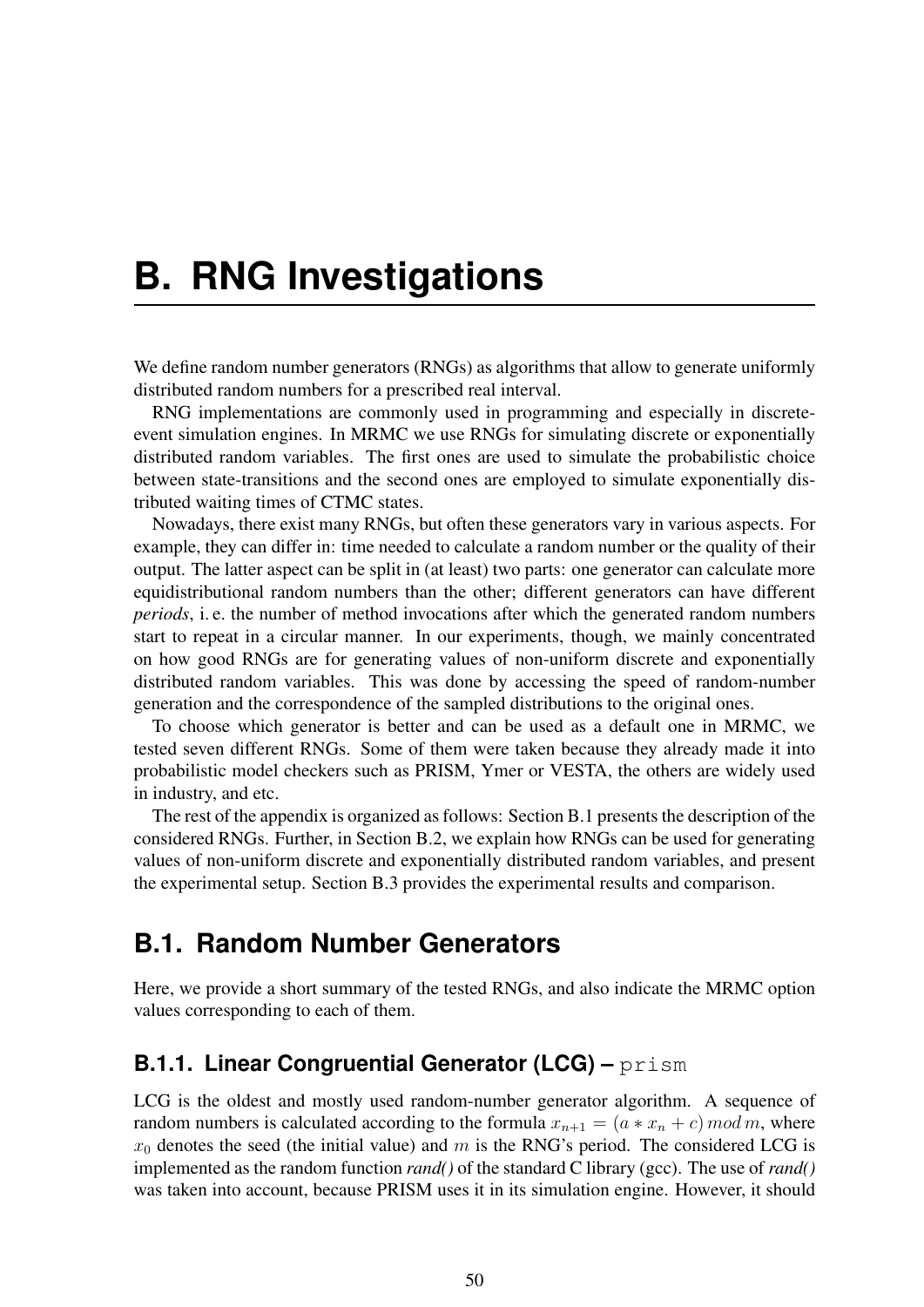be noted that the C random function is known to suffer from a low period. Even the 32-bit version of it can only offer a period of  $m = 2^{32}$ .

### <span id="page-53-0"></span>**B.1.2. Improved LCG [\[PM88\]](#page-48-0) (ILCG) –** ciardo

ILCG is a version of LCG, developed by Steve Park and Keith Miller. It works similar to the Standard C random function, but is known to generate more equidistributional random numbers. Therefore, it is often proposed to be used instead of *rand()*, although it also has a small period of  $m = 2^{32}$ .

### <span id="page-53-1"></span>**B.1.3. Combined LCG [\[Sch95\]](#page-48-1) (CLCG) –** app crypt

This RNG is another extension of the standard LCG. The main advantage of this method is that, by using two independent LCGs, it increases the period up to about  $m = 2^{64}$ . Note that, in most cases it is more efficient to combine two LCGs than taking one with a much larger modulus (period). CLCG is widely used in the field of Cryptography.

#### <span id="page-53-2"></span>**B.1.4. Mersenne Twister [\[MN98\]](#page-48-2) (Twister) –** ymer

The Mersenne Twister is a random-number generator developed by Makoto Matsumoto and Takuji Nishimura in 1997. Today, there exist several variants of this algorithm. We have chosen Mersenne Twister MT19937 (32-bit version), because it is the newest and most commonly used one. This algorithm is also employed by Ymer and comes with a large period of  $m = 2^{19937} - 1.$ 

### <span id="page-53-3"></span>**B.1.5. RNGs from GSL [\[PtFSF07b\]](#page-48-3)**

RNGs introduced in this section are a part of the GNU Scientific Library (GSL).

#### **Ranlux Generator (Ranlux) – gsl\_ranlux**

According to the GSL documentation, the implemented RANLUX algorithm is a secondgeneration version of the RANLUX algorithm of Lüscher and has a period of about  $m =$  $10^{171}$ . GSL developers recommend this algorithm as the one with the best mathematicallyproven quality at the expense of performance.

#### **Lagged Fibonacci Generator (LFG) – gsl\_lfg**

According to the GSL documentation, LFG produces random numbers as xor'd sum of previously calculated values on the basis of the following formula:

$$
r_n = r_{n-A} \text{ XOR } r_{n-B} \text{ XOR } r_{n-C} \text{ XOR } r_{n-D}
$$

with  $A = 471$ ,  $B = 1586$ ,  $C = 6988$ ,  $D = 9689$ . This RNG has a period of  $m = 10^{2917}$ and is recommended by GSL developers as a fast simulation-quality generator.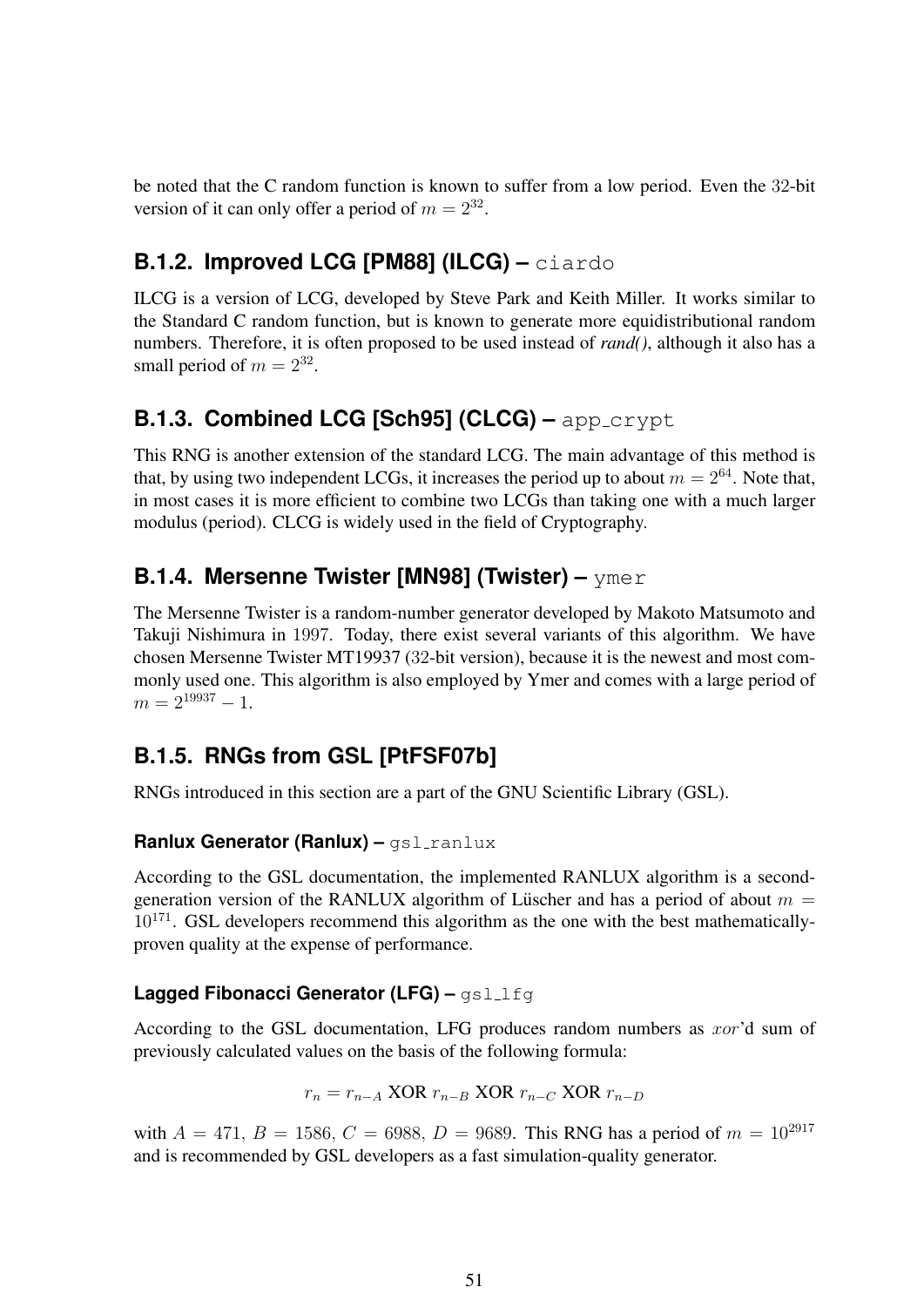#### **Tausworthe Generator (Tausworthe) – gsl\_taus**

According to the GSL documentation this is a maximally equidistributed combined Tausworthe generator (or polynomial generator) by L'Ecuyer with a period of  $m = 2^{88}$  (about  $10^{26}$ ). Like the lagged Fibonacci generator, the Tausworthe generator is recommended by GSL developers as a fast simulation-quality generator (which is faster than LFG).

## <span id="page-54-0"></span>**B.2. Experimental setup**

In this section, we describe the experimental setup used for the evaluation of the before mentioned RNGs, in application to generation of non-uniform discrete and exponentially distributed random variables.

In essence, our approach is based on taking a random variable with a particular distribution and sampling a set of its values (produced with the help of a particular RNG). These values are then used for computing the estimate of the underlying distribution. The latter one is compared to the original distribution of the random variable. The main values measured in our experiments (per distribution), are as follows:

- 1. The time needed for generating a random values when using a particular RNG.
- 2. The difference between the estimated and original distributions.

#### <span id="page-54-1"></span>**B.2.1. Non-Uniform Discrete Random Variables**

Generation of non-uniformly distributed discrete random numbers, employing standard RNGs mentioned in Section [B.1,](#page-52-1) is typically done in the following manner.

Let us have a discrete random variable x with a finite set of values  $x_1, \ldots, x_n$ . The value  $x_i$  is then produced with probability  $p_i$  for any  $i \in 1, ..., n$  and  $\sum_{i=1}^{n} p_i = 1.0$ . Let us now have an RNG which generates us random numbers in the interval [A, B] with  $0 \le A < B$ . Then, to generate values of  $x$  we should perform the following steps:

- 1. Split the real interval [0, 1] into *n* fixed non-overlapping intervals  $I_1, \ldots, I_n$  such that the width of  $I_i$  equals to  $p_i$  for any  $i \in 1, \ldots, n$ .
- 2. Generate a uniformly-distributed random number  $C$  and scale it down using the formula  $C/(B - A)$ . This way we obtain the value in the interval [0, 1].
- 3. Find  $j \in 1, \ldots, n$  such that  $C/(B-A) \in I_j$ . This j exists because  $\{I_i\}_{i=1}^n$  forms a coverage of [0, 1].
- 4. Return  $x_i$  as the value of the random variable x.

Clearly, step 1. has to be performed only once and states 2. to 3. result in values of  $x$  that agree to its distribution.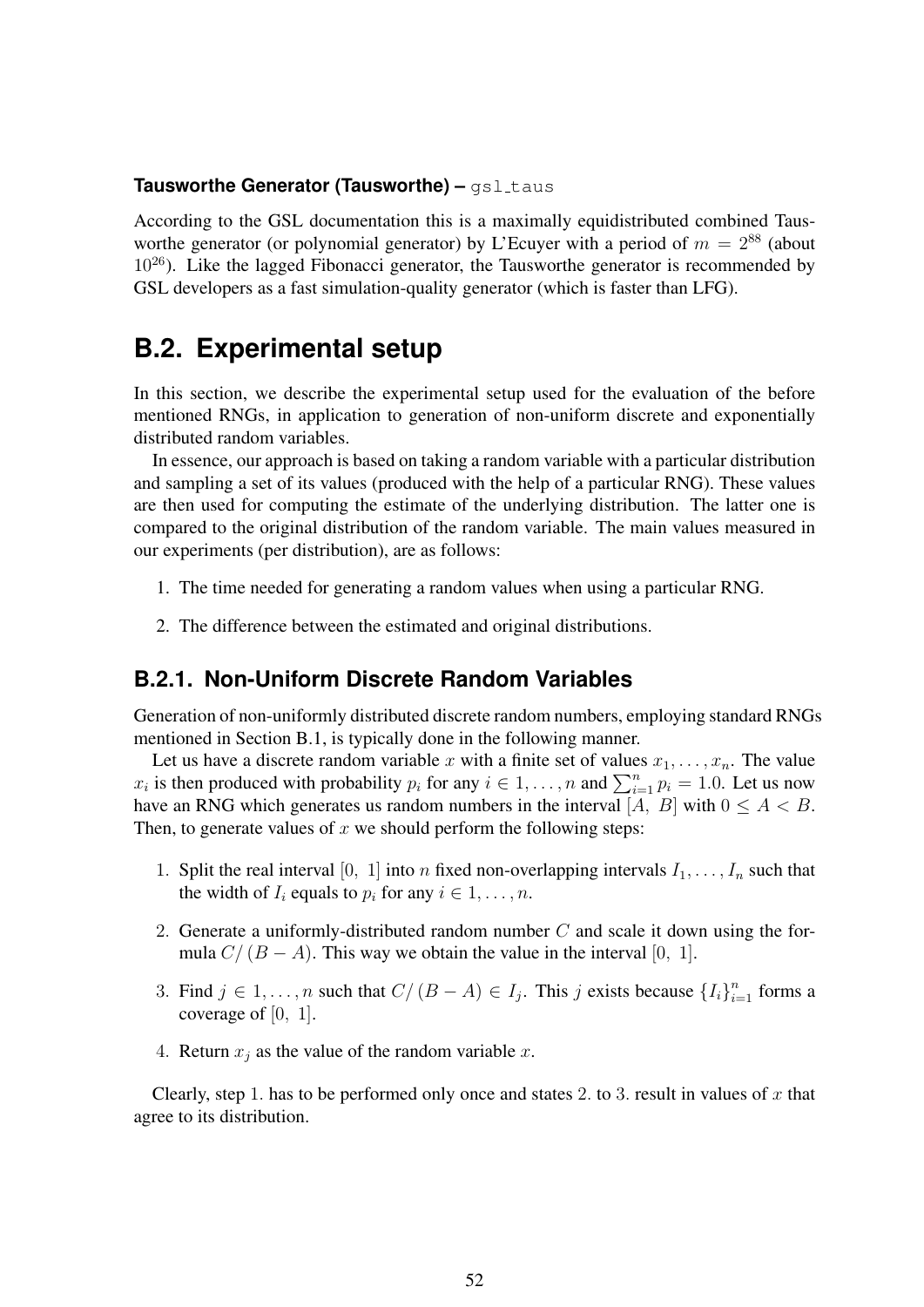#### **Test Distributions**

For our experiments we have chosen six different probability distributions. Each of these distributions had 100 values, most of which with non-zero probabilities.

- 1. The standard uniform distribution ("Unif").
- 2. A non-uniform distribution ("Diff"), where one value appears with a very high probability (0.899924), and all other values have very small or zero probabilities.
- 3. The "Lorentz" distribution<sup>[1](#page-55-1)</sup> with the largest and smallest probabilities being equal to 0.013151 and 0.00685 respectively.
- 4. Three distributions: "Pow2", "Pow3" and "Pow4". For each  $X \in \{2, 3, 4\}$ , "PowX" was generated as follows:
	- a) Generate 100 random values using a uniform distribution on the interval [0, 1].
	- b) Take these values to the power  $X$ .
	- c) Normalize the resulting values in such a way that they sum up to one.
	- d) Take the new values as probabilities for the distribution on  $1, \ldots, 100$ .

#### **Test Settings**

For a given RNG  $R$  and a distribution  $D$  every distribution estimate was computed based on 1.000.000 sampled values. Also, for every given  $D$  and  $R$ , we computed 50 distribution estimates.

The run time for R on D was calculated as a mean time needed for generating 50 distribution estimates. The quality of each R on D was estimated based on the following quantitative value:

<span id="page-55-2"></span>
$$
\sum_{i=1}^{100} \frac{1}{50} \sum_{j=1}^{50} \frac{|p_i^j - p_i|}{p_i},
$$
\n(B.1)

where  ${p_i}_{i=1}^{100}$  is the set of probability values of the original distribution and  $\left\{ {\left\{ {p_i^j} \right\}} \right\}$  $\left\{j \atop i \right\}^{100}_{i=1} \right\}^{50}_{j=1}$ are the probabilities of the 50 sampled distributions.

#### <span id="page-55-0"></span>**B.2.2. Exponentially Distributed Random Variables**

The exponential distribution is a probability distribution over the set of positive real numbers. In order to generate values of an exponentially-distributed random variable, we use the commonly known inversion method: if  $u$  is a uniformly-distributed random variable then

$$
x := -\frac{1}{\lambda} \ln(1 - u)
$$

has exponential distribution with the rate  $\lambda$ . As an optimization, we use formula:

$$
x:=-\frac{1}{\lambda}ln(u),
$$

<span id="page-55-1"></span><sup>&</sup>lt;sup>1</sup>a well-known probability distribution in physics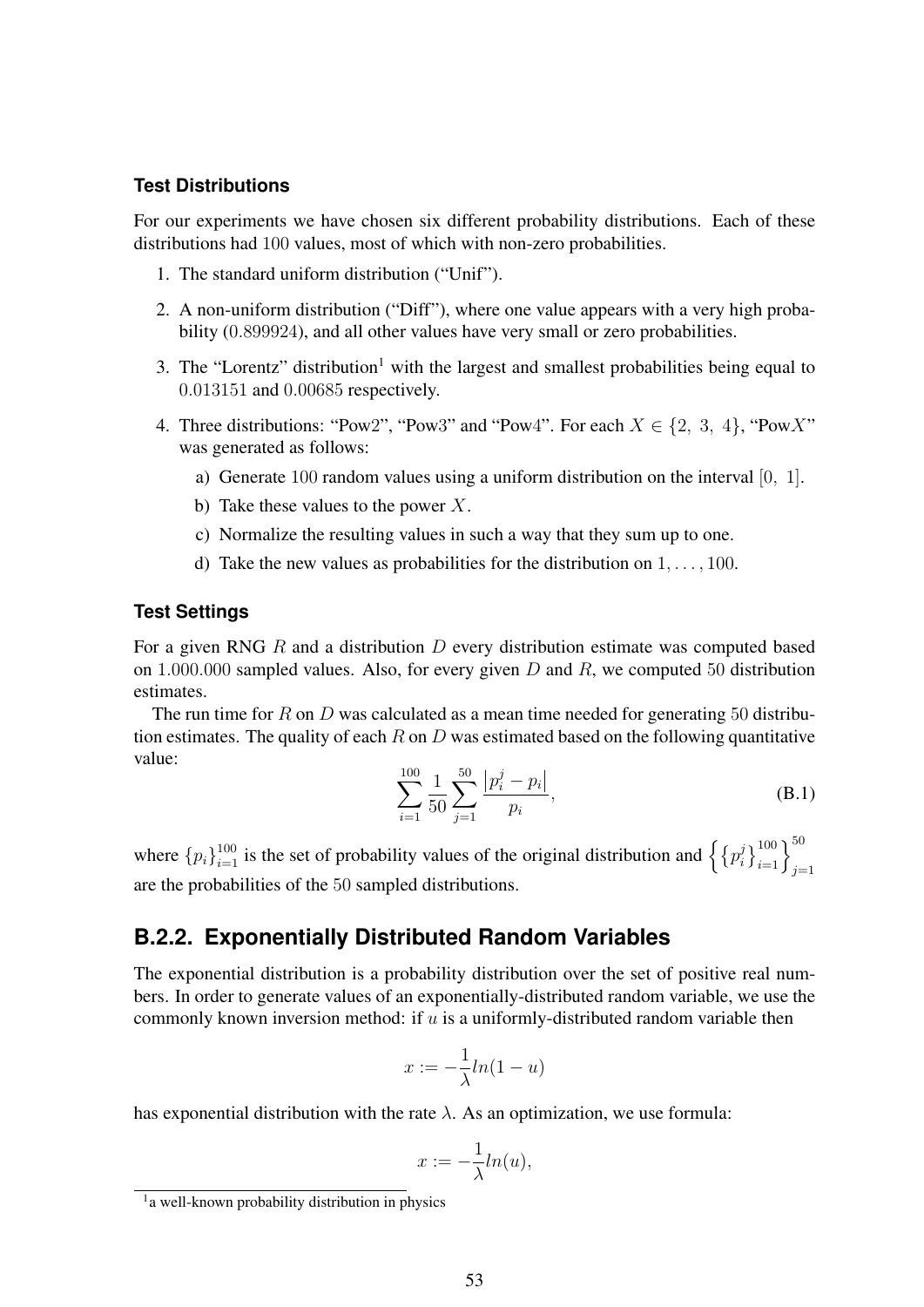since  $1 - u$  is a uniformly-distributed random variable itself.

#### **Test Distributions**

We considered exponential distributions with  $\lambda \in \{0.01, 0.1, 0.5, 1.0, 5.0, 10.0\}$ .

#### **Test Settings**

For every given  $\lambda$  (distribution  $E_{\lambda}$ ) and every RNG R we sampled 10.000.000 random values.

The run time for R on  $E_{\lambda}$  was calculated as a total time needed for generating all of these values. Since exponential distribution is continuous, the quality of each R on  $E_{\lambda}$  was estimated using discretization:

- 1. Compute  $M$  the maximum over all simulated values.
- 2. For  $\delta = 0.3$ , compute  $N = M/\delta + 1$  the number of  $\delta$  intervals that form a partitioning of the simulated values:  $\{I_i\}_{i=1}^N$  where  $I_i = [(i-1) * \delta, i * \delta]^2$  $I_i = [(i-1) * \delta, i * \delta]^2$
- 3. Define  $P_i = Prob(X \in I_i)$  for  $i \in 1, ..., N$  and X being a random variable with the distribution  $E_{\lambda}$ .
- 4. Define  $P'_i = S_i/10^7$  for  $i \in 1, ..., N$  and  $S_i$  being the number of simulated values that fall into the interval  $I_i$ .

This process gives us a discrete distribution: for any  $i \in 1, \ldots, N$  we have  $I_i$  with probability  $P_i$ ; and an estimate of this distribution: defined by the values of  ${P'_i}_{i=1}^N$ . The quality of R on D was then estimated based on the quality of the discritized exponential distribution and its discritized estimate. This was done by computing the following quantitative value:

$$
\sum_{i=1}^{N} \frac{|P_i - P_i'|}{\delta}.
$$
 (B.2)

Note that, this formula is different from the one given by Equation [B.1.](#page-55-2) Here we divide  $|P_i - P'_i|$  by  $\delta$  because we are interested in the quality with which we approximate the density function of the original (continuous) distribution.

### <span id="page-56-0"></span>**B.3. RNG comparison - results**

All experiments were done on a standard PC with an  $\text{AMD}^{\textcircledR}$  Athlon<sup>®</sup> CPU 3000+ processor (64-bit) and and 2 GB of RAM. The used operating system was openSuSE 10.2.

#### <span id="page-56-1"></span>**B.3.1. Non-Uniformly Random Numbers**

A brief summary of the obtained results can be found in Table [B.1.](#page-57-0)

<span id="page-56-2"></span><sup>&</sup>lt;sup>2</sup> In our experiments, we had probabilities over intervals:  $[0.0, 0.3), ..., [2.7, 3.0)$  for  $\lambda \in$  $\{0.01, 0.1, 0.5, 1.0, 5.0\}$ ; and  $[0.0, 0.3), \ldots, [1.2, 1.5)$  for  $\lambda = 10.0$ .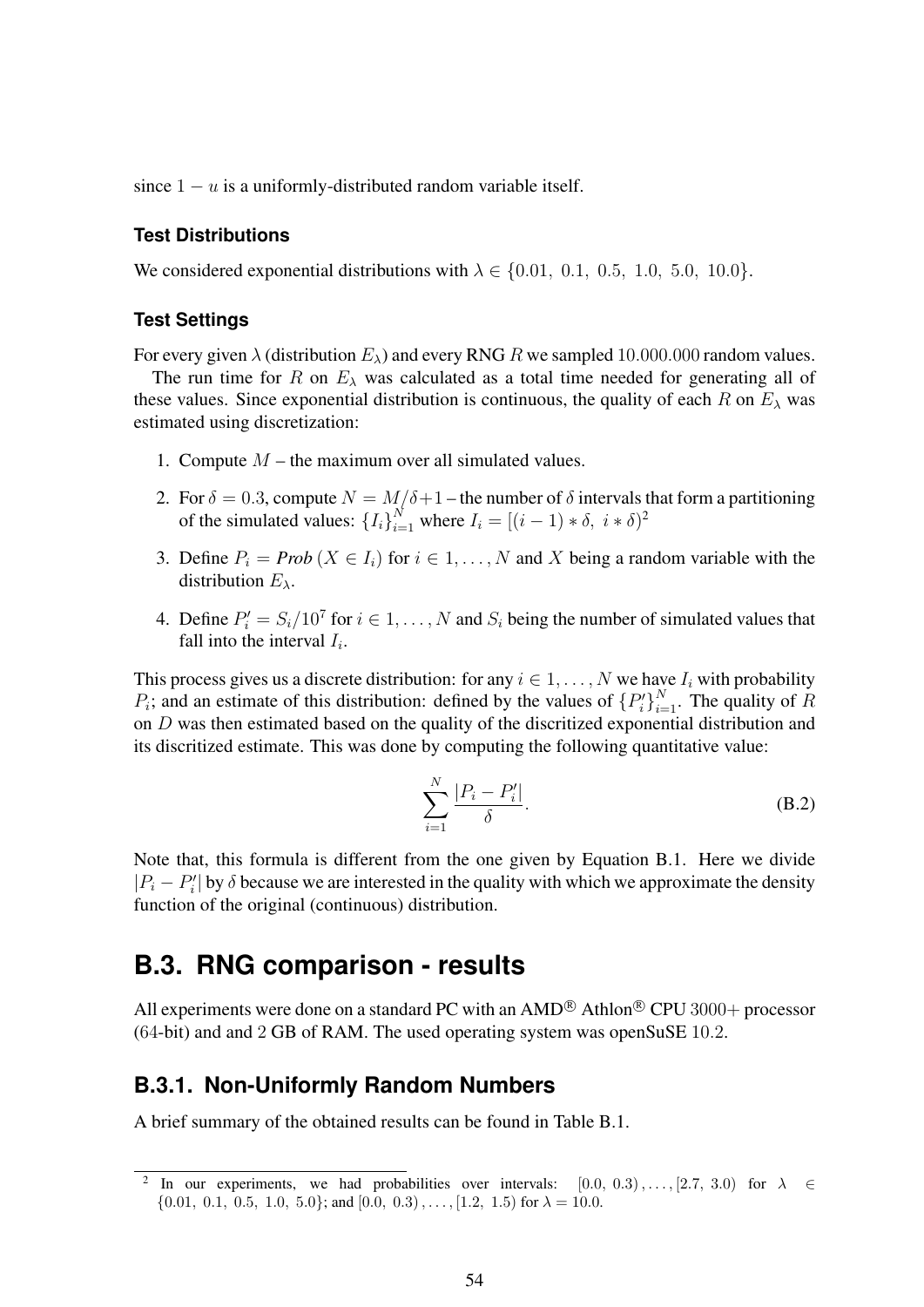| Position | Speed       | <b>Simulation Quality</b> |  |
|----------|-------------|---------------------------|--|
|          | <b>LFG</b>  | Ranlux                    |  |
|          | Tausworthe  |                           |  |
|          | <b>CLCG</b> |                           |  |
| 2.       | Twister     | <b>LFG</b>                |  |
|          | <b>LCG</b>  | Tausworthe                |  |
|          | <b>ILCG</b> | <b>CLCG</b>               |  |
|          |             | Twister                   |  |
|          |             | <b>ILCG</b>               |  |
| 3        | Ranlux      | <b>LCG</b>                |  |

<span id="page-57-0"></span>Table B.1.: Non-uniform discrete random variables

#### **Run time**

The time needed for generating 1.000.000 random values for the considered RNGs on corresponding distributions is provided in Figure [B.1.](#page-57-1) The quality of every RNG on every distribution is summarized in Table [B.2.](#page-58-0)

<span id="page-57-1"></span>Figure B.1.: Run time: Non-uniform discrete random variables

Having a closer look at Figure [B.1](#page-57-1) and Table [B.2,](#page-58-0) the results can be formulated as follows. From the run-time point of view, the RNG with worst performance is clearly the Ranlux Generator, which positioned itself behind all other RNGs in every of the six test cases. The first three places are fought out between Tausworthe, LFG and CLCG in three out of six test cases, whereat they still gained leading positions in the remaining three cases. By looking at the plots in detail, one may notice that LFG and Tausworthe have similar results in every test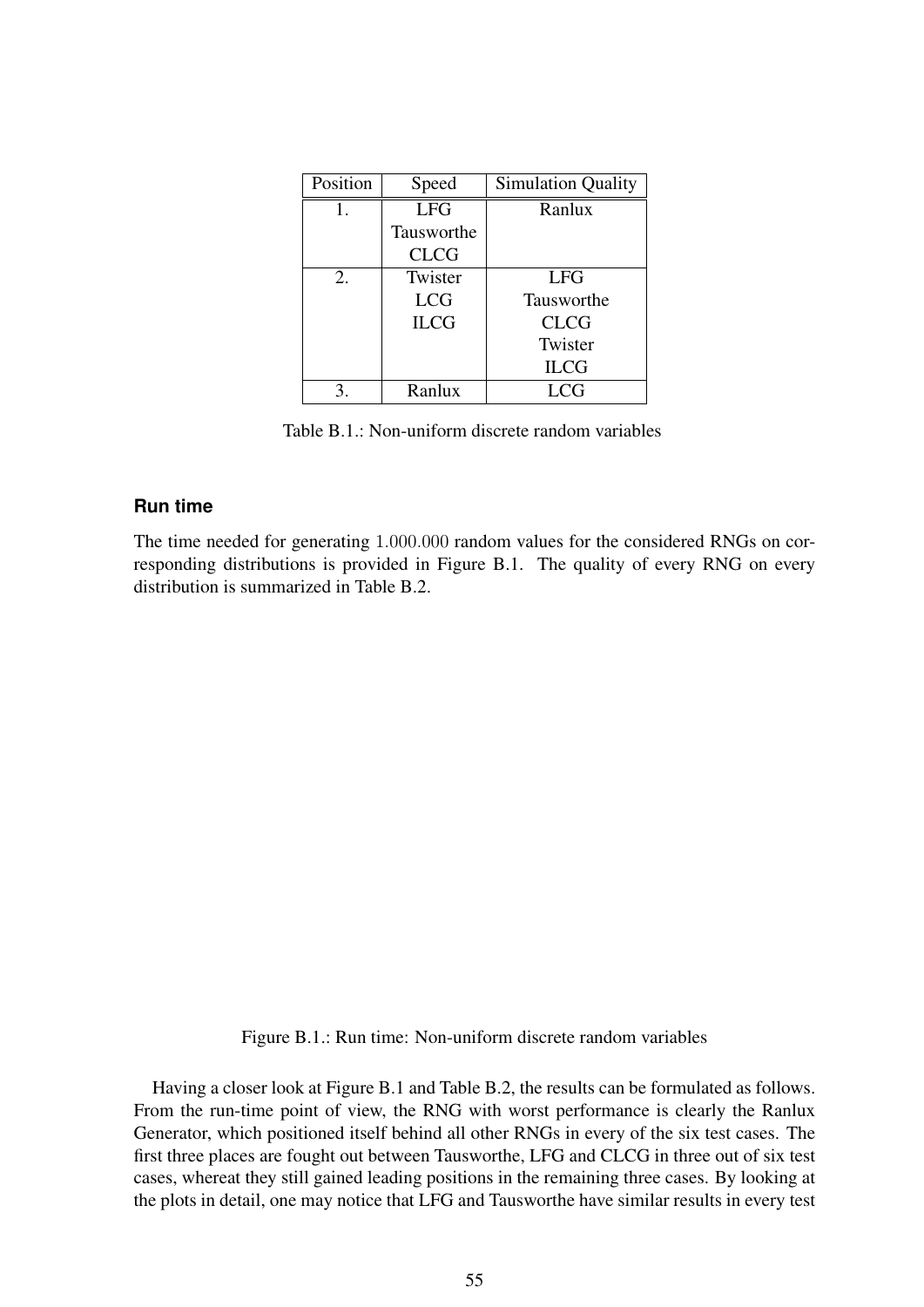|                | <b>Distribution</b> |                  |                  |                  |             |             |  |  |  |
|----------------|---------------------|------------------|------------------|------------------|-------------|-------------|--|--|--|
|                | Pos.<br><b>Diff</b> | Pow <sub>2</sub> | Pow <sub>3</sub> | Pow <sub>4</sub> | Unif        | Lorenz      |  |  |  |
|                | Tausworthe          | <b>LFG</b>       | <b>LFG</b>       | <b>CLCG</b>      | <b>LFG</b>  | <b>CLCG</b> |  |  |  |
| $\overline{2}$ | <b>LFG</b>          | Tausworthe       | Tausworthe       | Twister          | Tausworthe  | <b>LCG</b>  |  |  |  |
| 3              | <b>CLCG</b>         | <b>CLCG</b>      | <b>ILCG</b>      | <b>LFG</b>       | <b>CLFG</b> | Tausworthe  |  |  |  |
| 4              | <b>LCG</b>          | Twister          | <b>LCG</b>       | <b>LCG</b>       | <b>ILCG</b> | <b>LFG</b>  |  |  |  |
| $\overline{5}$ | Twister             | <b>LCG</b>       | Twister          | Tausworthe       | <b>LCG</b>  | Twister     |  |  |  |
| 6              | <b>ILCG</b>         | <b>ILCG</b>      | <b>ILFG</b>      | <b>ILCG</b>      | Twister     | <b>ILCG</b> |  |  |  |
| 7              | Ranlux              | Ranlux           | Ranlux           | Ranlux           | Ranlux      | Ranlux      |  |  |  |

<span id="page-58-0"></span>Table B.2.: Run time: Non-uniform discrete random variables

case, whereas CLCG is remarkably faster in "Lorentz" and "Pow4", remarkably slower in "Diff" and "Unif" distribution. Summarized, LFG and Tausworthe positioned themselves in first place, closely followed by CLCG. The middle-ranked RNGs are then LCG, ILCG and Twister with similar results, with ILCG tending to be the slowest out of this three RNGs, except from the "Unif" test case, and with Twister and LCG swapping positions from case to case.

#### **Sums of average errors**

The sum of average errors for the considered RNGs on corresponding distributions is provided in Figure [B.2.](#page-58-1) The quality of every RNG on every distribution is summarized in Table [B.2.](#page-58-0)

<span id="page-58-1"></span>Figure B.2.: Sums of average errors: Non-uniform discrete random variables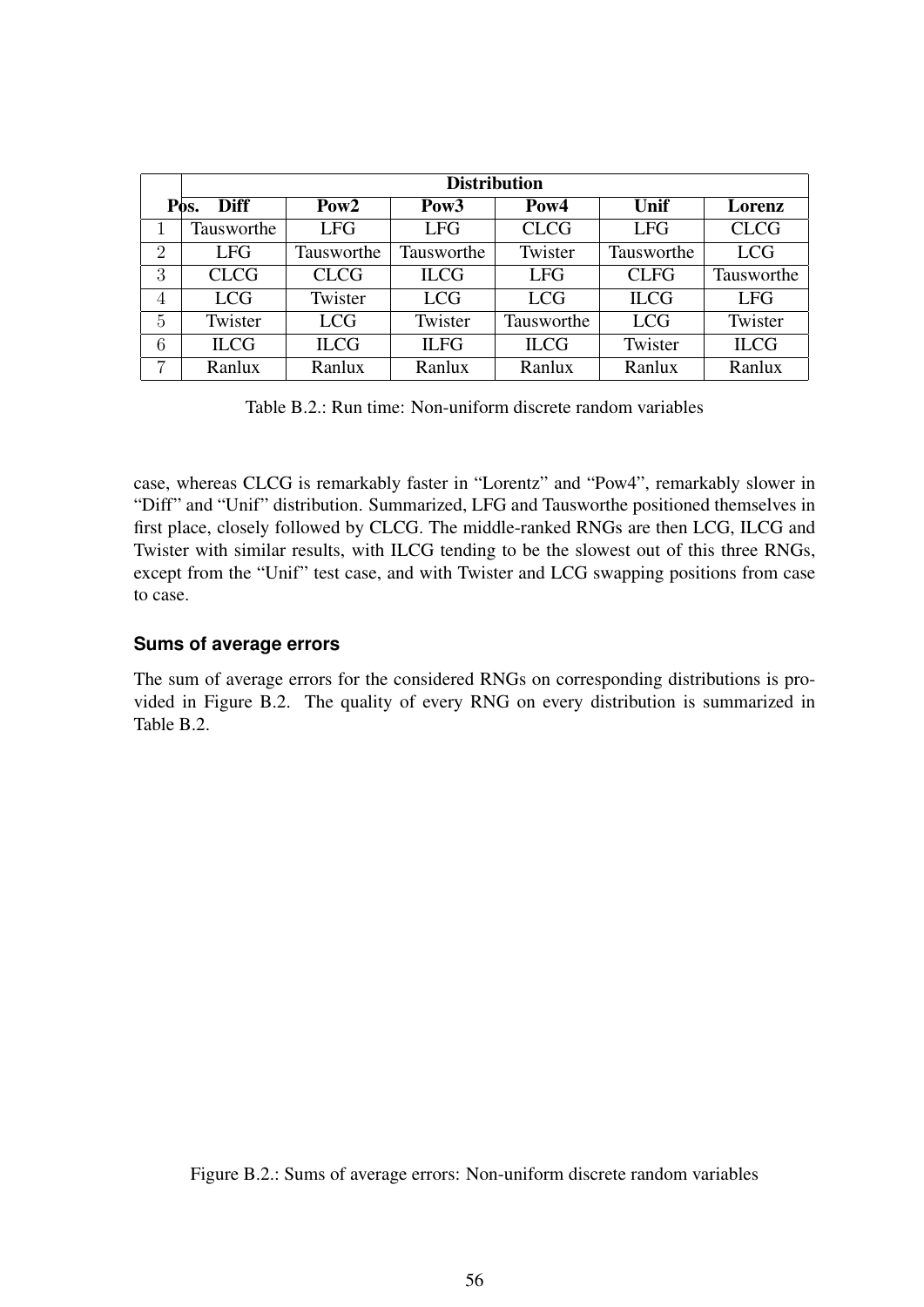|                | <b>Distribution</b> |                  |                  |             |             |             |  |  |  |
|----------------|---------------------|------------------|------------------|-------------|-------------|-------------|--|--|--|
|                | Pos.<br><b>Diff</b> | Pow <sub>2</sub> | Pow <sub>3</sub> | Pow4        | Unif        | Lorenz      |  |  |  |
| 1              | <b>ILCG</b>         | Ranlux           | <b>CLCG</b>      | Ranlux      | <b>ILCG</b> | <b>ILCG</b> |  |  |  |
| $\overline{2}$ | Twister             | Tausworthe       | Ranlux           | <b>CLCG</b> | Ranlux      | <b>LFG</b>  |  |  |  |
| 3              | <b>LFG</b>          | <b>LFG</b>       | <b>ILCG</b>      | <b>LFG</b>  | <b>LFG</b>  | Twister     |  |  |  |
| $\overline{4}$ | <b>CLCG</b>         | Twister          | Twister          | Tausworthe  | Tausworthe  | Ranlux      |  |  |  |
| 5              | <b>LCG</b>          | <b>CLCG</b>      | Tausworthe       | Twister     | Twister     | Tausworthe  |  |  |  |
| 6              | Tausworthe          | <b>ILCG</b>      | <b>LFG</b>       | <b>ILCG</b> | <b>CLCG</b> | <b>CLCG</b> |  |  |  |
| 7              | Ranlux              | <b>LCG</b>       | <b>LCG</b>       | <b>LCG</b>  | <b>LCG</b>  | <b>LCG</b>  |  |  |  |

<span id="page-59-1"></span>Table B.3.: Sums of average errors: Non-uniform discrete random variables

The results of Figure [B.2](#page-58-1) and Table [B.3](#page-59-1) can be formulated as follows. From the simulationquality point of view, the Ranlux Generator positioned itself in leading position. It gained first/second places in four out of six test cases. Only for the "Diff" distribution Ranlux Generator produces poor results compared to the remaining RNGs. Furthermore, as LCG produced worst results in five out of six test cases, it clearly can be seen as the RNG with the poorest simulation quality in our testing environment. Although the simulation quality middle-ranked RNGs aren't clearly distinguishable, one can detect some trends there. LFG obtains position three with most stability, whereas ILCG shows the biggest difference in positioning through the whole test cases. Twister can mostly be found around places four to five, CLCG and Tausworthe mostly show up on places four to six. Summarized, no clear ordering can be found for the middle-ranked RNGs.

#### <span id="page-59-0"></span>**B.3.2. Exponentially Distributed Random Numbers**

A brief summary of the obtained results can be found in Table [B.4.](#page-59-2)

| Position | Speed       | <b>Simulation Quality</b> |
|----------|-------------|---------------------------|
| 1.       | <b>CLCG</b> | Ranlux                    |
|          |             |                           |
|          |             |                           |
| 2.       | <b>LFG</b>  | <b>LFG</b>                |
|          | Twister     | Twister                   |
|          | Tausworthe  | <b>CLCG</b>               |
|          | <b>LCG</b>  | Tausworthe                |
|          | <b>ILCG</b> | <b>ILCG</b>               |
|          |             | <b>LCG</b>                |
| 3.       | Ranlux      |                           |

<span id="page-59-2"></span>Table B.4.: Exponentially distributed random variables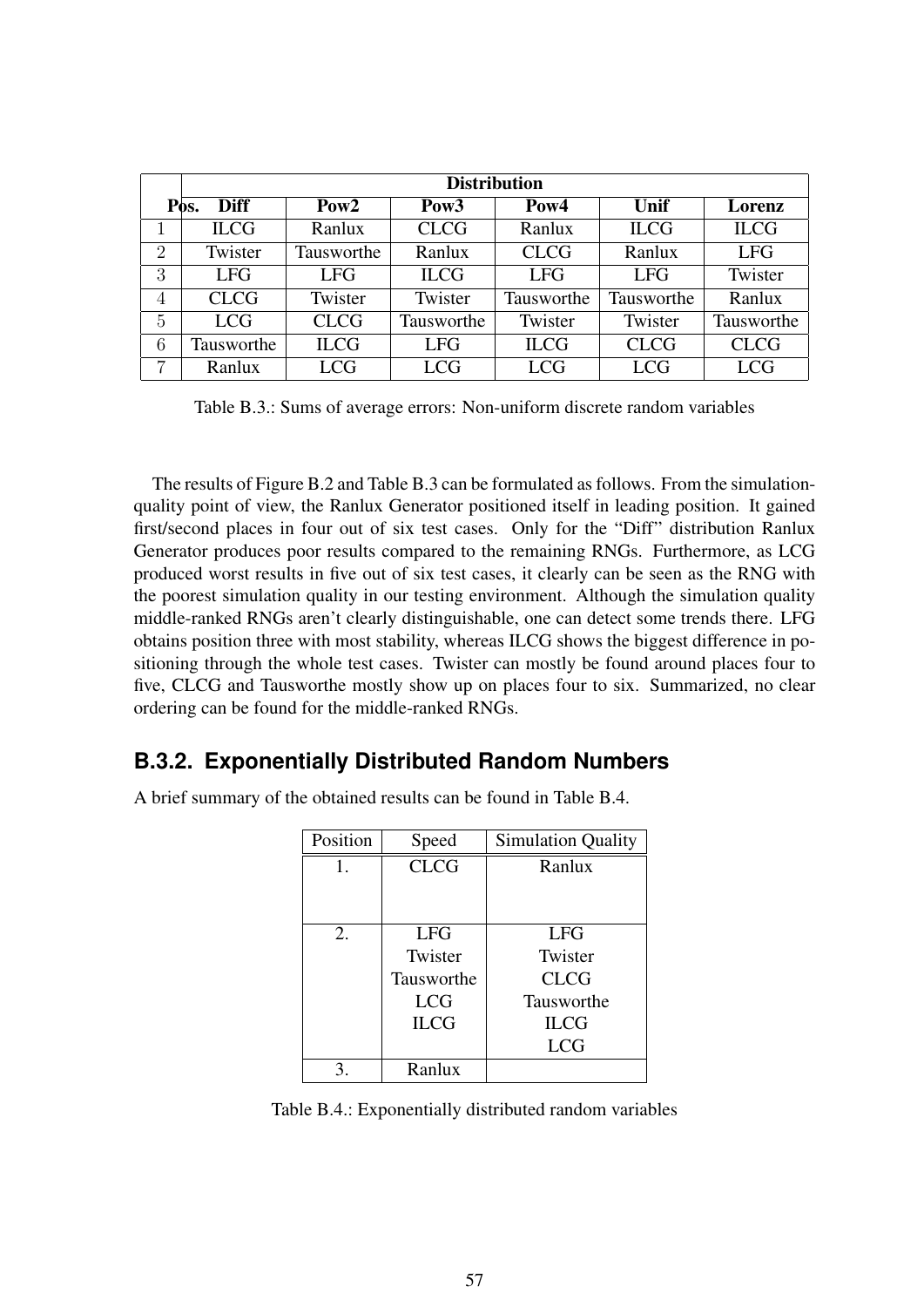#### **Run time**

The time needed for generating 10.000.000 random values for the considered RNGs on corresponding distributions is provided in Figure [B.3.](#page-60-0) The quality of every RNG on every distribution is summarized in Table [B.5.](#page-60-1)

<span id="page-60-0"></span>Figure B.3.: Run time: Exponentially distributed random variables

|                | Pos.<br>0.01 | 0.1         | 0.5         | 1.0         | 5.0         | 10.0        |
|----------------|--------------|-------------|-------------|-------------|-------------|-------------|
| 1              | <b>CLCG</b>  | Twister     | <b>CLCG</b> | <b>CLCG</b> | <b>CLCG</b> | <b>CLCG</b> |
| $\overline{2}$ | <b>LFG</b>   | <b>CLCG</b> | <b>LFG</b>  | <b>LFG</b>  | <b>LFG</b>  | Twister     |
| 3              | <b>ILCG</b>  | Tausworthe  | Twister     | <b>LCG</b>  | <b>LCG</b>  | <b>LCG</b>  |
| 4              | Twister      | <b>LFG</b>  | <b>LCG</b>  | Twister     | Twister     | <b>ILCG</b> |
| 5              | <b>LCG</b>   | <b>ILCG</b> | <b>ILCG</b> | Tausworthe  | Tausworthe  | Tausworthe  |
| 6              | Tausworthe   | <b>LCG</b>  | Tausworthe  | <b>ILCG</b> | <b>ILCG</b> | <b>LFG</b>  |
| 7              | Ranlux       | Ranlux      | Ranlux      | Ranlux      | Ranlux      | Ranlux      |

<span id="page-60-1"></span>Table B.5.: Run time: Exponentially distributed random variables

Having a closer look at Figure [B.3](#page-60-0) and Table [B.5,](#page-60-1) the results can be formulated as follows. From runtime point of view CLCG can be seen as the winner over all considered RNGs. In five out of six test cases it was placed first, for the sixth case CLCG was placed second. When looking at pure runtime, Ranlux Generator again showed the worst performance of all RNGs and all test cases examined. The middle-ranked RNGs can barely be ordered. ILCG and Tausworthe Generator shows poor performance relatively to the remaining RNGs, in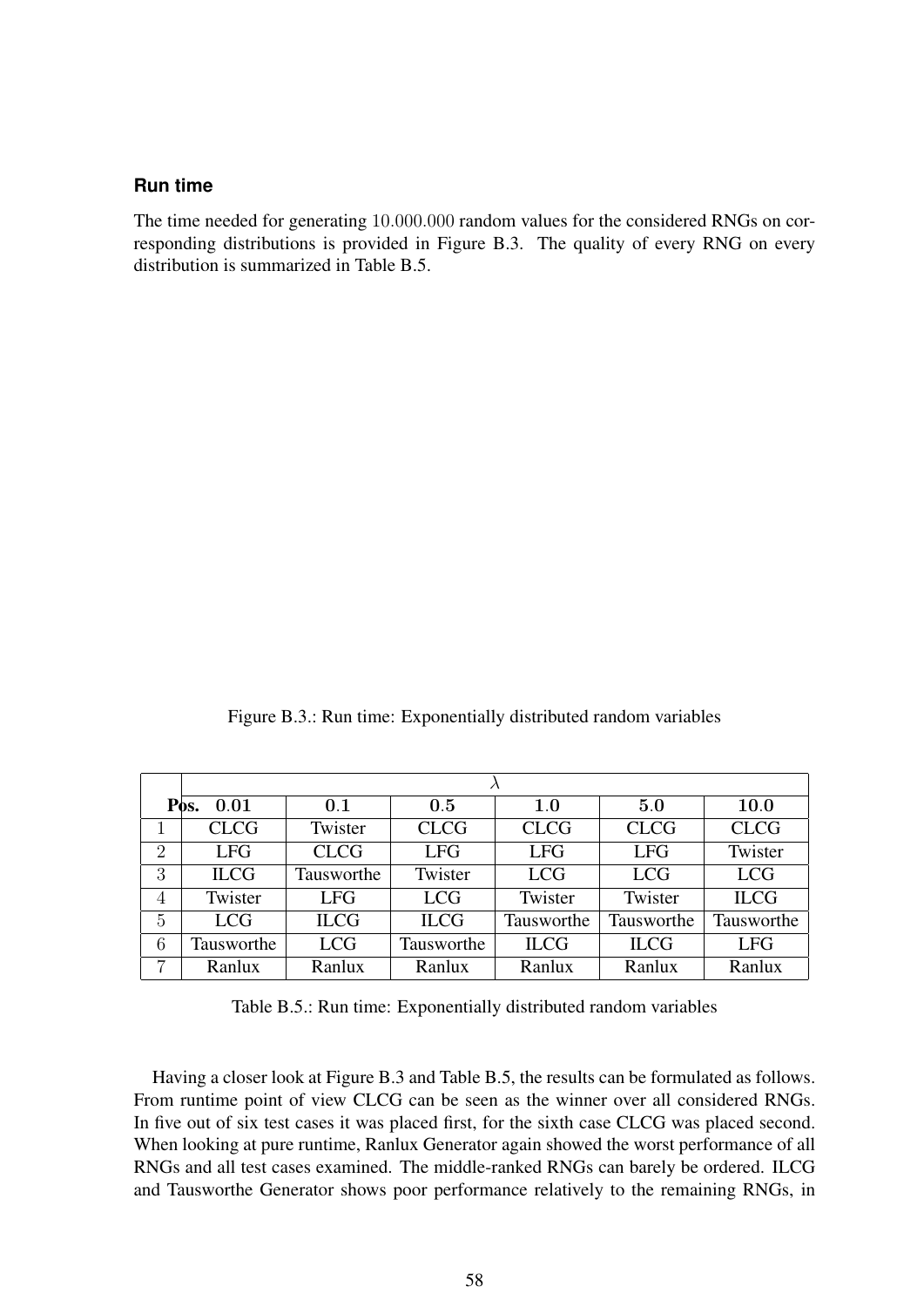most of the test cases, closely followed by CLG. Thus LFG and Twister position themselves at positions two and three, with LFG producing slightly better results.

#### **Sums of errors**

The sum of errors for the considered RNGs on corresponding distributions is provided in Figure [B.4.](#page-61-0) The quality of every RNG on every distribution is summarized in Table [B.6.](#page-61-1)

<span id="page-61-0"></span>Figure B.4.: Sums of errors: Exponentially distributed random variables

|                | Pos.<br>0.01 | 0.1         | 0.5         | 1.0         | 5.0         | <b>10.0</b> |
|----------------|--------------|-------------|-------------|-------------|-------------|-------------|
|                | Ranlux       | <b>LFG</b>  | <b>ILCG</b> | <b>ILCG</b> | Ranlux      | <b>LFG</b>  |
| $\overline{2}$ | <b>LCG</b>   | <b>LCG</b>  | Ranlux      | <b>LCG</b>  | <b>LFG</b>  | Twister     |
| 3              | <b>ILCG</b>  | Ranlux      | Tausworthe  | <b>CLCG</b> | Twister     | <b>ILCG</b> |
| $\overline{4}$ | <b>CLCG</b>  | Tausworthe  | Twister     | Tausworthe  | <b>LCG</b>  | Ranlux      |
| 5              | Twister      | <b>CLCG</b> | <b>CLCG</b> | <b>LFG</b>  | <b>CLCG</b> | <b>LCG</b>  |
| 6              | Tausworthe   | <b>ILCG</b> | <b>LCG</b>  | Ranlux      | Tausworthe  | <b>CLCG</b> |
| $\overline{ }$ | <b>LFG</b>   | Twister     | <b>LFG</b>  | Twister     | IL CG       | Tausworthe  |

<span id="page-61-1"></span>Table B.6.: Sums of errors: Exponentially distributed random variables

The results of Figure [B.4](#page-61-0) and Table [B.6](#page-61-1) are hard to summarize by giving an exact ordering on the considered RNGs. Tausworthe Generator, as well as CLCG, show (at least for the middle- to low-ranked positions) some kind of stability on places four to six for Tausworthe Generator and places three to six for CLCG respectively. Concerning the leading positions,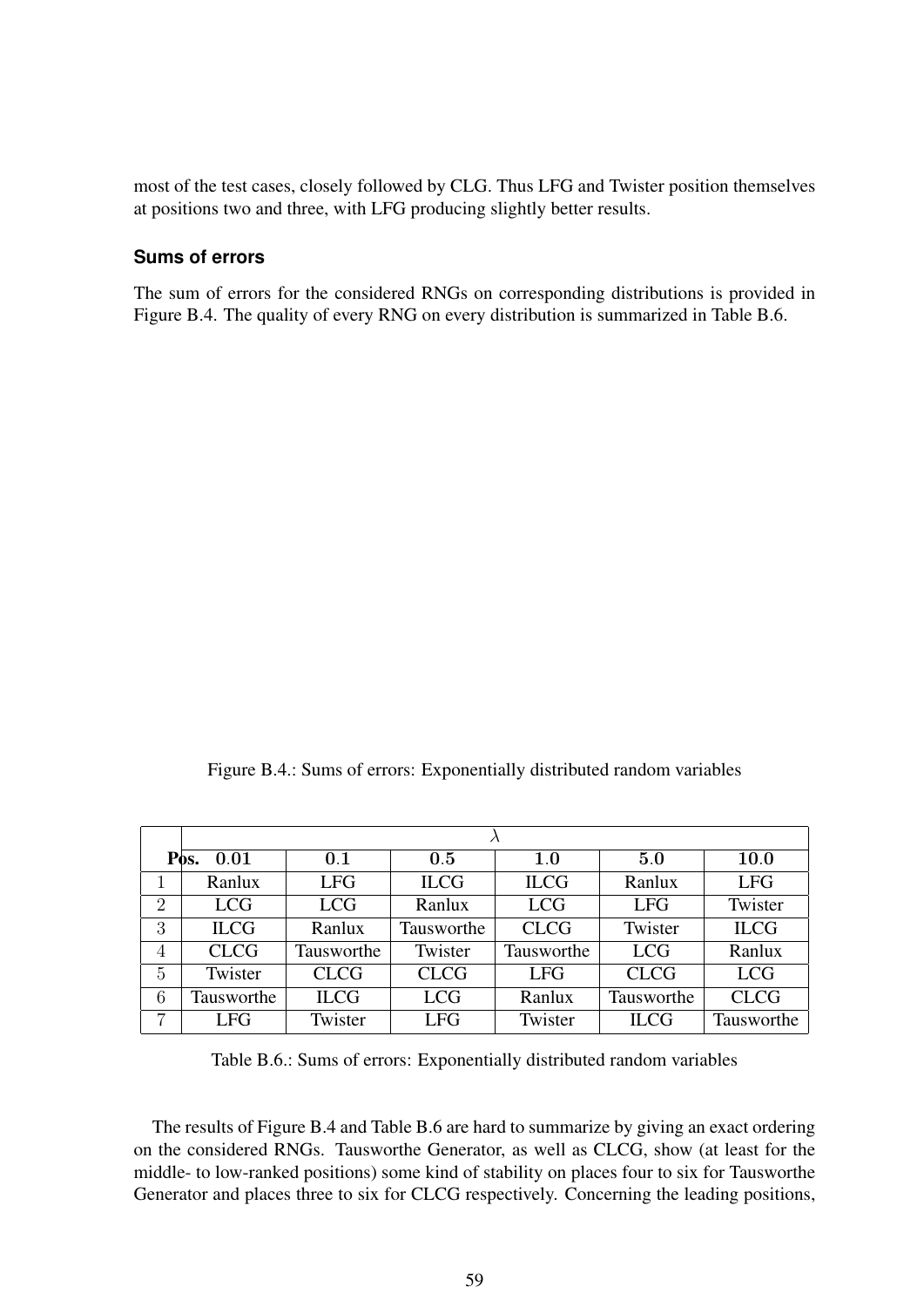Ranlux is the only RNG showing durable behavior on position one to three in four out of the six test cases. The remaining RNGs – namely LFG, LCG, ILCG and Twister – permanently change positions with being in first place for one test case, but already in last place for another. As no clear tendency could be observed here, we obtain a large field of middleranked RNGs for the simulation quality tests.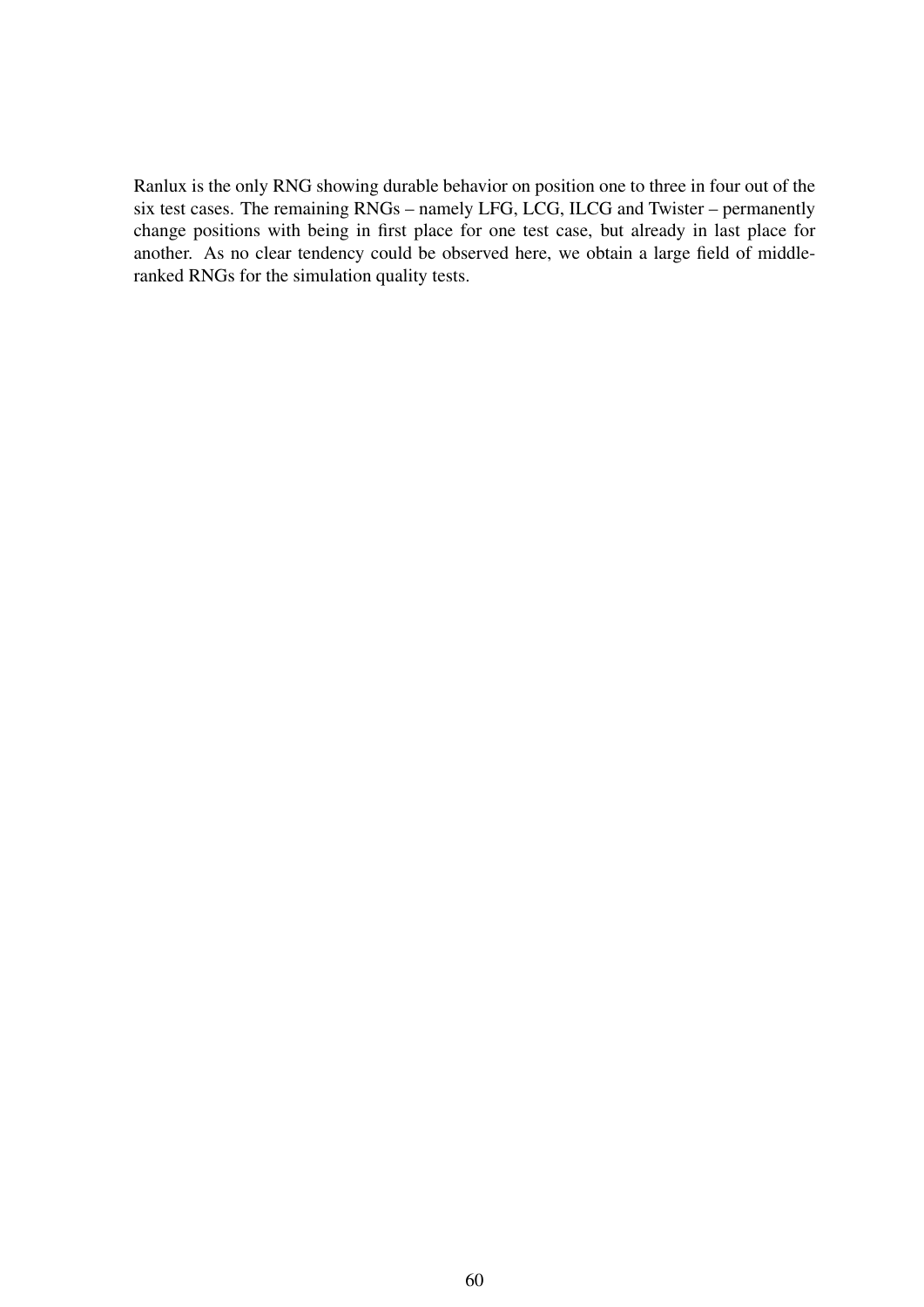## <span id="page-63-0"></span>**C. CTMC Steady State Simulation**

This appendix describes two heuristics applied to the steady-state simulation algorithms implemented in MRMC, see Section [8](#page-35-0) and also Part II of [\[Zap08\]](#page-49-2):

- 1. Speeding up the regeneration method on larger models.
- 2. Optimising the frequency of computing confidence intervals on smaller models.

The positive effect of using both of these heuristics, in case of model checking steady-state properties on CTMCs, has solid experimental evidences, see e. g. [\[KZ09\]](#page-47-1).

## <span id="page-63-1"></span>**C.1. Heuristic Regeneration Point**

Our experiments revealed that, in case of large Markov chains, steady-state simulations can take very long time. The main problem lies within the regeneration method [\[CL77\]](#page-45-10) used for data collection and analysis: *On large ergodic models (*≥ 1.000 *states) regeneration cycles typically need a lot of time to be complete*. The problem can be relaxed by finding a regeneration point that allows for shorten regeneration cycles.

In the present state of the art, finding an optimal regeneration point is an unsolved research problem [\[CL77\]](#page-45-10). Thus, we have chosen several available heuristics and performed an experimental evaluation of their performance using various case studies.

|    | Heuristic                | Description                                       |
|----|--------------------------|---------------------------------------------------|
|    | pure regeneration method | the state with the lowest index in every BSCC     |
| 2. | highest incoming rate    | the state with highest incoming rate              |
| 3. | lowest rate difference   | the state with the lowest difference between in-  |
|    |                          | coming and outgoing rate                          |
|    | sample-based approach    | the most visited state after foregoing sampling   |
| 5. | dynamic approach         | dynamic regeneration state, i.e. choose a new     |
|    |                          | regeneration state (randomly/sorted by rate etc.) |
|    |                          | after every completed cycle                       |

Table C.1.: Regeneration state choice heuristics

According to our results, see Figure [C.1,](#page-64-1) the sample-based approach provides the best results regarding the cycle length and the overall performance. On the figure, the plot corresponding to this technique is named: *static, sample-based*.

MRMC implements the sample-based approach by selecting the regeneration point for each BSCC  $B_i$  to be the most recurring state in a test simulation run of length  $3 \times |B_i|$ . At present, MRMC has this heuristic enabled by default.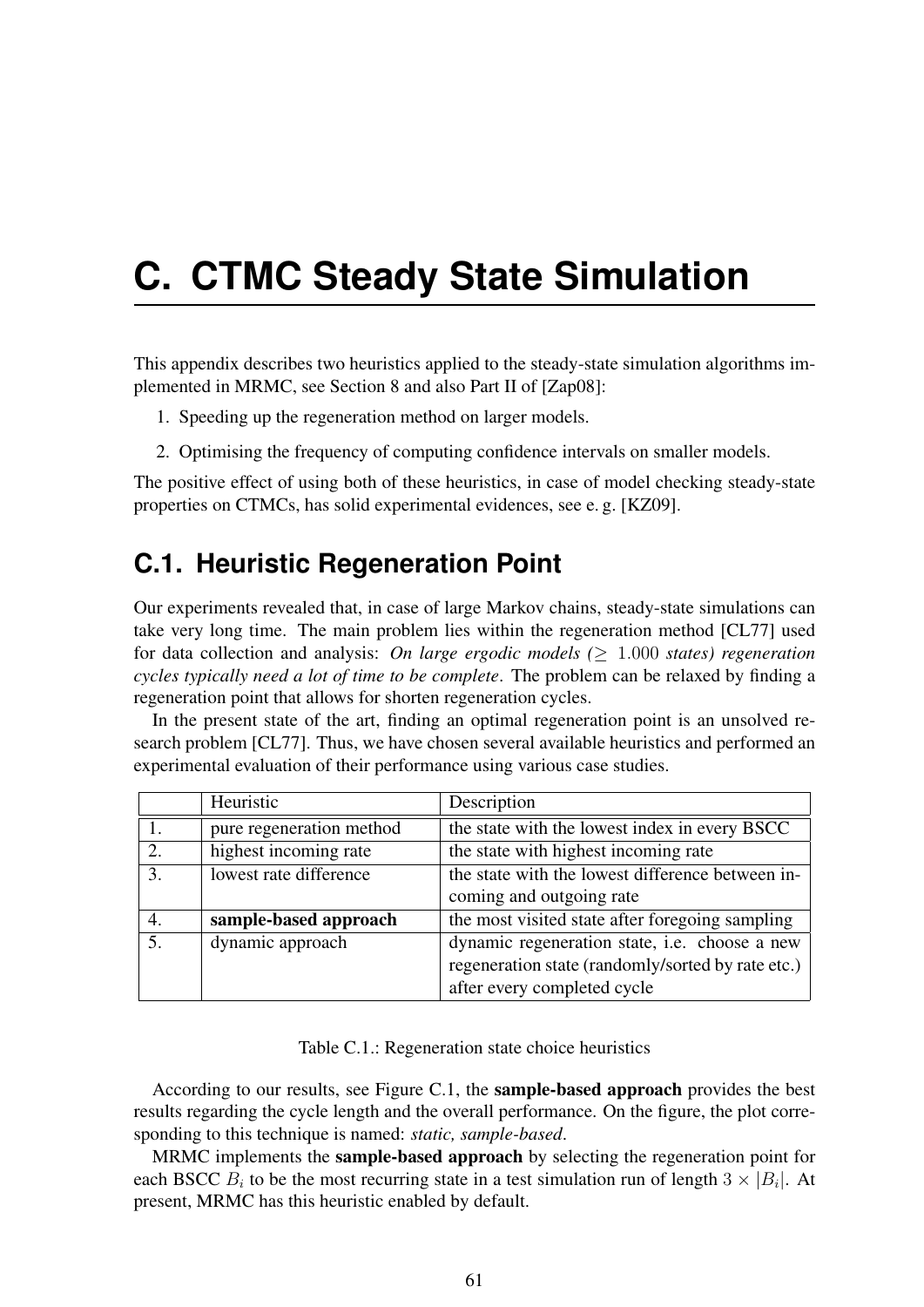<span id="page-64-1"></span>Figure C.1.: Runtime: dynamic and static regeneration points

## <span id="page-64-0"></span>**C.2. Heuristic Sample-size Steps**

On small ergodic models,  $\leq 1.000$  states, regeneration cycles are pretty small. This leads to a very frequent re-computation of the confidence intervals that becomes a computational bottleneck and leads to long model-checking times.

The effect can be discounted if in regeneration simulations we use a "dynamic" samplesize increase. We (successfully) used the following formulae for the minimal sample size used in simulations:

$$
N_{\min}^s:=\sqrt{\frac{T}{B}}
$$

and the sample-size step:

$$
\Delta N^s := T / \left( \frac{L}{B \times N^s} \right) + N^s
$$

where  $N^s$  – the current sample size during the regeneration simulation;  $N^s_{min}$  – the minimal sample size to consider;  $\Delta N^s$  – the delta to increase the sample size before recomputing the confidence interval;  $L - \#$ states visited during regeneration simulation;  $B - \#$ (simulated BSCCs), i. e. reachable non-trivial BSCCs with  $G$  states;  $T$  - #states in simulated BSCCs.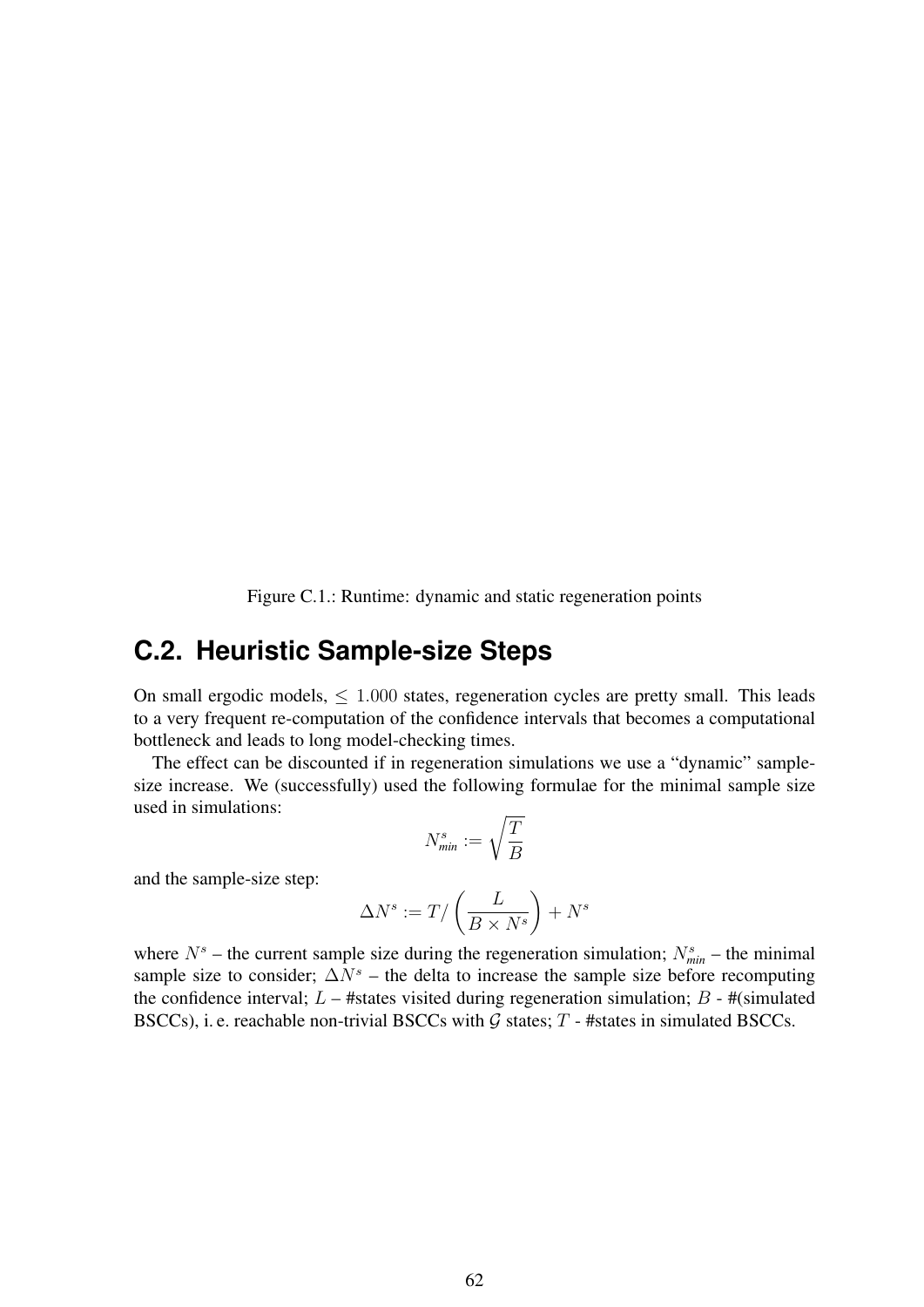## <span id="page-65-0"></span>**D. Partition refinement and sparse matrices in MRMC 1.5**

by David N. Jansen, Model-based system development, Radboud Universiteit, Nijmegen, The Netherlands

*Partition refinement* is the principle behind the algorithm used in MRMC for lumping, both formula-independent and formula-dependent.

In a partition refinement algorithm, one starts with a coarse partition of the state space. Each block in the partition is one equivalence class in the bisimulation relation—at least, that is the intention. In most cases, however, partition blocks are initially larger than equivalence classes and need to be split according to some rules until a fixpoint is reached. In this fixpoint, then, the blocks are exactly the equivalence classes.

The rule to decide which blocks need to be split for bisimilarity is: Maintain a set of potential *splitters*. A splitter  $Sp$  is a block in the current partition<sup>[1](#page-65-1)</sup> that makes another block C split because  $P(\cdot, Sp)$  is not the same for each state in C. If such a block C has been found, one has to refine it into smaller subblocks  $C_1, C_2, \ldots, C_k$ , such that  $P(\cdot, Sp)$  is constant on every single  $C_i$ .

If C was a potential splitter itself, the  $C_1, \ldots, C_k$  replace C as potential splitters. Otherwise, the  $C_1, \ldots, C_k$  become potential splitters, except that one  $C_i$  is redundant; of course it is advantageous to pick a maximal  $C_i$  as the redundant one.

We analysed the lumping algorithm presented in [\[DHS03\]](#page-45-11) and came to the following conclusions:

• The data structure to store a partition, the set of potential splitters and the set of predecessor blocks (sets of sets of states) are often constructed from several linked lists. However, as every state is in exactly one set of the partition and the set of splitters and the set of predecessor blocks are subsets of the partition, one can replace the data structure, as suggested in [\[Knu01,](#page-47-10) [VL08\]](#page-49-11), by an array containing all states in a peculiar order.

<span id="page-65-1"></span><sup>1</sup>Actually, [\[DHS03\]](#page-45-11) maintain a set of potential splitters that may also contain elements of earlier versions of the partition: Contrary to what is written below, [\[DHS03\]](#page-45-11) do not replace a block  $C$  in the set of potential splitters by its subblocks  $C_1, \ldots, C_k$  if it is split by some other potential splitter. Instead, they always regard one of the  $C_i$  as redundant. (Unfortunately, this is written down in a manner that is rather unclear: the fine distinction, not visible from their article alone, is that the set  $L$  contains blocks, but the set  $L''$  contains *references* to blocks.)

While [\[DHS03\]](#page-45-11) can achieve the same time bound  $\mathcal{O}(m \log n)$  as the variant described in this text, it seems less efficient to us, as some splitters are larger than required, which incurs more calculations. Additionally, some states may be a member of more than one splitter at the same time, which would disallow our data structure.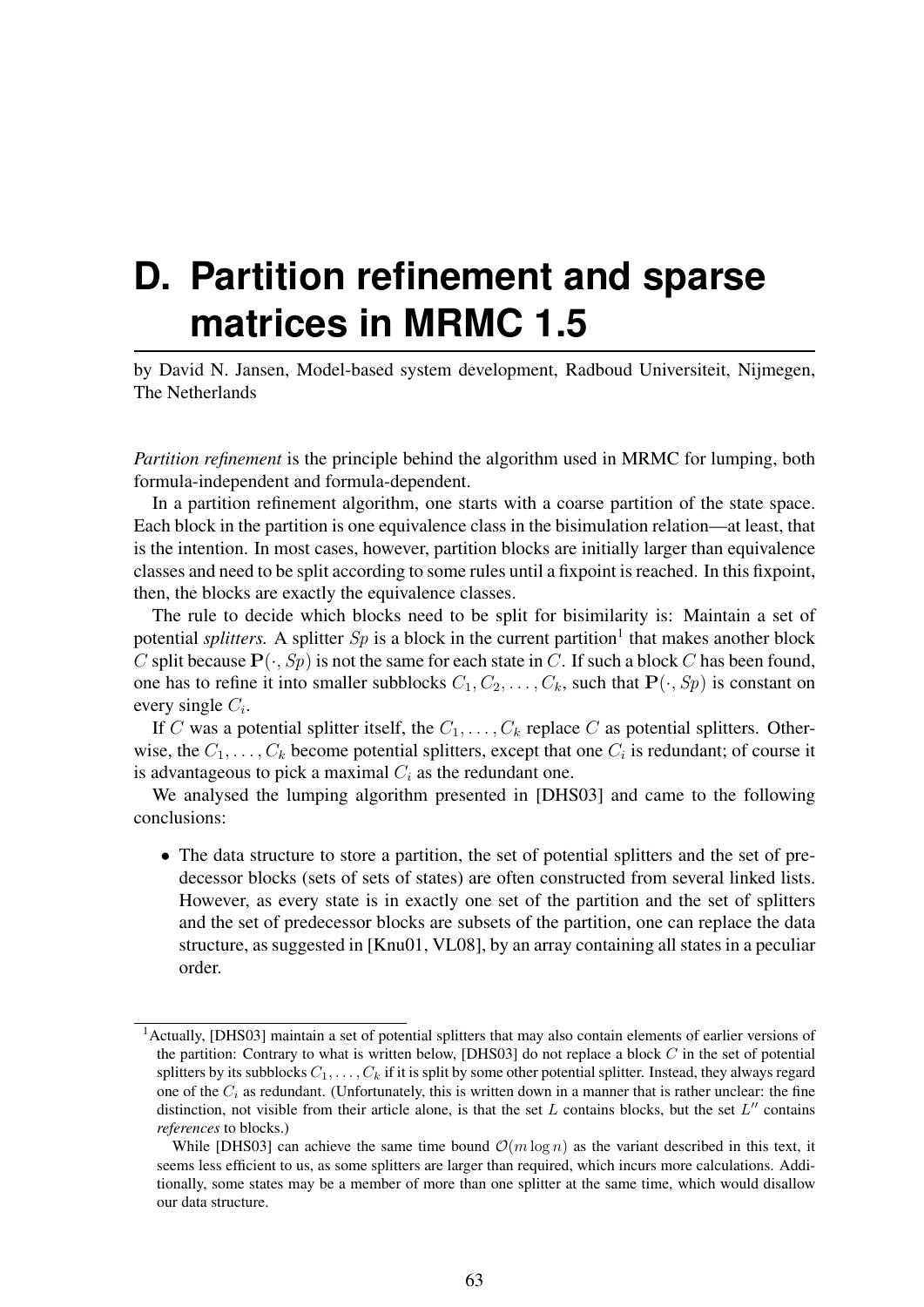• Using splay trees is not required for the optimal time bound of  $\mathcal{O}(m \log n)$  (where  $m =$  number of transitions and  $n =$  number of states). What is required, is a sorting algorithm that accounts for equal keys.

We therefore replaced splay sort by a variant of quicksort for equal keys [\[BM93\]](#page-45-12).

• Finding the incoming probabilities of a state is inefficient in MRMC 1.4.1, because the sparse matrix data structure does not provide that information readily. (It does only provide the list of predecessors of a state; to find the incoming transition probability, a [binary] search through the successors of every predecessor is required.)

We have improved the data structure so that the incoming probabilities can be found more easily. This was possible without using extra memory. (However, as this improvement led to degraded performance in other parts of MRMC, we decided not to release it.)

We are going to give more details about each of these points below.

### <span id="page-66-0"></span>**D.1. Partition data structure**

It is known that every state is in exactly one block of the partition. We therefore place the state indices in an array  $P \rightarrow b$ [.].id of size *n* such that states belonging to the same block are adjacent. The linked list of partition blocks then contains the index in the array where a block starts and ends (as usual in C, the end pointer actually points one past the subarray). If one keeps the block list in the reverse order of their position in the array, it is enough to maintain the end index: the start index can easily be found by looking at the end of the next block in the list. (for the last block in the list, the start is obviously 0; this is the reason why we use the *reverse* order.) A partition containing five blocks could be drawn as follows:

$$
\begin{array}{ccc}\n0 & & n \\
\downarrow & & \\
\hline\nB_5 \text{ states} & B_4 \text{ states} & B_3 \text{ states} & B_2 \text{ states} & B_1 \text{ states} \\
\uparrow & & \uparrow & \\
\hline\n\text{NIL} \leftarrow \boxed{B_5} \leftarrow \boxed{B_4} & \leftarrow & \boxed{B_3} & \leftarrow & \boxed{B_2} \leftarrow \boxed{B_1} \\
\uparrow & & \uparrow & \\
\uparrow & & \uparrow & \\
\hline\n\text{P->blocks}\n\end{array}
$$

In this diagram, double arrows indicate pointers (for the linked list) and single arrows indicate array indices. P->blocks is a field of the partition structure. In a separate array  $P \rightarrow ib[\cdot]$ .b, we store for every state a pointer to its block.

**The list of potential splitters** is maintained as a sublist of the block list: every block has a second pointer B->u.next\_Sp; if the block is a splitter, B->u.next\_Sp points to the next potential splitter. (This list may be unordered.) In addition, each block has a flag B->flag to indicate whether it is really in the list; sometimes, we can see afterwards that a certain block is actually not a potential splitter.[2](#page-66-1)

<span id="page-66-1"></span><sup>&</sup>lt;sup>2</sup>This may perhaps be improved upon, even without using a double-linked list; a potential splitter is only deleted from the list if it is chosen as the current splitter, or if, after adding some new blocks to the partition, one inserts all but the largest one into the list of splitters.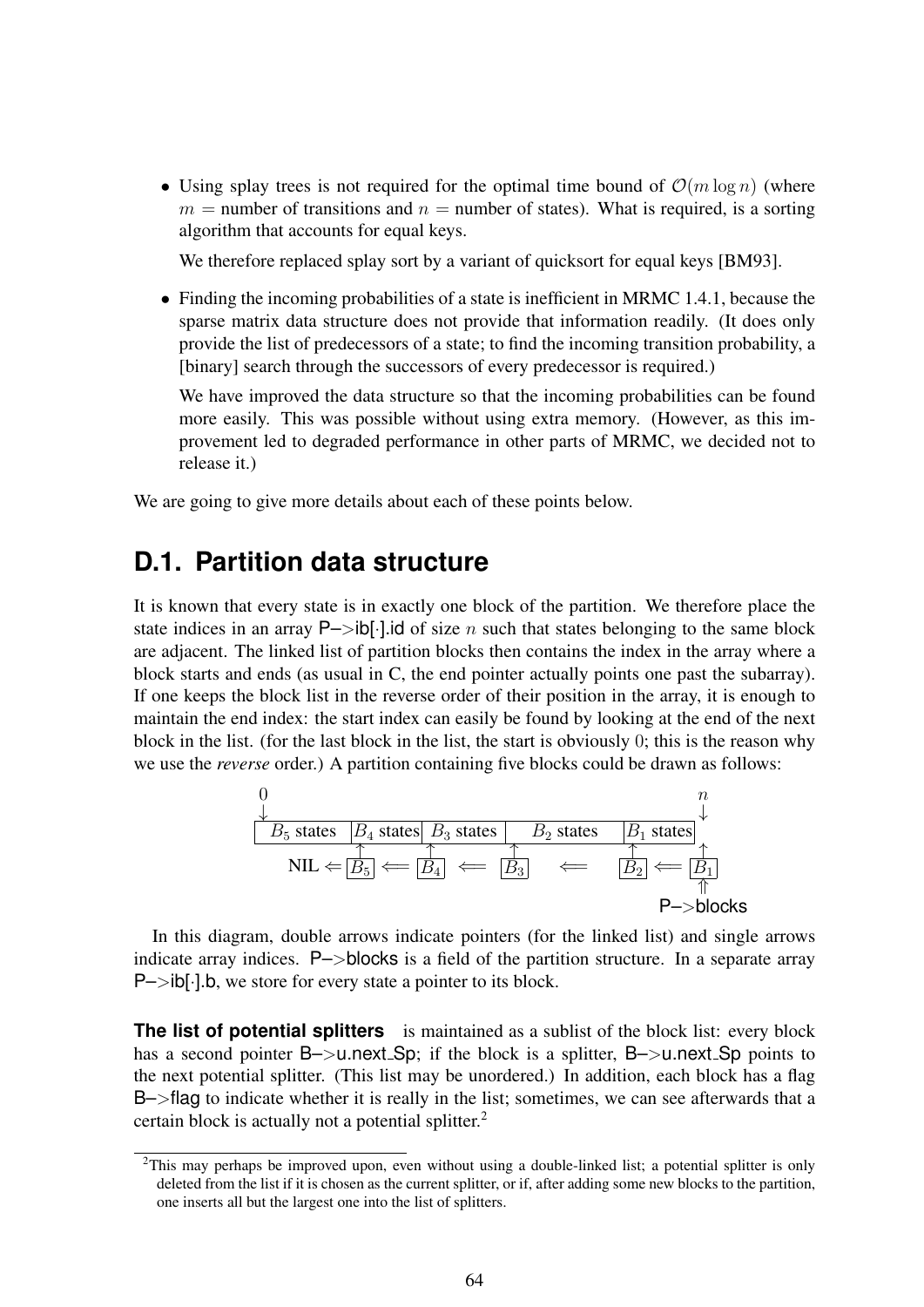**The list of predecessor blocks** is, in principle, another sublist of the block list, requiring another pointer B—>u.next\_PredCl. However, with a trick we can achieve that the list of splitters and the list of predecessor blocks become disjoint, so we can use a C union for the two sublist pointers. The trick is: If a predecessor block is found, it is split immediately into two subblocks: a new subblock C<sub>-</sub>pred containing the found predecessors of the splitter and the remaining block C containing the other states in the block. (Note that it is easy to insert a new block near the *beginning* of a given block: one just assigns  $C$ -pred–>next =  $C\rightarrow$ next,  $C\rightarrow$ next =  $C\rightarrow$ pred. As the block would have to be split anyway into these two parts, this does not incur additional overhead.) The new subblock becomes element of the list of predecessor blocks and the old block stays in the list of potential splitters (if it was there).

In function find predecessors of file src/lumping/lump.c, states that are found to be predecessors swap their position with other states to make every state go into the correct subblock. In the situation depicted below, the state at **t** pos is swapped with the one at C pred–>end, which is increased afterwards to reflect the new situation.



The function find predecessors walks through the splitter from the last to the first state and looks for predecessors per state. If the splitter splits itself, one has to take extra care that no state in the splitter is forgotten or considered twice.

The splitter actually consists of four parts: predecessor states whose predecessors have or have not been searched, and other states whose predecessors have or have not been searched. In the extreme case, up to four elements must be moved:



The first case is easy: one always chooses the first list element, which is easy to delete from the list. In the second case, careful bookkeeping should allow to find the predecessor of the largest block and adapt its u.next. Sp pointer instead of clearing the flag in the largest block. However, one still needs a  $\mathcal{O}(1)$  test whether a block is a splitter or not.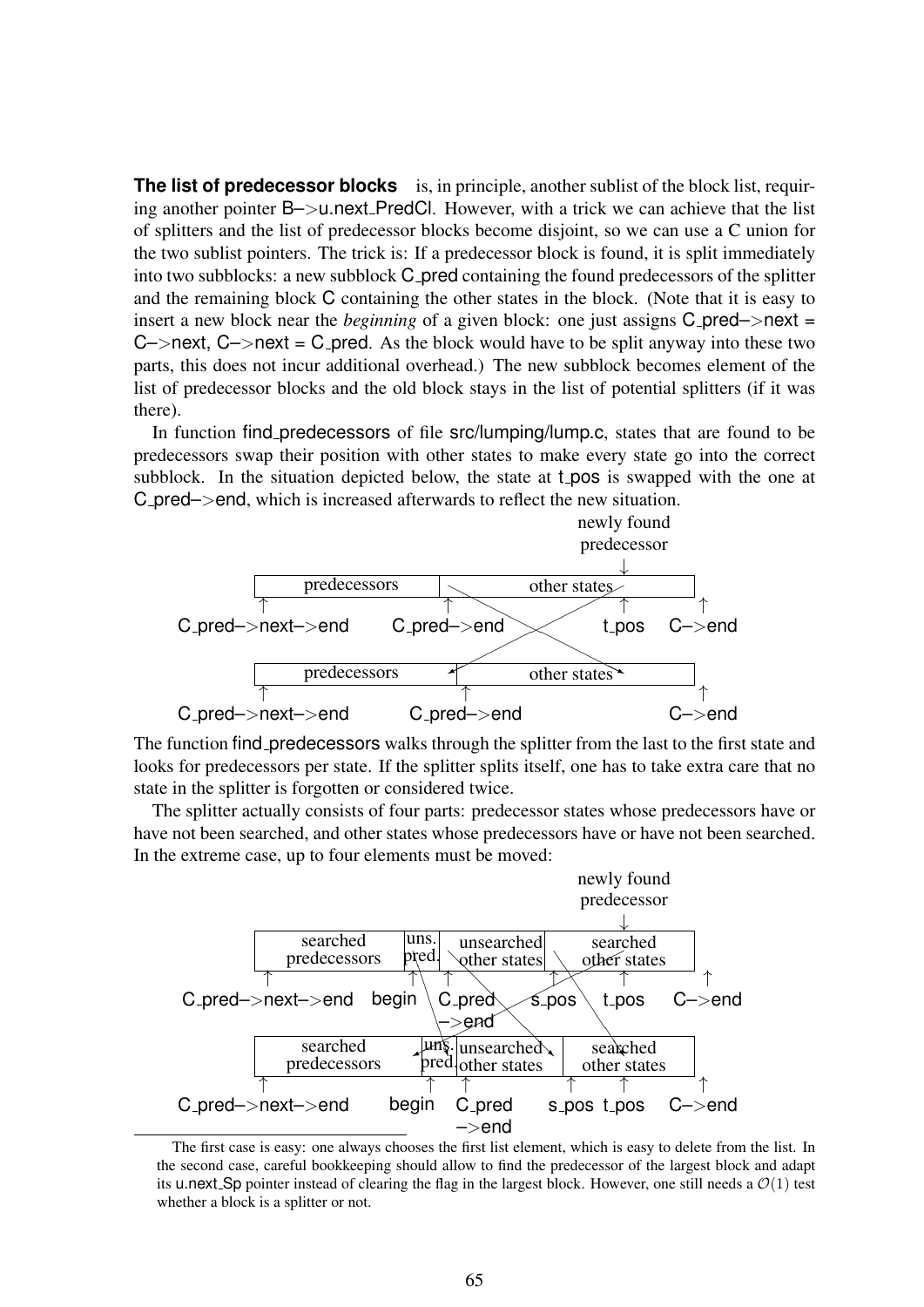To make sure that this works, the splitter has to be searched from the end to the beginning, i. e. from **s** pos to begin.

After having found the predecessors, every predecessor block has to be split such that  $P(\cdot, Sp)$  is constant for every subblock. The states remaining in the old subblock are not predecessors and obviously have  $P(\cdot, Sp) = 0$ , so only the new blocks in the list of predecessor blocks need to be considered further.

## <span id="page-68-0"></span>**D.2. Optimal sorting**

To be able to refine a block C one actually has to sort its states according to  $\mathbf{P}(\cdot, Sp)$ , so that one can construct the  $C_i$  consisting of elements with the same value  $P(\cdot, Sp)$ .

#### <span id="page-68-1"></span>**D.2.1. Optimal time bound**

A simple sort algorithm requires time in  $\mathcal{O}(|C| \log |C|)$ . Later, it may happen that some of the resulting subblocks  $C_i$  are split again by some other splitter, which requires another time in  $\mathcal{O}(|C_i| \log |C_i|)$ . In the end, using a simple sort algorithm requires time  $\mathcal{O}(m \log^2 n)$ .

To achieve a better time bound, one may use a sort algorithm that takes into account the equal keys. An optimal multiset sort algorithm uses at most  $|C| \log |C| - \sum_{i=1}^k |C_i| \log |C_i| +$  $\mathcal{O}(|C|)$  three-branch-comparisons [\[MS76\]](#page-48-12). Now, if we add the number of comparisons needed to split (some of) the  $C_i$ , we get as the total worst-case required number of comparisons to split C and all its subblocks  $\mathcal{O}(|C| \log |C|)$ . Therefore, in the end, splitting the set of states requires at most  $\mathcal{O}(n \log n)$  comparisons. Together with the other operations in partition refinement, we get an upper bound of  $\mathcal{O}(m \log n)$  if we use a sort algorithm that is optimal for sets with equal keys.

#### <span id="page-68-2"></span>**D.2.2. Adapting quicksort for equal keys to splitting**

In quicksort, a block to be sorted is split into two parts: one part containing "small" elements and another part containing "large" ones. After that, the two parts are sorted recursively. The split is achieved by picking a pivot element and regarding the elements  $\lt$  pivot as small and those  $>$  pivot as large. The elements  $=$  pivot may become members of either part. During the split operation, the block looks something like this:



However, if there are many elements equal to the pivot, it is advantageous to split the block into three parts: the small elements, the large elements and those  $=$  pivot. The last part does not need to be sorted further. Where should one place the third part during the split operation? [\[BM93\]](#page-45-12) say that the "Dutch national flag" scheme proposed by Dijkstra

|  |  |  | nown | $-1$ |
|--|--|--|------|------|
|--|--|--|------|------|

leads to complex and slow code. They propose to use a scheme: